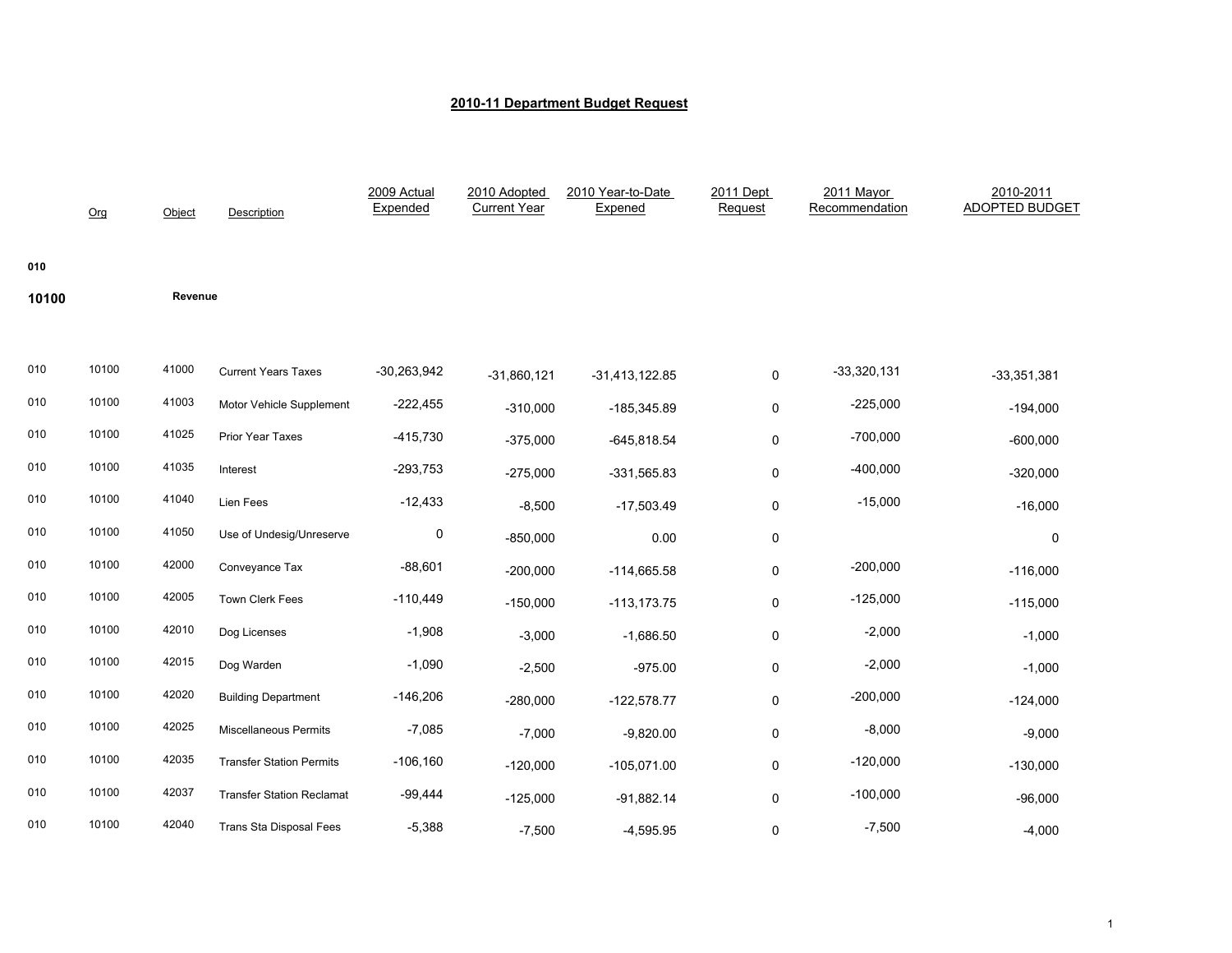|     | Org   | Object | Description                | 2009 Actual<br>Expended | 2010 Adopted<br><b>Current Year</b> | 2010 Year-to-Date<br>Expened | 2011 Dept<br>Request | 2011 Mayor<br>Recommendation | 2010-2011<br>ADOPTED BUDGET |
|-----|-------|--------|----------------------------|-------------------------|-------------------------------------|------------------------------|----------------------|------------------------------|-----------------------------|
| 010 | 10100 | 43000  | <b>Investment Interest</b> | $-160,635$              | $-650,000$                          | $-59,530.74$                 | 0                    | $-500,000$                   | $-64,000$                   |
| 010 | 10100 | 43010  | Sewer Assessments          | $-264,564$              | $-300,000$                          | $-265,436.57$                | 0                    | $-300,000$                   | $-275,000$                  |
| 010 | 10100 | 43015  | <b>Water Assessments</b>   | $-14,727$               | $-12,000$                           | $-10,530.92$                 | 0                    | $-12,000$                    | $-18,900$                   |
| 010 | 10100 | 43035  | Transfer in WPCA Fin Sen   | $-22,500$               | $-23,000$                           | $-22,500.00$                 | 0                    | $-23,000$                    | $-12,000$                   |
| 010 | 10100 | 43040  | <b>WPCA Rental</b>         | 0                       | $-11,000$                           | $-11,000.00$                 | 0                    | $-11,000$                    | $-11,000$                   |
| 010 | 10100 | 43041  | <b>WPCA REPAYMENT</b>      | 0                       | $-80,000$                           | $-80,000.00$                 | 0                    | $-80,000$                    | $-80,000$                   |
| 010 | 10100 | 43050  | Operating Trans In SRO     | $\mathbf 0$             | 0                                   | 0.00                         | 0                    |                              | 0                           |
| 010 | 10100 | 44000  | P/Z & ZBA                  | $-11,353$               | $-12,000$                           | $-10, 131.35$                | 0                    | $-12,000$                    | $-11,000$                   |
| 010 | 10100 | 44005  | Parks & Recreation         | $-54,785$               | $-20,000$                           | $-59,012.40$                 | 0                    | $-30,000$                    | $-55,000$                   |
| 010 | 10100 | 44006  | Camp Oakdale/Other Rent    | $-3,050$                | $-3,000$                            | $-2,120.00$                  | 0                    | $-2,000$                     | $-1,600$                    |
| 010 | 10100 | 44007  | Fair Oaks Facility Rental  | $-100$                  | $-500$                              | $-250.00$                    | 0                    | $-500$                       | $-250$                      |
| 010 | 10100 | 44010  | <b>Housing Authority</b>   | $-24,246$               | $-25,000$                           | $-25,521.79$                 | 0                    | $-27,000$                    | $-26,000$                   |
| 010 | 10100 | 44020  | Youth Services Program     | $-31,531$               | $-24,000$                           | $-31,141.00$                 | 0                    | $-32,000$                    | $-32,000$                   |
| 010 | 10100 | 45000  | <b>ECS Grant</b>           | $-12,584,490$           | $-12,549,431$                       | $-12,562,800.00$             | 0                    | $-12,549,531$                | $-12,549,531$               |
| 010 | 10100 | 45005  | Transportation             | $-482,329$              | $-473,198$                          | $-506,387.00$                | 0                    | $-403,630$                   | $-403,630$                  |
| 010 | 10100 | 45010  | <b>Education of Blind</b>  | $-3,496$                | $-8,000$                            | 0.00                         | 0                    | $-8,000$                     | $-3,500$                    |
| 010 | 10100 | 45015  | <b>Special Education</b>   | $-296,752$              | $-218,000$                          | $-198,658.00$                | 0                    | $-200,000$                   | $-200,000$                  |
| 010 | 10100 | 45020  | <b>Adult Education</b>     | $-32,206$               | $-29,969$                           | $-31,278.00$                 | 0                    | $-32,359$                    | $-32,359$                   |
| 010 | 10100 | 45035  | Reimb. Middle School Bon   | $-642,090$              | -650,000                            | $-607,273.38$                | 0                    | $-650,000$                   | $-607,273$                  |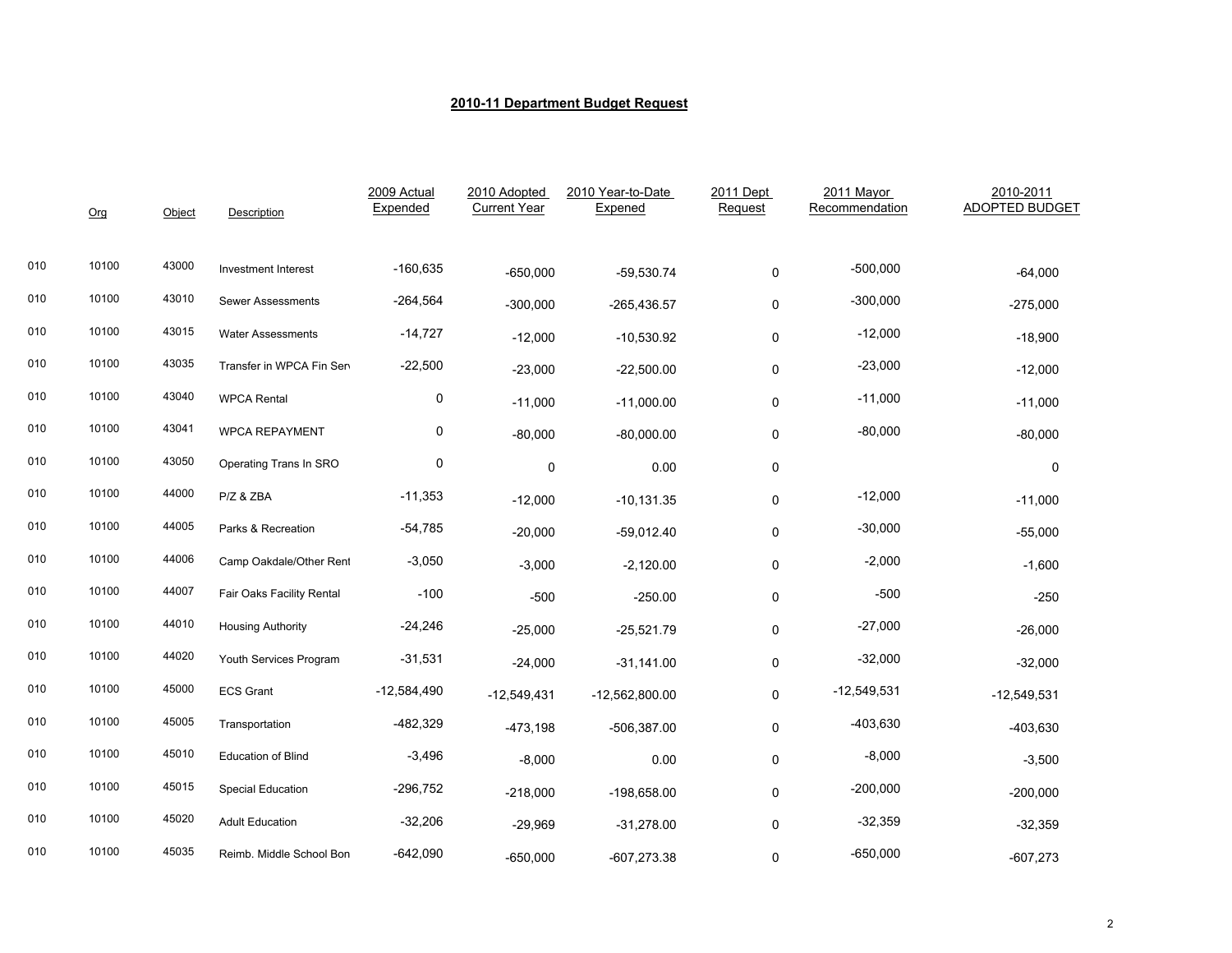|     | Org   | Object | <b>Description</b>               | 2009 Actual<br>Expended | 2010 Adopted<br><b>Current Year</b> | 2010 Year-to-Date<br>Expened | 2011 Dept<br>Request | 2011 Mayor<br>Recommendation | 2010-2011<br><b>ADOPTED BUDGET</b> |
|-----|-------|--------|----------------------------------|-------------------------|-------------------------------------|------------------------------|----------------------|------------------------------|------------------------------------|
| 010 | 10100 | 46005  | Lieu of Taxes/State Prop         | $-1,068,476$            | $-887,033$                          | -888,695.88                  | 0                    | $-837,019$                   | $-837,019$                         |
| 010 | 10100 | 46010  | Emerg Manage Assist Pro          | $-7,420$                | $-6,000$                            | 0.00                         | 0                    | $-8,000$                     | $-8,000$                           |
| 010 | 10100 | 46015  | <b>Disability Grant</b>          | $-2,835$                | $-2,793$                            | $-3,128.78$                  | 0                    | $-3,000$                     | $-3,000$                           |
| 010 | 10100 | 46020  | Manufacturer Assist Act          | $-352,618$              | $-434,299$                          | -350,669.92                  | $\pmb{0}$            | $-399,000$                   | $-485,430$                         |
| 010 | 10100 | 46024  | Manufacturing Mach/Equip         | 0                       | 0                                   | 0.00                         | $\pmb{0}$            |                              | 0                                  |
| 010 | 10100 | 46025  | Tax Relief for Elderly           | $-98,982$               | $-102,995$                          | $-97,917.36$                 | 0                    | $-100,000$                   | $-114,500$                         |
| 010 | 10100 | 46030  | <b>Additional Veteran Grant</b>  | $-8,199$                | $-8,168$                            | $-8,581.60$                  | 0                    | $-9,000$                     | $-9,000$                           |
| 010 | 10100 | 46035  | <b>Telephone Access Line</b>     | $-107,918$              | $-107,918$                          | $-70,271.78$                 | $\pmb{0}$            | $-110,000$                   | $-75,000$                          |
| 010 | 10100 | 46039  | <b>JAG GRANT</b>                 | $\pmb{0}$               | 0                                   | $-6,825.00$                  | 0                    |                              | 0                                  |
| 010 | 10100 | 46040  | <b>Other Grants</b>              | $-37,411$               | $-90,000$                           | $-31,686.08$                 | $\pmb{0}$            | $-45,000$                    | $-35,000$                          |
| 010 | 10100 | 46042  | CT Fines Reimbursement           | $-13,919$               | $-10,000$                           | $-11,590.00$                 | 0                    | $-13,000$                    | $-12,500$                          |
| 010 | 10100 | 46045  | Pequot Funds                     | $-2,675,084$            | $-1,474,877$                        | $-1,764,555.78$              | 0                    | $-1,711,969$                 | $-1,711,969$                       |
| 010 | 10100 | 46050  | State Boat Grant                 | $-15,632$               | $-15,600$                           | $-8,009.47$                  | 0                    | $-15,600$                    | $-8,000$                           |
| 010 | 10100 | 46055  | <b>Elect Restructuring Grant</b> | $-501,492$              | $-439,334$                          | -448,329.70                  | $\pmb{0}$            | $-450,000$                   | $-401,000$                         |
| 010 | 10100 | 48000  | Use of Property                  | $-488$                  | $-17,000$                           | 0.00                         | $\pmb{0}$            | $-1,000$                     | $-500$                             |
| 010 | 10100 | 48005  | <b>Tuition Regular</b>           | $-146,977$              | $-150,000$                          | $-129,429.84$                | 0                    | $-150,000$                   | $-120,000$                         |
| 010 | 10100 | 48010  | <b>Tuition Special Ed</b>        | $-179,766$              | $-285,000$                          | $-106,514.83$                | 0                    | $-180,000$                   | $-120,000$                         |
| 010 | 10100 | 48013  | School Misc Revenue              | $-2,159$                | $-5,000$                            | $-6,589.55$                  | 0                    | $-10,000$                    | $-5,000$                           |
| 010 | 10100 | 48020  | Public Works Dept.               | $-6,342$                | $-500$                              | $-2,704.60$                  | 0                    | $-2,000$                     | $-2,000$                           |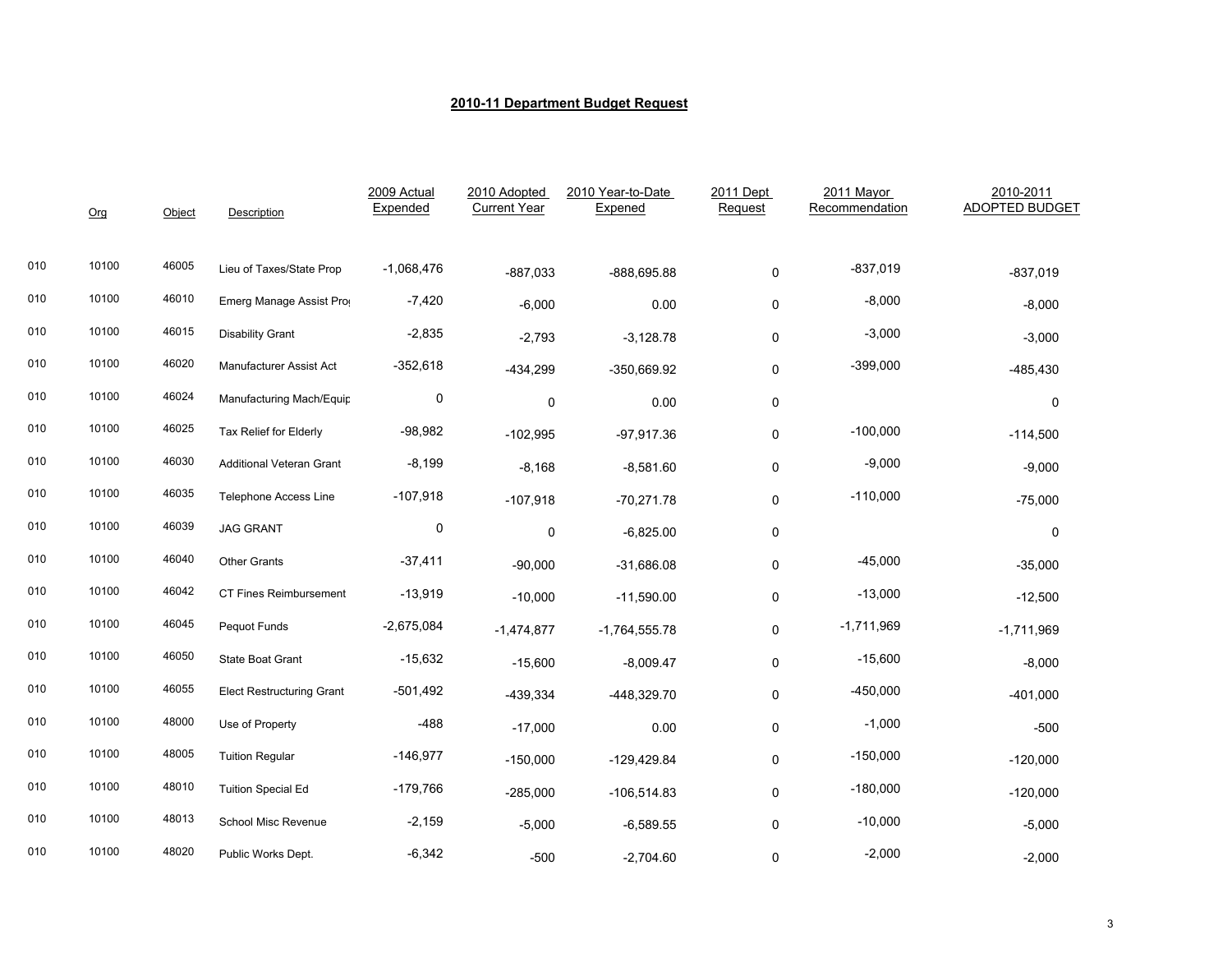|     | 10100 |        | Revenue                         | $-52,775,357$           | $-55, 183, 736$                     | $-52,778,416.48$             |                      | $-55,725,172$<br>0           | $-54,968,175$                      | 0.98% |
|-----|-------|--------|---------------------------------|-------------------------|-------------------------------------|------------------------------|----------------------|------------------------------|------------------------------------|-------|
| 010 | 10100 | 49080  | <b>Mohegan Contributions</b>    | $-500,000$              | $-500,000$                          | $-500,000.00$                | 0                    | $-500,000$                   | $-500,000$                         |       |
| 010 | 10100 | 49065  | <b>Bond Premium</b>             | 0                       | 0                                   | 0.00                         | 0                    | $-155,108$                   | $-155,108$                         |       |
| 010 | 10100 | 49060  | Sale of Town Property           | 0                       | $-75,000$                           | $-5,550.00$                  | $\mathbf 0$          | $-75,000$                    | $-75,000$                          |       |
| 010 | 10100 | 49050  | Miscellaneous                   | $-139,065$              | $-65,000$                           | $-131,180.10$                | 0                    | $-100,000$                   | $-100,000$                         |       |
| 010 | 10100 | 49049  | <b>Engineering Review Reimt</b> | 0                       | $\mathbf 0$                         | $-2,513.57$                  | 0                    | $-1,000$                     | $-2,800$                           |       |
| 010 | 10100 | 49035  | Fire Marshal Private Dtv        | $-2,251$                | $-8,000$                            | $-812.85$                    | $\pmb{0}$            | $-5,000$                     | $-5,000$                           |       |
| 010 | 10100 | 49020  | Millstone Reimbursement         | $-7,957$                | $-11,000$                           | $-21,917.84$                 | 0                    | $-15,000$                    | $-15,000$                          |       |
| 010 | 10100 | 49015  | Insurance Reimbursement         | $-31,789$               | $-45,000$                           | $-32,161.09$                 | 0                    | $-20,000$                    | $-20,000$                          |       |
| 010 | 10100 | 49010  | St Bernards Health Clinic       | $-13,234$               | $-25,000$                           | $-13,825.00$                 | $\mathbf 0$          | $-13,825$                    | $-13,825$                          |       |
| 010 | 10100 | 49005  | Police Reimb. Priv Duty         | $-169, 135$             | $-275,000$                          | $-112,444.10$                | 0                    | $-175,000$                   | $-90,000$                          |       |
| 010 | 10100 | 48025  | Copy Money                      | $-2,678$                | $-5,500$                            | $-2,071.52$                  | $\mathbf 0$          | $-3,000$                     | $-2,100$                           |       |
| 010 | 10100 | 48023  | <b>Commercial Tipping Fees</b>  | $-280,033$              | $-475,000$                          | $-379,063.80$                | 0                    | $-320,000$                   | $-415,000$                         |       |
|     | Org   | Object | <b>Description</b>              | 2009 Actual<br>Expended | 2010 Adopted<br><b>Current Year</b> | 2010 Year-to-Date<br>Expened | 2011 Dept<br>Request | 2011 Mayor<br>Recommendation | 2010-2011<br><b>ADOPTED BUDGET</b> |       |
|     |       |        |                                 |                         |                                     |                              |                      |                              |                                    |       |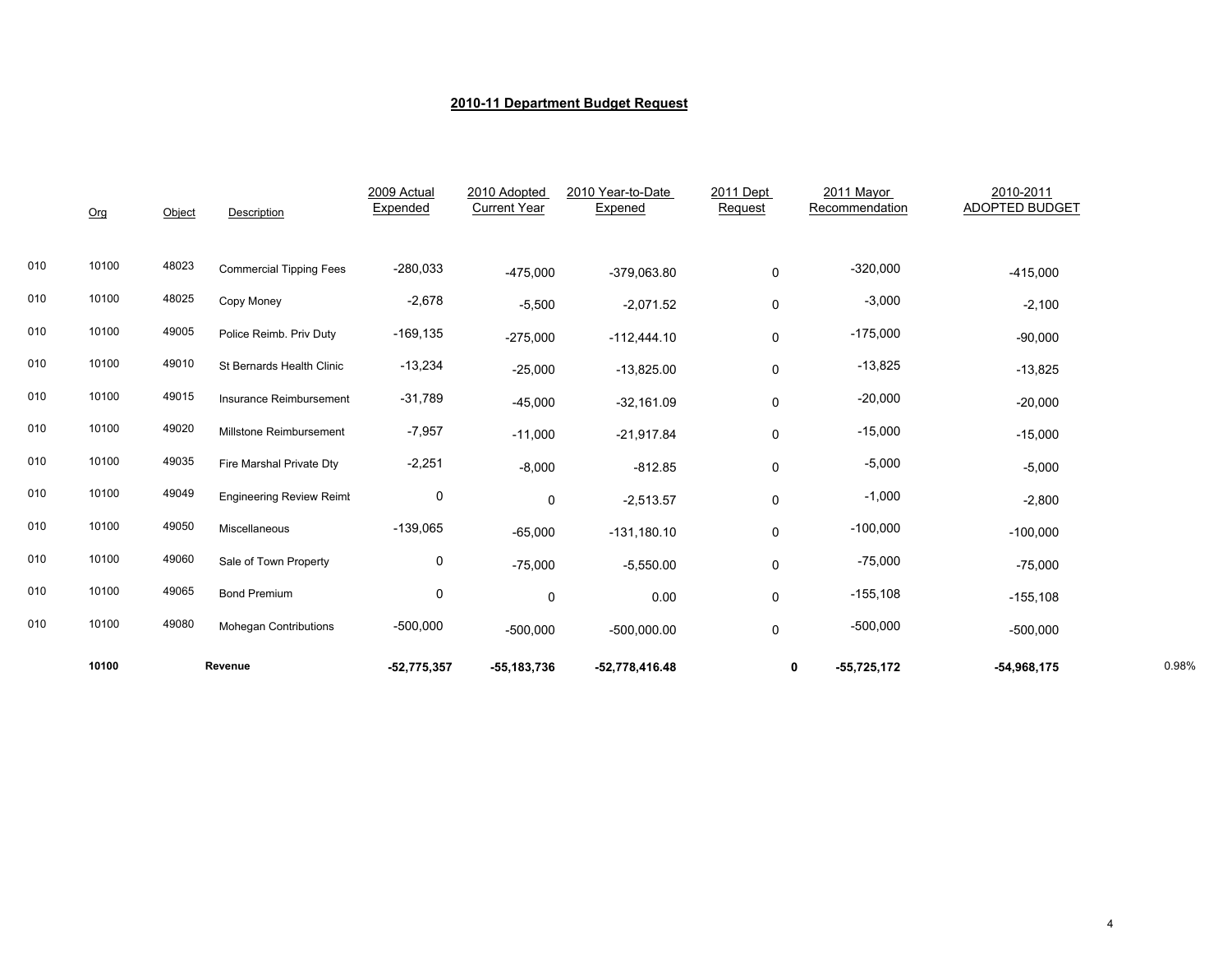|       | Org   | Object | Description                    | 2009 Actual<br>Expended | 2010 Adopted<br><b>Current Year</b> | 2010 Year-to-Date<br>Expened | 2011 Dept<br>Request | 2011 Mayor<br>Recommendation | 2010-2011<br><b>ADOPTED BUDGET</b> |
|-------|-------|--------|--------------------------------|-------------------------|-------------------------------------|------------------------------|----------------------|------------------------------|------------------------------------|
| 10310 |       | Mayor  |                                |                         |                                     |                              |                      |                              |                                    |
| 010   | 10310 | 51001  | Mayor Salary                   | 61,162                  | 61,515                              | 62,541.06                    | 61,515               | 61,515                       | 61,515                             |
| 010   | 10310 | 51050  | Admin Secretary                | 45,602                  | 42,500                              | 50,789.43                    | 51,650               | 51,650                       | 50,871                             |
| 010   | 10310 | 51051  | <b>Secretary Floating</b>      | 21,216                  | 23,712                              | 8,789.53                     | $\mathbf 0$          |                              | $\pmb{0}$                          |
| 010   | 10310 | 51100  | Overtime                       | 1,184                   | 1,200                               | 841.88                       | 500                  | 500                          | 500                                |
| 010   | 10310 | 51141  | Human Resourse                 | 275                     | 60,000                              | 34,077.63                    | 60,000               | 60,000                       | 30,000                             |
| 010   | 10310 | 52075  | Veterans Funerals              | 0                       | 500                                 | 0.00                         | 500                  | 500                          | 500                                |
| 010   | 10310 | 52079  | <b>Condemnation Relocation</b> | 0                       | 2,000                               | 0.00                         | 1,500                | 1,500                        | 1,500                              |
| 010   | 10310 | 52129  | <b>Outside Contractors</b>     | 2,688                   | 0                                   | 28,363.46                    | 500                  | 500                          | 500                                |
| 010   | 10310 | 52136  | Fees (Membership)              | 47,660                  | 39,098                              | 40,466.78                    | 48,000               | 48,000                       | 42,000                             |
| 010   | 10310 | 53000  | Office Supplies                | 523                     | 1,000                               | 1,474.73                     | 1,000                | 1,000                        | 1,000                              |
| 010   | 10310 | 53004  | Training & Conferences         | 617                     | 400                                 | 145.45                       | 400                  | 900                          | 500                                |
| 010   | 10310 | 53008  | Advertising                    | 512                     | 2,500                               | 1,813.46                     | 2,000                | 2,000                        | 1,800                              |
| 010   | 10310 | 53009  | <b>Computer Services</b>       | 0                       | $\mathbf 0$                         | 0.00                         | $\mathbf 0$          |                              | $\mathbf 0$                        |
| 010   | 10310 | 53014  | Printing                       | 305                     | 500                                 | 55.00                        | 350                  | 350                          | 350                                |
| 010   | 10310 | 53019  | Misc Supplies                  | 954                     | 800                                 | 404.69                       | 500                  | 500                          | 500                                |
| 010   | 10310 | 53024  | <b>Reference Materials</b>     | 0                       | $\pmb{0}$                           | 0.00                         | 0                    |                              | 0                                  |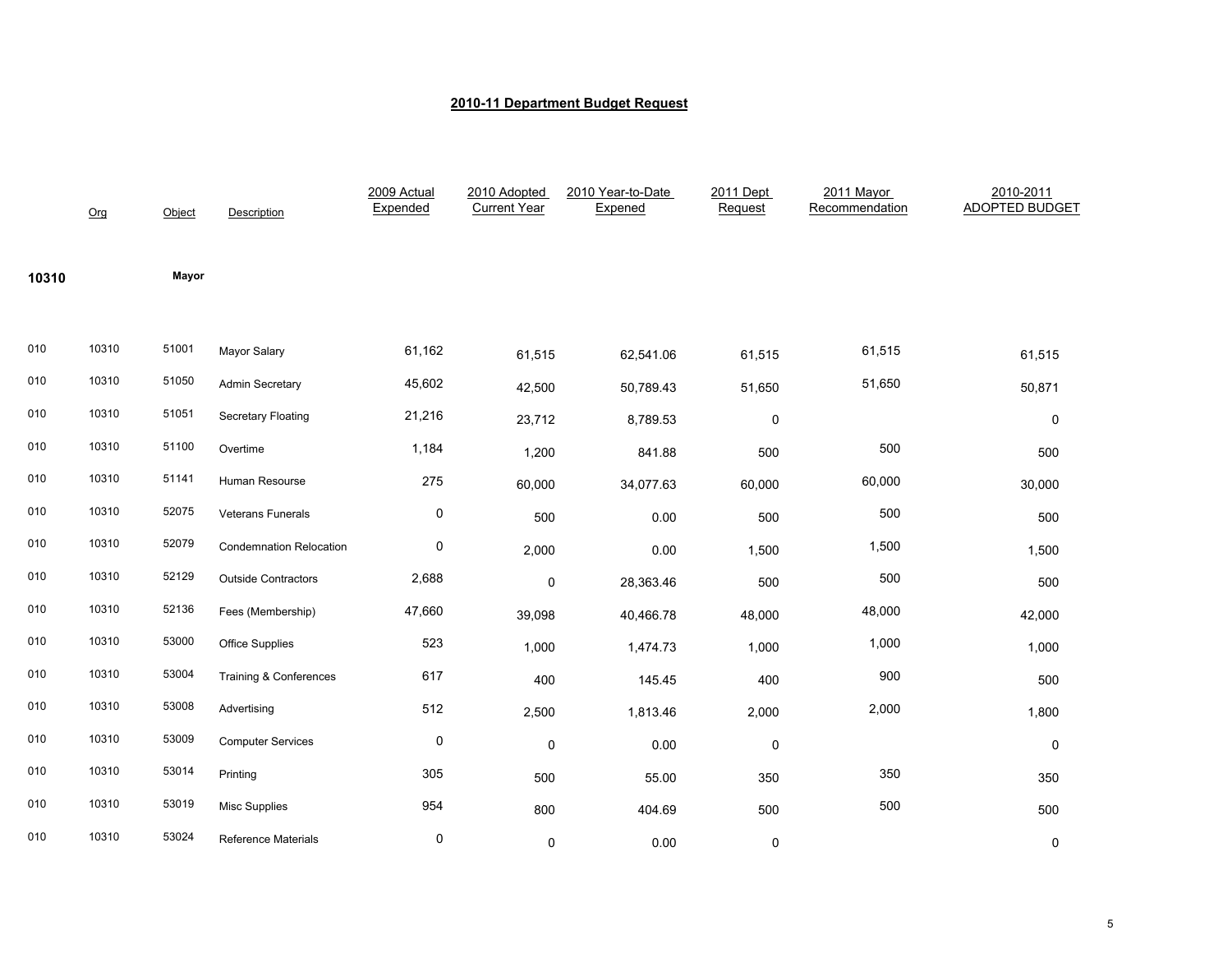|     | Org   | Object | Description              | 2009 Actual<br>Expended | 2010 Adopted<br><b>Current Year</b> | 2010 Year-to-Date<br>Expened | 2011 Dept<br>Request | 2011 Mayor<br>Recommendation | 2010-2011<br>ADOPTED BUDGET |          |
|-----|-------|--------|--------------------------|-------------------------|-------------------------------------|------------------------------|----------------------|------------------------------|-----------------------------|----------|
| 010 | 10310 | 53033  | Occasions                | 265                     | 250                                 | 170.53                       | 250                  | 250                          | 250                         |          |
| 010 | 10310 | 53049  | <b>Town Publications</b> | 1,340                   | 1,500                               | 1,380.00                     | .500                 | 1,500                        | 1,500                       |          |
| 010 | 10310 | 53060  | <b>Cellular Phone</b>    | 395                     | 400                                 | 371.22                       | 400                  | 400                          | 400                         |          |
|     | 10310 |        | Mayor                    | 184,698                 | 237,875                             | 231,684.85                   | 230,565              | 231,065                      | 193,686                     | $-2.86%$ |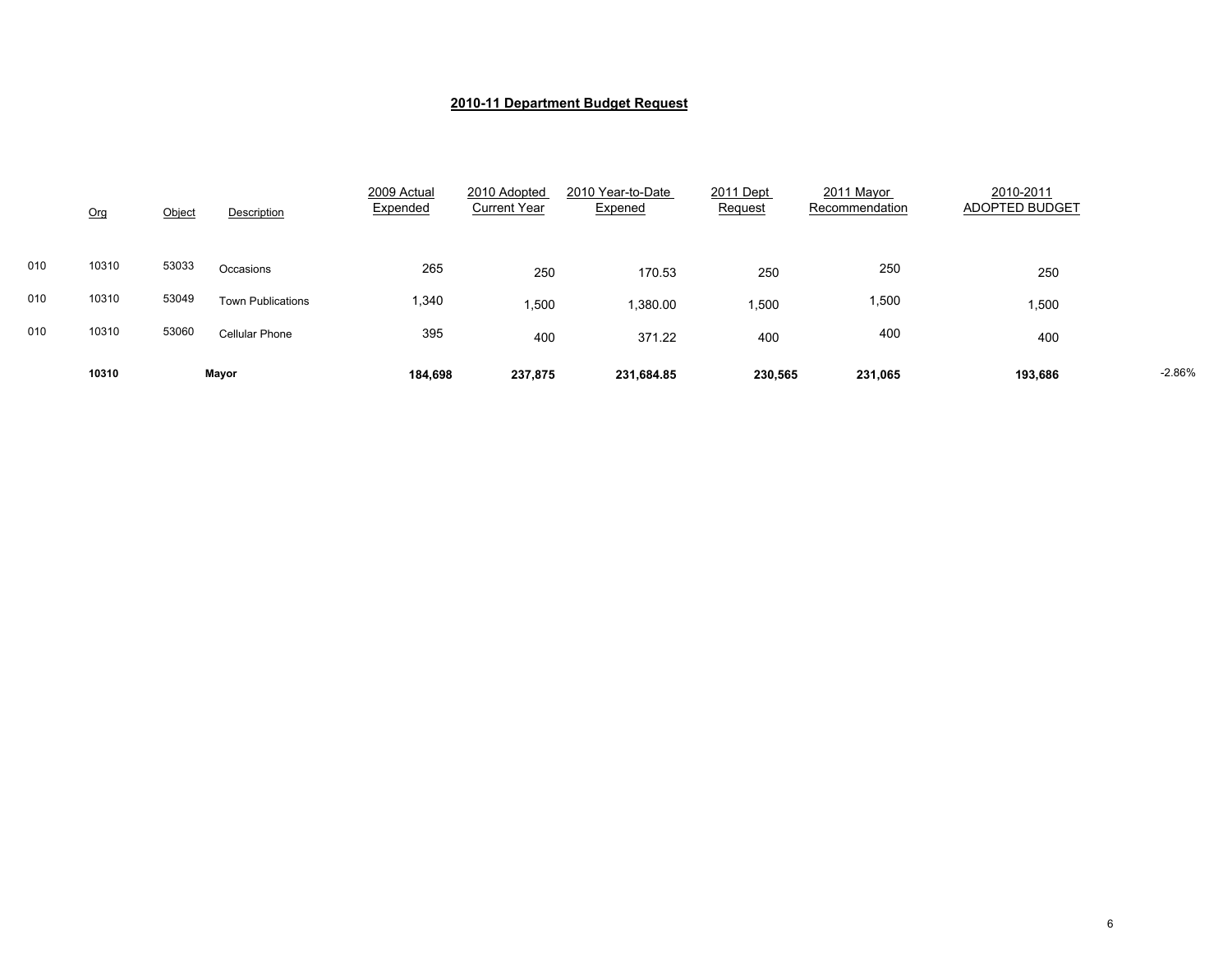|       | Org   | Object | Description             | 2009 Actual<br>Expended | 2010 Adopted<br><b>Current Year</b> | 2010 Year-to-Date<br>Expened | 2011 Dept<br>Request | 2011 Mayor<br>Recommendation | 2010-2011<br><b>ADOPTED BUDGET</b> |       |
|-------|-------|--------|-------------------------|-------------------------|-------------------------------------|------------------------------|----------------------|------------------------------|------------------------------------|-------|
| 10320 |       |        | <b>Charter Revision</b> |                         |                                     |                              |                      |                              |                                    |       |
| 010   | 10320 | 51075  | PT Clerical             | 680                     | 0                                   | 0.00                         | 0                    |                              | 0                                  |       |
| 010   | 10320 | 53008  | Advertising             | 12,015                  | 0                                   | 0.00                         | 0                    |                              | 0                                  |       |
| 010   | 10320 | 53014  | Printing                | 18                      | 0                                   | 0.00                         | 0                    |                              | 0                                  |       |
|       | 10320 |        | <b>Charter Revision</b> | 12,713                  | 0                                   | 0.00                         | 0                    | 0                            | 0                                  | 0.00% |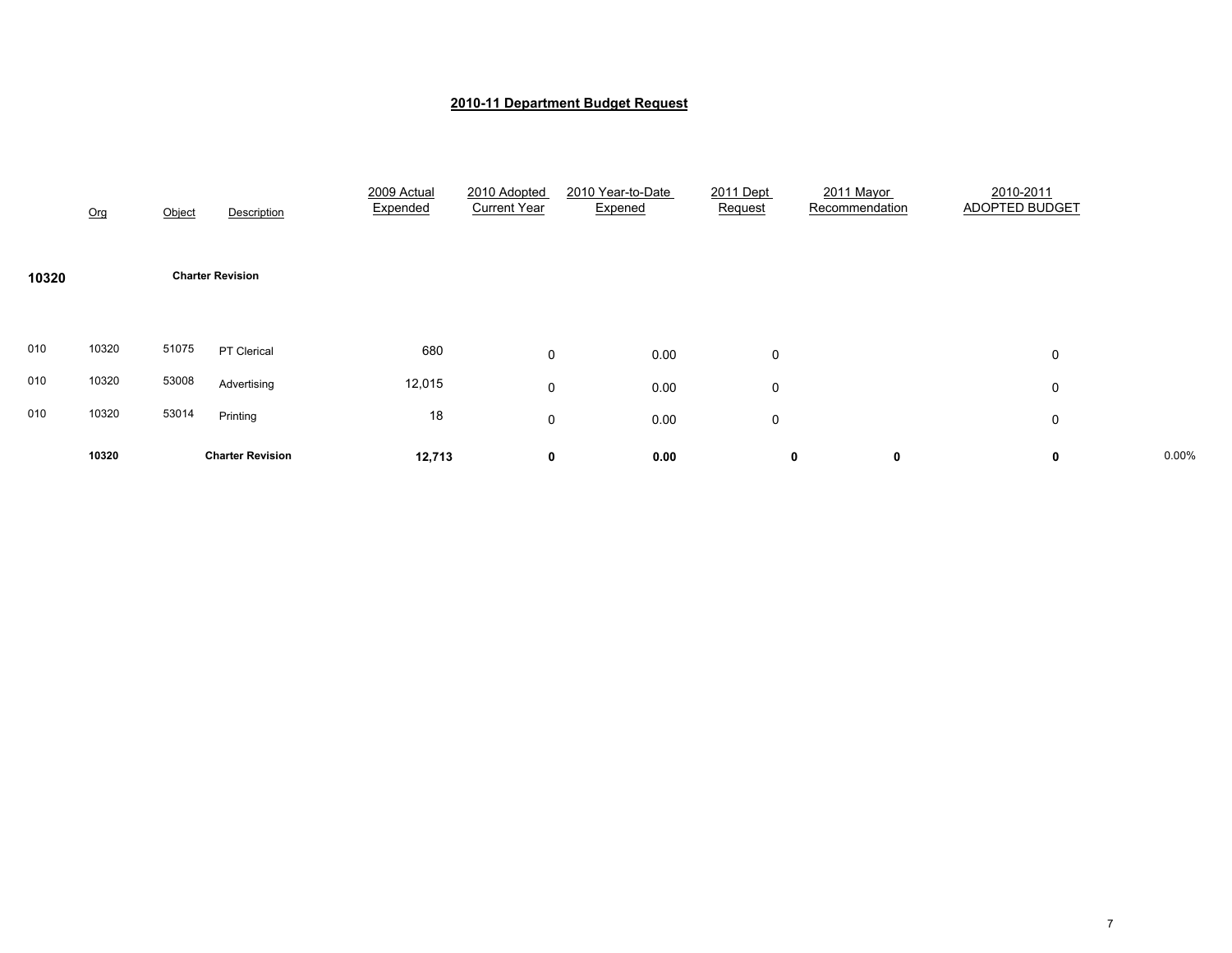|       | Org   | Object              | Description                       | 2009 Actual<br>Expended | 2010 Adopted<br><b>Current Year</b> | 2010 Year-to-Date<br>Expened | 2011 Dept<br>Request | 2011 Mayor<br>Recommendation | 2010-2011<br><b>ADOPTED BUDGET</b> |          |
|-------|-------|---------------------|-----------------------------------|-------------------------|-------------------------------------|------------------------------|----------------------|------------------------------|------------------------------------|----------|
| 10330 |       | <b>Town Council</b> |                                   |                         |                                     |                              |                      |                              |                                    |          |
| 010   | 10330 | 51013               | <b>Town Council Salary</b>        | 14,500                  | 14,500                              | 14,500.00                    | 14,500               | 14,500                       | 14,500                             |          |
| 010   | 10330 | 51075               | PT Clerical                       | 4,585                   | 5,000                               | 6,679.70                     | 5,000                | 5,000                        | 5,000                              |          |
| 010   | 10330 | 53002               | <b>Consulting Services</b>        | 1,994                   | 1,000                               | 1,499.41                     | 1,200                | 1,200                        | 1,200                              |          |
| 010   | 10330 | 53004               | <b>Training &amp; Conferences</b> | 90                      | 250                                 | 64.00                        | 250                  | 250                          | 250                                |          |
| 010   | 10330 | 53008               | Advertising                       | 4,210                   | 5,500                               | 6,249.77                     | 5,000                | 5,000                        | 5,000                              |          |
| 010   | 10330 | 53019               | <b>Misc Supplies</b>              | 141                     | 250                                 | 535.60                       | 250                  | 250                          | 250                                |          |
| 010   | 10330 | 53033               | Occasions                         | 2,600                   | 500                                 | 152.94                       | 500                  | 500                          | 500                                |          |
|       | 10330 |                     | <b>Town Council</b>               | 28,119                  | 27,000                              | 29,681.42                    | 26,700               | 26,700                       | 26,700                             | $-1.11%$ |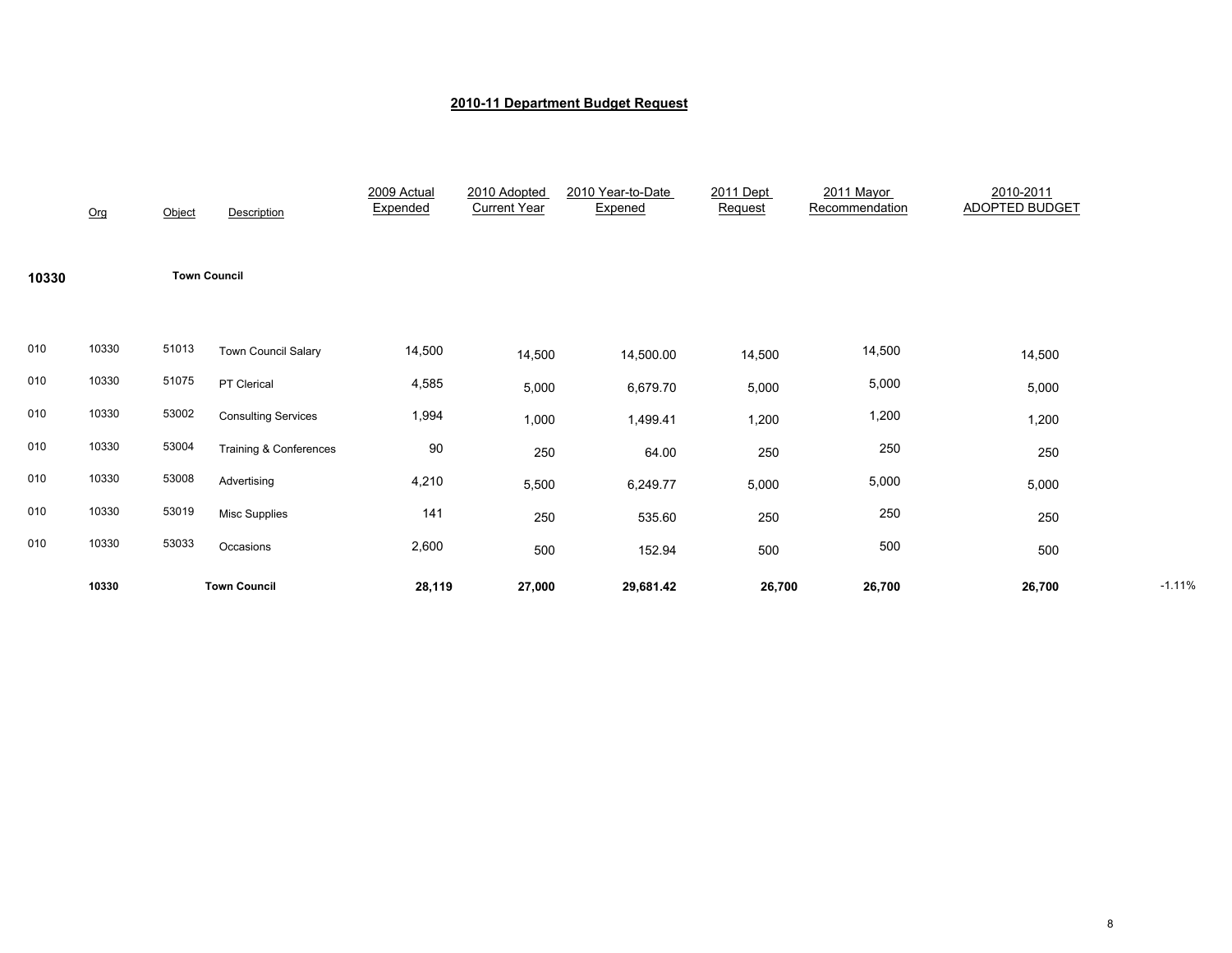|       | Org   | Object | Description                   | 2009 Actual<br>Expended | 2010 Adopted<br><b>Current Year</b> | 2010 Year-to-Date<br>Expened | 2011 Dept<br>Request | 2011 Mayor<br>Recommendation | 2010-2011<br>ADOPTED BUDGET |          |
|-------|-------|--------|-------------------------------|-------------------------|-------------------------------------|------------------------------|----------------------|------------------------------|-----------------------------|----------|
| 10340 |       |        | <b>Legal Services</b>         |                         |                                     |                              |                      |                              |                             |          |
| 010   | 10340 | 52041  | Legal - General               | 187,875                 | 150,000                             | 128,185.28                   | 150,000              | 150,000                      | 150,000                     |          |
| 010   | 10340 | 52044  | <b>Tax/Assessment Matters</b> | 71,429                  | 55,000                              | 60,858.63                    | 30,000               | 30,000                       | 30,000                      |          |
| 010   | 10340 | 52045  | <b>Land Use Matters</b>       | 91,717                  | 80,000                              | 68,581.99                    | 70,000               | 70,000                       | 70,000                      |          |
| 010   | 10340 | 52046  | Labor/Employment Matters      | 138,624                 | 50,000                              | 85,899.05                    | 65,000               | 65,000                       | 65,000                      |          |
|       | 10340 |        | <b>Legal Services</b>         | 489,645                 | 335,000                             | 343,524.95                   | 315,000              | 315,000                      | 315,000                     | $-5.97%$ |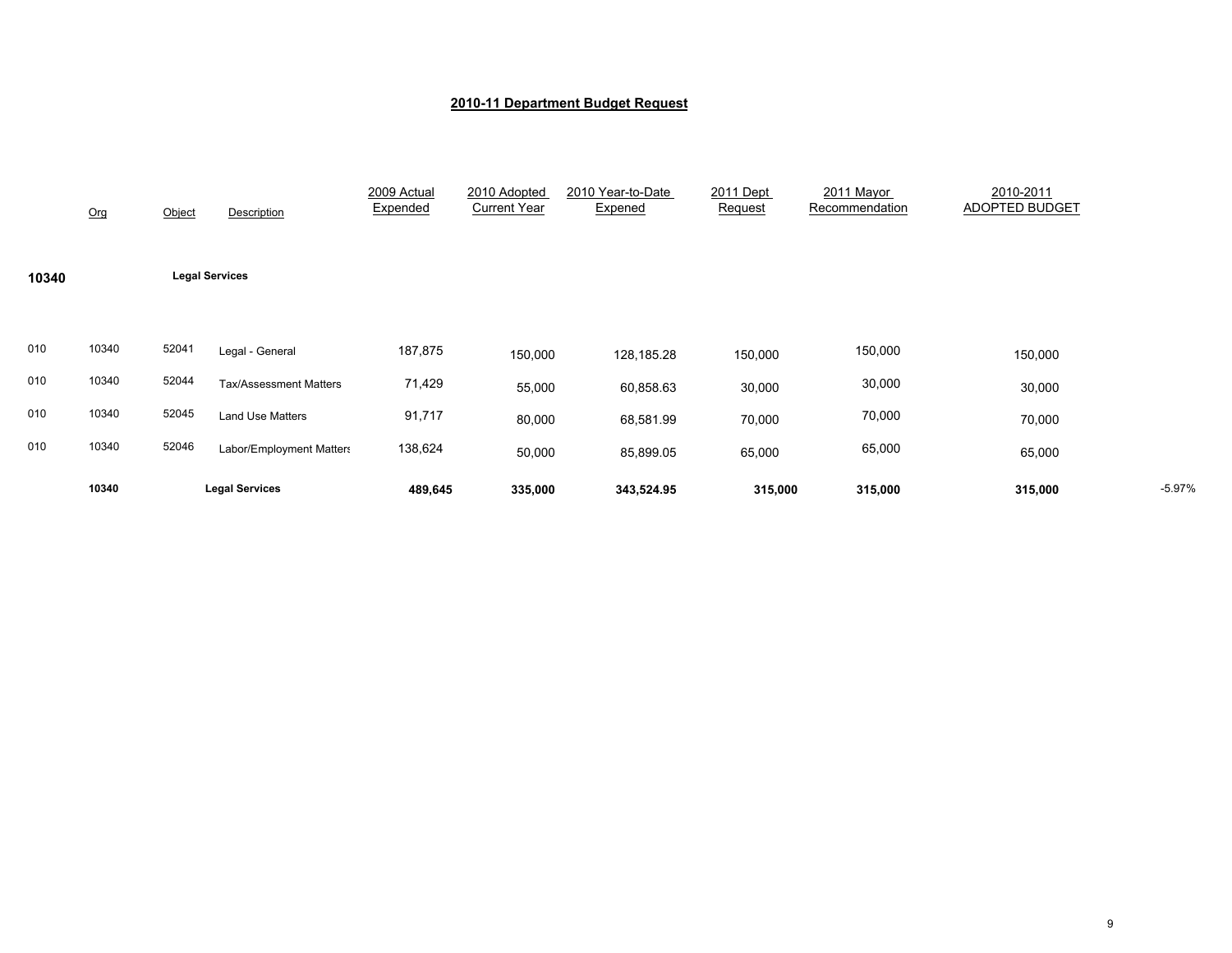|       | Org   | Object  | Description              | 2009 Actual<br>Expended | 2010 Adopted<br><b>Current Year</b> | 2010 Year-to-Date<br>Expened | 2011 Dept<br>Request | 2011 Mayor<br>Recommendation | 2010-2011<br>ADOPTED BUDGET |          |
|-------|-------|---------|--------------------------|-------------------------|-------------------------------------|------------------------------|----------------------|------------------------------|-----------------------------|----------|
| 10350 |       | Probate |                          |                         |                                     |                              |                      |                              |                             |          |
| 010   | 10350 | 52137   | Micro-Filming            | 92                      | 1,200                               | 596.50                       | 1,200                | 1,200                        | 1,200                       |          |
| 010   | 10350 | 53000   | <b>Office Supplies</b>   | 591                     | 800                                 | 345.30                       | 600                  | 600                          | 600                         |          |
| 010   | 10350 | 53021   | Equipment Maint & Repair | 0                       | 100                                 | 0.00                         | 100                  | 100                          | 100                         |          |
|       | 10350 |         | Probate                  | 684                     | 2,100                               | 941.80                       | 1,900                | 1,900                        | 1,900                       | $-9.52%$ |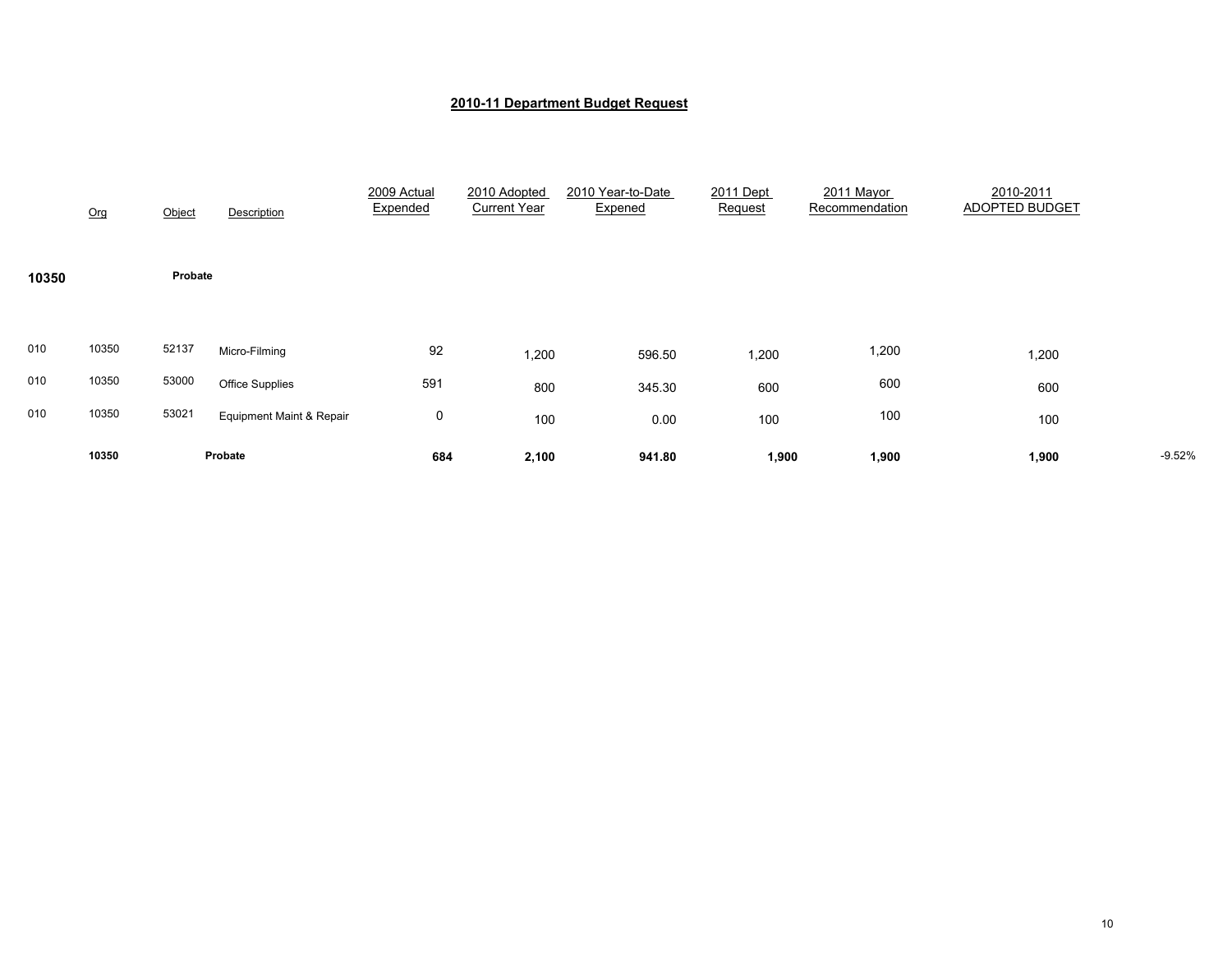|       | Org   | Object | <b>Description</b>              | 2009 Actual<br>Expended | 2010 Adopted<br><b>Current Year</b> | 2010 Year-to-Date<br>Expened | 2011 Dept<br>Request | 2011 Mayor<br>Recommendation | 2010-2011<br><b>ADOPTED BUDGET</b> |
|-------|-------|--------|---------------------------------|-------------------------|-------------------------------------|------------------------------|----------------------|------------------------------|------------------------------------|
| 10360 |       |        | <b>Non-Profit Organizations</b> |                         |                                     |                              |                      |                              |                                    |
| 010   | 10360 | 52065  | Community Health Ctr            | 0                       | 500                                 | 500.00                       | $\pmb{0}$            |                              | 0                                  |
| 010   | 10360 | 52072  | Raymond Comm Library            | 36,000                  | 36,000                              | 36,000.00                    | 36,000               | 36,000                       | 36,000                             |
| 010   | 10360 | 52073  | Comstock Assoc.                 | 1,000                   | 1,000                               | 1,000.00                     | 1,000                | 1,000                        | 1,000                              |
| 010   | 10360 | 52077  | East.CT Conserv.Dist.           | 900                     | 900                                 | 900.00                       | 900                  | 900                          | 900                                |
| 010   | 10360 | 52080  | <b>Boy Scouts/Girl Scouts</b>   | 310                     | 800                                 | 114.00                       | 800                  | 800                          | 0                                  |
| 010   | 10360 | 52081  | Women Center SE CT              | 500                     | 500                                 | 500.00                       | 500                  | 500                          | 2,000                              |
| 010   | 10360 | 52082  | <b>Big Brothers Big Sisters</b> | $\pmb{0}$               | 500                                 | 500.00                       | 500                  | 500                          | 500                                |
| 010   | 10360 | 52083  | Montville Historical Soc        | $\mathbf 0$             | 0                                   | 0.00                         | $\pmb{0}$            |                              | 0                                  |
| 010   | 10360 | 52084  | United Com. & Family Sen        | 1,000                   | 1,000                               | 1,000.00                     | 1,000                | 1,000                        | 1,000                              |
| 010   | 10360 | 52086  | Easter Seals                    | 0                       | 0                                   | 0.00                         | 0                    |                              | 0                                  |
| 010   | 10360 | 52092  | Montville Babe Ruth             | 2,750                   | 2,750                               | 2,750.00                     | 2,750                | 2,750                        | 2,000                              |
| 010   | 10360 | 52093  | Montville National LL           | 2,750                   | 2,750                               | 0.00                         | 2,750                | 2,750                        | 0                                  |
| 010   | 10360 | 52094  | Montville American LL           | 2,750                   | 2,750                               | 2,750.00                     | 2,750                | 2,750                        | 3,750                              |
| 010   | 10360 | 52095  | Girl's Softball                 | 0                       | 2,500                               | 2,500.00                     | 2,500                | 2,500                        | 2,750                              |
| 010   | 10360 | 52096  | American Legion Baseball        | 1,250                   | 1,250                               | 1,250.00                     | 1,250                | 1,250                        | 1,250                              |
| 010   | 10360 | 52097  | Montville Youth Soccer          | 2,550                   | 2,550                               | 2,550.00                     | 2,550                | 2,550                        | 2,550                              |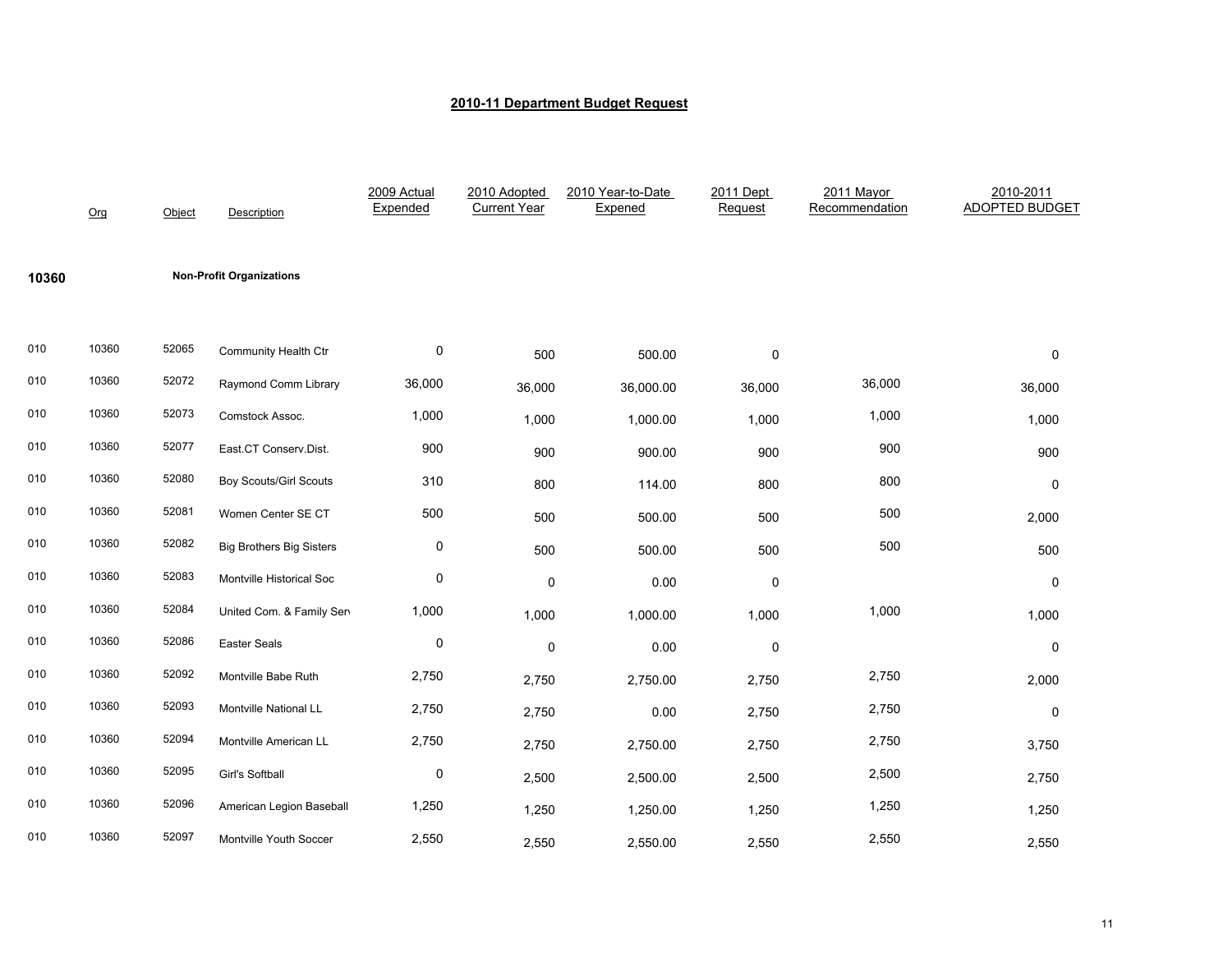|     | Org   | Object | Description                     | 2009 Actual<br>Expended | 2010 Adopted<br><b>Current Year</b> | 2010 Year-to-Date<br>Expened | 2011 Dept<br>Request | 2011 Mayor<br>Recommendation | 2010-2011<br>ADOPTED BUDGET |          |
|-----|-------|--------|---------------------------------|-------------------------|-------------------------------------|------------------------------|----------------------|------------------------------|-----------------------------|----------|
| 010 | 10360 | 52099  | Montville Youth Football        | 0                       | 2,750                               | 2,750.00                     | 2,750                | 2,750                        | 2,750                       |          |
| 010 | 10360 | 52100  | Sexual Assault Crisis Ctr       | 300                     | 300                                 | 300.00                       | 300                  | 300                          | 300                         |          |
| 010 | 10360 | 52150  | <b>Memorial Day Parade</b>      | 2,391                   | 3,500                               | 2,919.92                     | 3,500                | 3,500                        | 3,500                       |          |
| 010 | 10360 | 52175  | <b>Literacy Volunteers</b>      | 1,000                   | 1,000                               | 1,000.00                     | 1,000                | 1,000                        | 1,000                       |          |
| 010 | 10360 | 52177  | NL Homeless Hospitality C       | 3,000                   | 3,000                               | 3,000.00                     | 3,000                | 3,000                        | 3,000                       |          |
|     | 10360 |        | <b>Non-Profit Organizations</b> | 58,451                  | 66,300                              | 62,283.92                    | 65,800               | 65,800                       | 64,250                      | $-0.75%$ |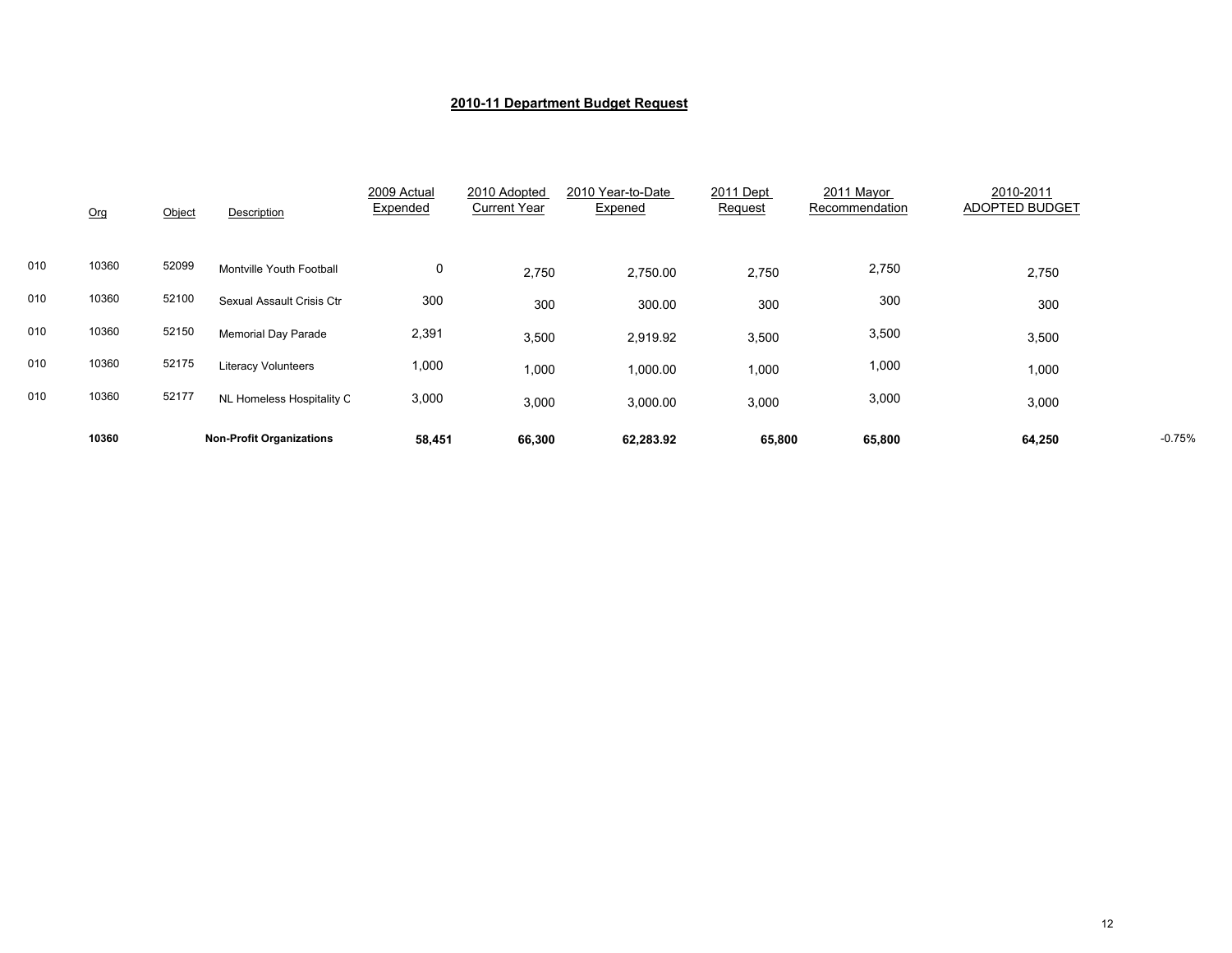|       | Org   | Object | Description                      | 2009 Actual<br>Expended | 2010 Adopted<br><b>Current Year</b> | 2010 Year-to-Date<br>Expened | 2011 Dept<br>Request | 2011 Mayor<br>Recommendation | 2010-2011<br><b>ADOPTED BUDGET</b> |          |
|-------|-------|--------|----------------------------------|-------------------------|-------------------------------------|------------------------------|----------------------|------------------------------|------------------------------------|----------|
| 10370 |       |        | <b>Town Hall/Central Service</b> |                         |                                     |                              |                      |                              |                                    |          |
| 010   | 10370 | 51075  | PT Clerical                      | 8,269                   | 5,000                               | 4,720.03                     | 7,000                | 7,000                        | 5,200                              |          |
| 010   | 10370 | 52000  | Electricity                      | 77,104                  | 79,000                              | 67,264.49                    | 67,000               | 67,000                       | 67,000                             |          |
| 010   | 10370 | 52003  | Telephone/Internet               | 19,501                  | 20,000                              | 16,766.99                    | 20,000               | 17,000                       | 17,000                             |          |
| 010   | 10370 | 52005  | Fuel Oil                         | 30,568                  | 24,000                              | 23,972.06                    | 24,000               | 24,000                       | 24,000                             |          |
| 010   | 10370 | 52011  | <b>Building Services</b>         | 1,761                   | 1,500                               | 1,717.94                     | 1,500                | 1,500                        | 1,500                              |          |
| 010   | 10370 | 52128  | Water & Sewer Charges            | 2,802                   | 1,000                               | 2,202.52                     | 3,000                | 3,000                        | 3,000                              |          |
| 010   | 10370 | 52157  | Lease of Copier                  | 22,094                  | 25,000                              | 24,659.84                    | 25,000               | 25,000                       | 25,000                             |          |
| 010   | 10370 | 53003  | Copy Supplies                    | 3,520                   | 4,500                               | 2,963.18                     | 4,500                | 4,500                        | 3,500                              |          |
| 010   | 10370 | 53004  | Training & Conferences           | 233                     | 0                                   | 0.00                         | 0                    |                              | 0                                  |          |
| 010   | 10370 | 53020  | Postage                          | 37,175                  | 35,000                              | 18,350.27                    | 35,000               | 35,000                       | 35,000                             |          |
| 010   | 10370 | 54000  | Equipment/Furnishings            | $\pmb{0}$               | $\mathsf{O}$                        | 1,485.00                     | $\pmb{0}$            |                              | 0                                  |          |
|       | 10370 |        | <b>Town Hall/Central Service</b> | 203,028                 | 195,000                             | 164,102.32                   | 187,000              | 184,000                      | 181,200                            | $-5.64%$ |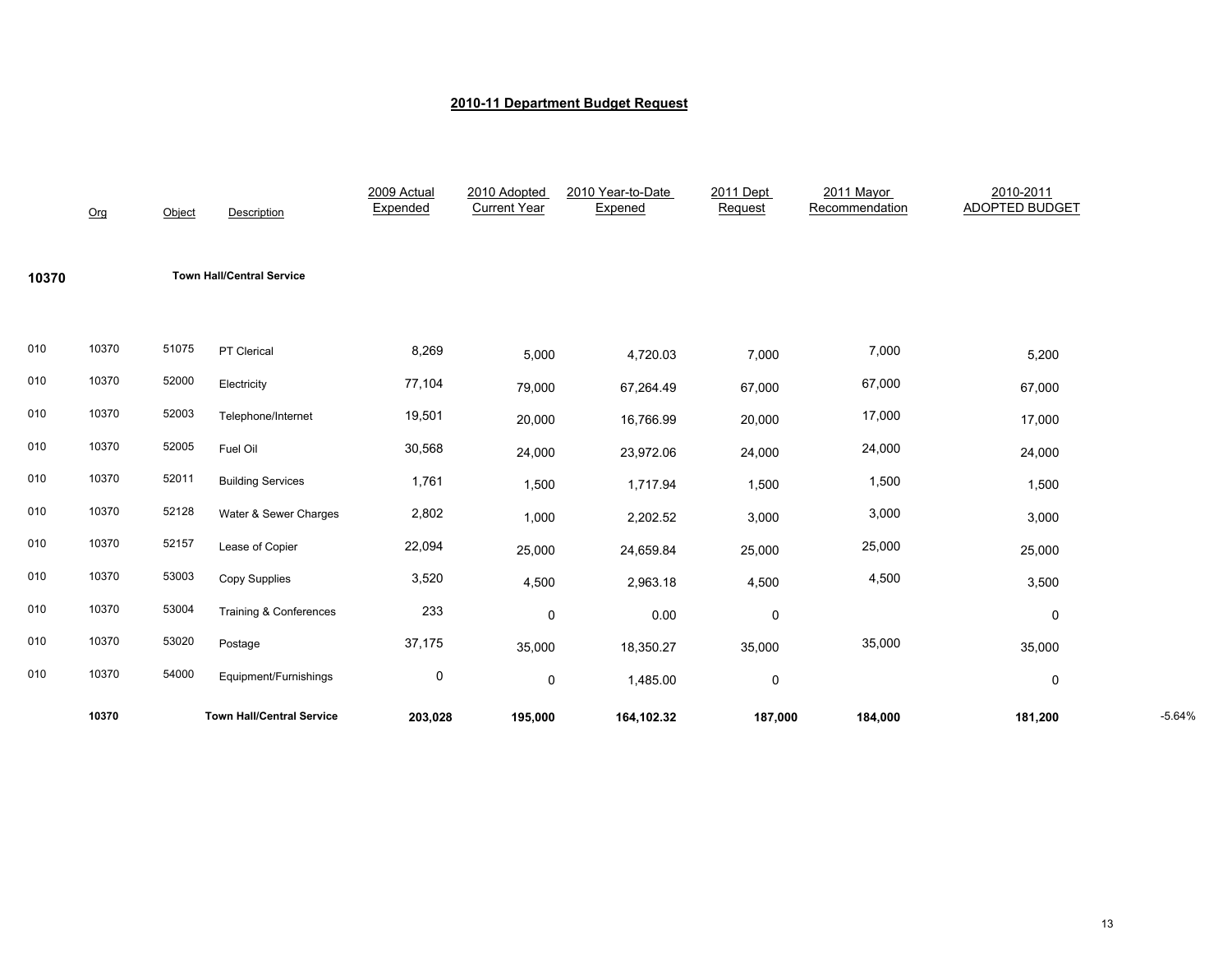|       | Org   | Object  | Description                    | 2009 Actual<br>Expended | 2010 Adopted<br><b>Current Year</b> | 2010 Year-to-Date<br>Expened | 2011 Dept<br>Request | 2011 Mayor<br>Recommendation | 2010-2011<br><b>ADOPTED BUDGET</b> |
|-------|-------|---------|--------------------------------|-------------------------|-------------------------------------|------------------------------|----------------------|------------------------------|------------------------------------|
| 10410 |       | Finance |                                |                         |                                     |                              |                      |                              |                                    |
| 010   | 10410 | 51002   | <b>Finance Director Salary</b> | 76,000                  | 85,000                              | 85,338.90                    | 89,234               | 89,234                       | 87,887                             |
| 010   | 10410 | 51052   | <b>Tax Collection Salaries</b> | 97,555                  | 97,000                              | 100,618.88                   | 105,300              | 105,300                      | 103,711                            |
| 010   | 10410 | 51053   | <b>Assessor Dept.Salaries</b>  | 144,678                 | 149,000                             | 152,451.21                   | 160,220              | 160,220                      | 157,810                            |
| 010   | 10410 | 51054   | Accountants                    | 144,424                 | 146,035                             | 150,566.27                   | 155,260              | 155,260                      | 152,916                            |
| 010   | 10410 | 51100   | Overtime                       | 14,511                  | 12,000                              | 12,127.64                    | 12,000               | 12,000                       | 10,000                             |
| 010   | 10410 | 52009   | Revaluation                    | $\mathbf 0$             | 0                                   | 0.00                         | 200,000              | 25,000                       | 25,000                             |
| 010   | 10410 | 52026   | Tax Refunds                    | 51,977                  | 50,000                              | 58,800.95                    | 50,000               | 50,000                       | 50,000                             |
| 010   | 10410 | 52036   | Leases/software support        | 840                     | 0                                   | 0.00                         | 0                    |                              | 0                                  |
| 010   | 10410 | 52136   | Fees (Membership)              | 1,115                   | 1,000                               | 900.00                       | 1,000                | 1,000                        | 1,000                              |
| 010   | 10410 | 52192   | <b>QUALITY DATA SERVICE</b>    | $\pmb{0}$               | 12,510                              | 13,052.51                    | 15,000               | 15,000                       | 15,000                             |
| 010   | 10410 | 53000   | Office Supplies                | 7,417                   | 6,700                               | 6,686.42                     | 6,500                | 6,500                        | 6,500                              |
| 010   | 10410 | 53002   | <b>Consulting Services</b>     | 5,423                   | 5,000                               | 2,600.00                     | 4,000                | 4,000                        | 1,600                              |
| 010   | 10410 | 53004   | Training & Conferences         | 2,853                   | 2,000                               | 3,581.75                     | 2,000                | 2,000                        | 2,000                              |
| 010   | 10410 | 53008   | Advertising                    | 4,300                   | 4,000                               | 3,339.25                     | 4,000                | 4,000                        | 3,500                              |
| 010   | 10410 | 53014   | Printing                       | 6,301                   | 1,000                               | 885.18                       | 1,000                | 1,000                        | 1,000                              |
| 010   | 10410 | 53019   | <b>Misc Supplies</b>           | 1,850                   | 1,500                               | 1,321.14                     | 1,500                | 1,500                        | 1,500                              |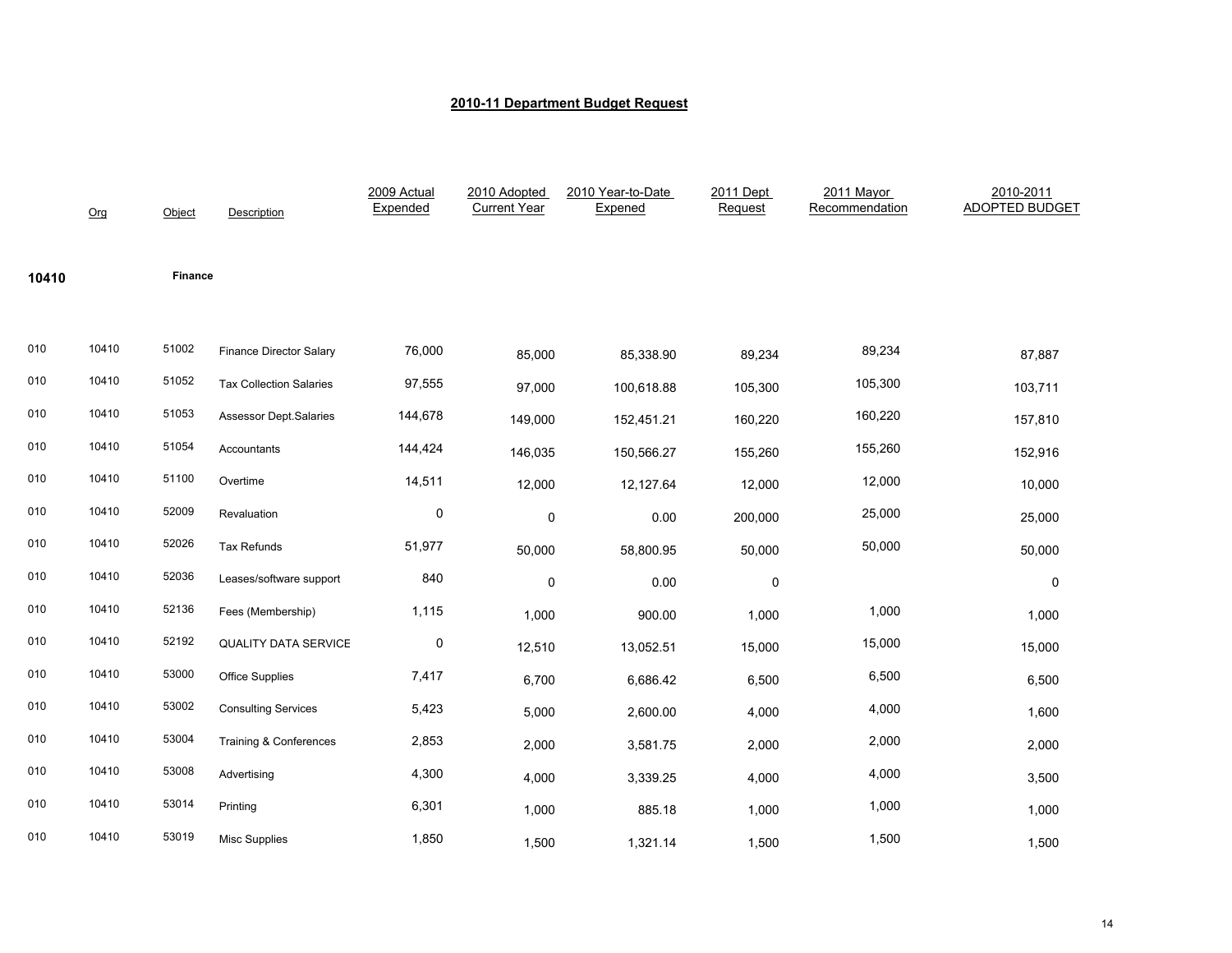|     | Org   | Object | Description                         | 2009 Actual<br>Expended | 2010 Adopted<br><b>Current Year</b> | 2010 Year-to-Date<br>Expened | 2011 Dept<br>Request | 2011 Mayor<br>Recommendation | 2010-2011<br>ADOPTED BUDGET |        |
|-----|-------|--------|-------------------------------------|-------------------------|-------------------------------------|------------------------------|----------------------|------------------------------|-----------------------------|--------|
| 010 | 10410 | 53021  | <b>Equipment Maint &amp; Repair</b> | 0                       | 100                                 | 0.00                         | 0                    |                              | 0                           |        |
| 010 | 10410 | 53024  | <b>Reference Materials</b>          | 1,743                   | 0                                   | 773.80                       | 0                    |                              | 0                           |        |
| 010 | 10410 | 54000  | Equipment                           | 1,129                   | 0                                   | 0.00                         | 0                    |                              | 0                           |        |
| 010 | 10410 | 54004  | Furniture                           | 1,000                   | 0                                   | 0.00                         | 0                    |                              | 0                           |        |
|     | 10410 |        | <b>Finance</b>                      | 563,117                 | 572,845                             | 593,043.90                   | 807,014              | 632,014                      | 619,424                     | 10.33% |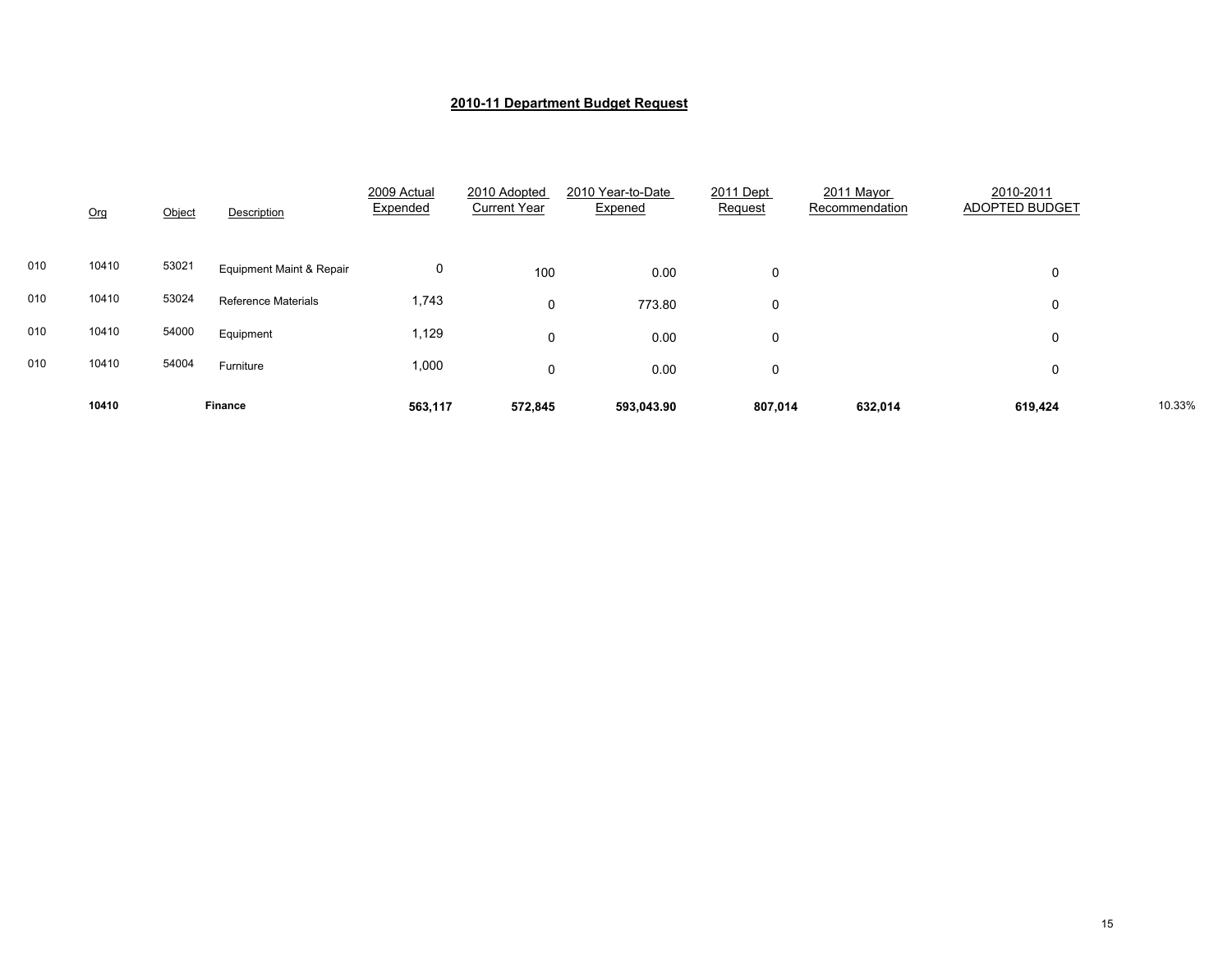|       | Org   | Object | <b>Description</b>                     | 2009 Actual<br>Expended | 2010 Adopted<br><b>Current Year</b> | 2010 Year-to-Date<br>Expened | 2011 Dept<br>Request | 2011 Mayor<br>Recommendation | 2010-2011<br><b>ADOPTED BUDGET</b> |       |
|-------|-------|--------|----------------------------------------|-------------------------|-------------------------------------|------------------------------|----------------------|------------------------------|------------------------------------|-------|
| 10420 |       |        | <b>Insurance &amp; Fringe Benefits</b> |                         |                                     |                              |                      |                              |                                    |       |
| 010   | 10420 | 52017  | <b>Holiday Bonus Payments</b>          | 13,840                  | 17,700                              | 18,150.00                    | 20,000               | 20,000                       | 20,000                             |       |
| 010   | 10420 | 52018  | <b>Unemployment Compensa</b>           | 14,872                  | 3,000                               | 39,129.19                    | 25,000               | 25,000                       | 25,000                             |       |
| 010   | 10420 | 52019  | <b>Social Security Taxes</b>           | 434,247                 | 450,000                             | 427, 157.22                  | 463,500              | 463,500                      | 443,500                            |       |
| 010   | 10420 | 52020  | Medical Insurance                      | 1,440,666               | 1,450,000                           | 1,428,835.82                 | 1,493,500            | 1,493,500                    | 1,350,000                          |       |
| 010   | 10420 | 52021  | <b>Worker's Compensation</b>           | 470,560                 | 485,000                             | 493,312.80                   | 499,550              | 499,550                      | 499,550                            |       |
| 010   | 10420 | 52023  | Life & L.T.D. Insurance                | 31,336                  | 37,400                              | 39,082.71                    | 43,000               | 43,000                       | 43,000                             |       |
| 010   | 10420 | 52025  | Pension                                | 438,356                 | 450,000                             | 507,700.23                   | 533,000              | 533,000                      | 490,000                            |       |
| 010   | 10420 | 52027  | Vacation Payout                        | 17,909                  | 20,000                              | 17,983.58                    | 20,000               | 20,000                       | 20,000                             |       |
| 010   | 10420 | 52028  | <b>Retirement Payout</b>               | 35,250                  | 10,000                              | $-225.90$                    | 5,000                | 5,000                        | 2,000                              |       |
| 010   | 10420 | 52048  | TPA Section 125                        | 1,053                   | 500                                 | 138.75                       | 200                  | 200                          | 200                                |       |
| 010   | 10420 | 53050  | Physicals                              | 3,162                   | 4,000                               | 3,759.67                     | 2,000                | 2,000                        | 2,000                              |       |
|       | 10420 |        | <b>Insurance &amp; Fringe Benefits</b> | 2,901,252               | 2,927,600                           | 2,975,024.07                 | 3,104,750            | 3,104,750                    | 2,895,250                          | 6.05% |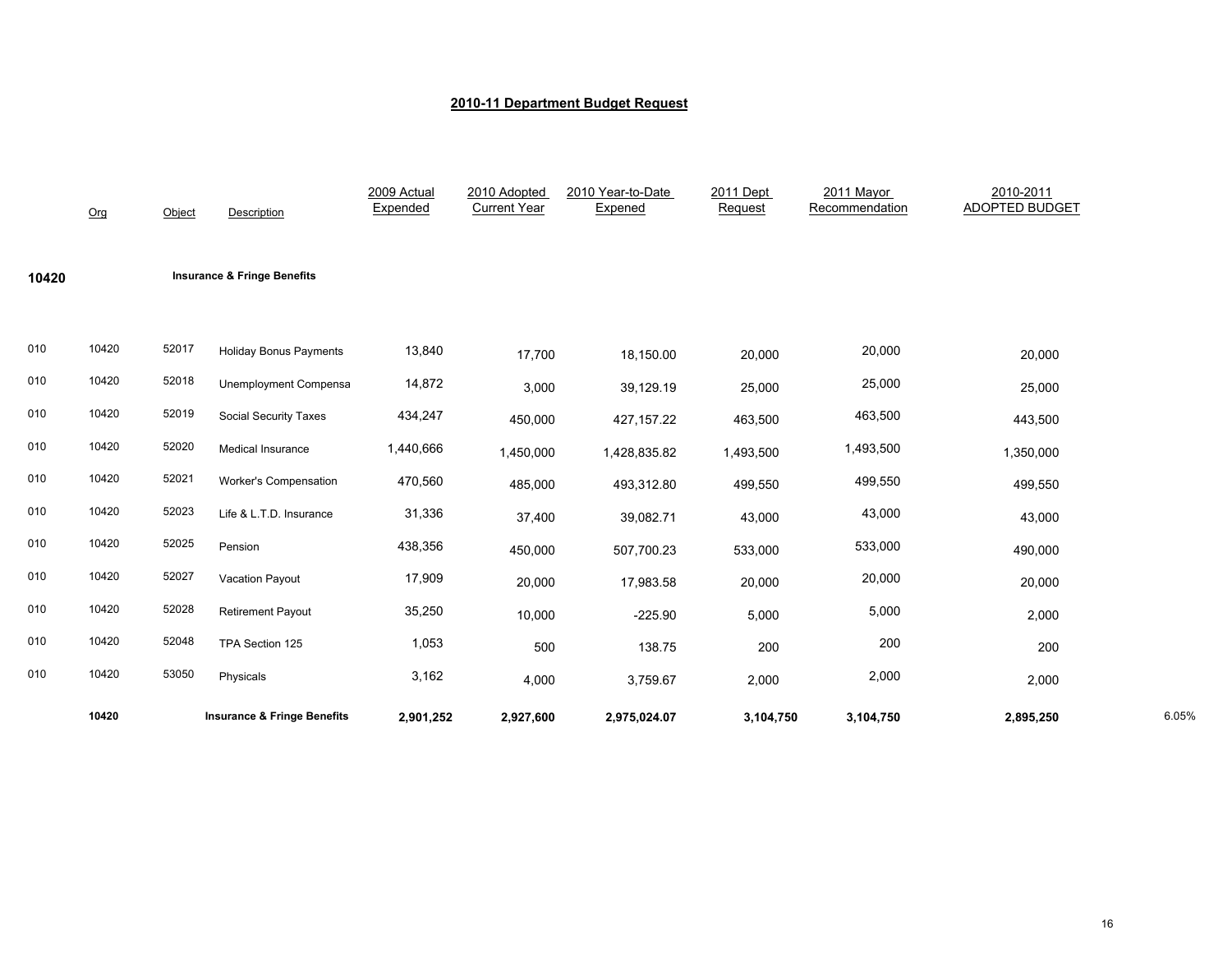|       | 10425 |        | <b>Municipal Insurance</b> | 473,831                 | 285,000                             | 362,992.47                   | 270,000              | 270,000                      | 270,000                     | $-5.26%$ |
|-------|-------|--------|----------------------------|-------------------------|-------------------------------------|------------------------------|----------------------|------------------------------|-----------------------------|----------|
| 010   | 10425 | 52143  | Insurance Reimbursement    | 25,300                  | 10,000                              | 35,634.35                    | 20,000               | 20,000                       | 20,000                      |          |
| 010   | 10425 | 52024  | Other Insurance            | 448,531                 | 275,000                             | 327,358.12                   | 250,000              | 250,000                      | 250,000                     |          |
| 10425 |       |        | <b>Municipal Insurance</b> |                         |                                     |                              |                      |                              |                             |          |
|       | Org   | Object | Description                | 2009 Actual<br>Expended | 2010 Adopted<br><b>Current Year</b> | 2010 Year-to-Date<br>Expened | 2011 Dept<br>Request | 2011 Mayor<br>Recommendation | 2010-2011<br>ADOPTED BUDGET |          |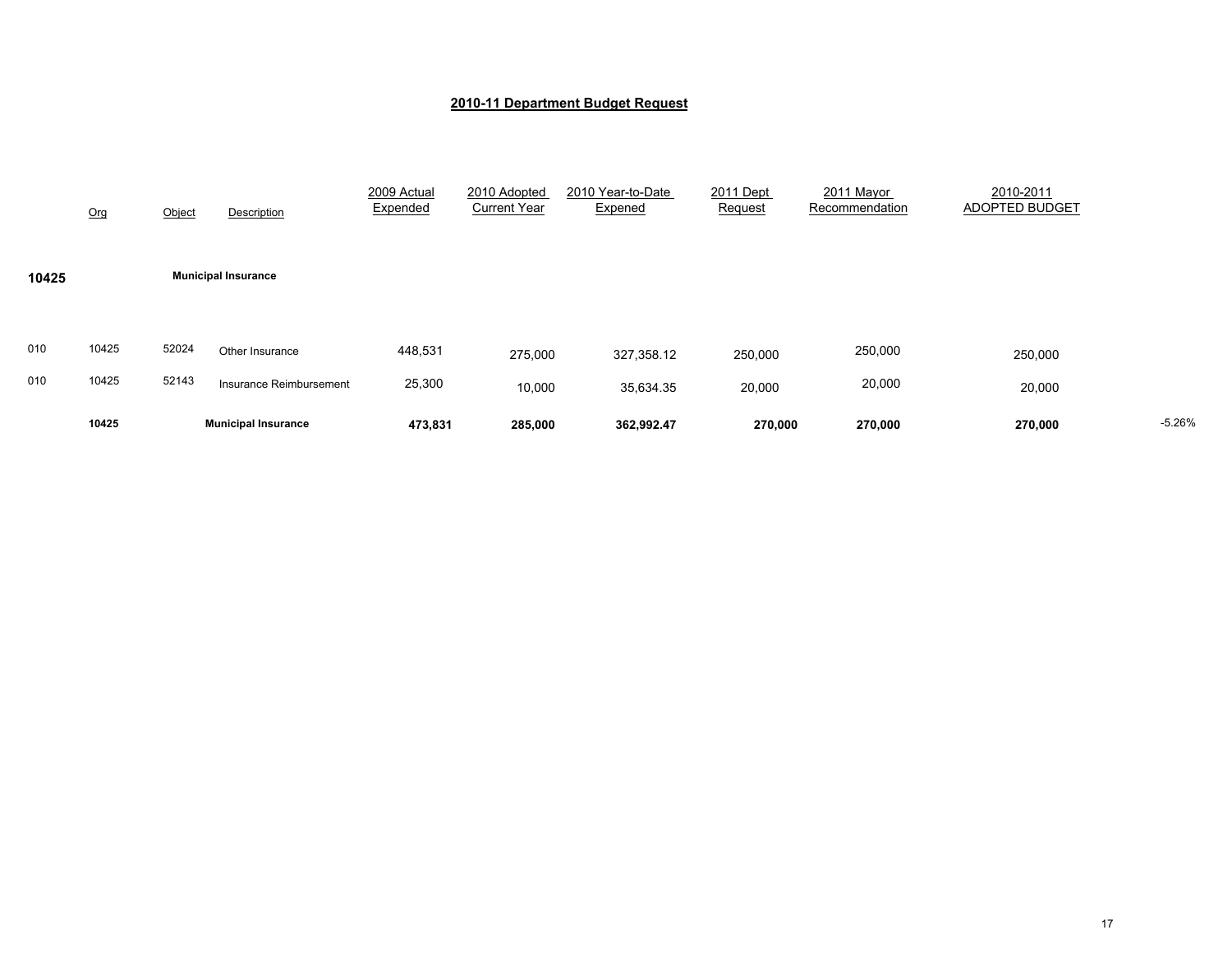|       | Org   | Object | Description                       | 2009 Actual<br>Expended | 2010 Adopted<br><b>Current Year</b> | 2010 Year-to-Date<br>Expened | 2011 Dept<br>Request | 2011 Mayor<br>Recommendation | 2010-2011<br><b>ADOPTED BUDGET</b> |           |
|-------|-------|--------|-----------------------------------|-------------------------|-------------------------------------|------------------------------|----------------------|------------------------------|------------------------------------|-----------|
| 10430 |       |        | <b>Board of Assessment Appeal</b> |                         |                                     |                              |                      |                              |                                    |           |
| 010   | 10430 | 51075  | PT Clerical                       | 968                     | 1,200                               | 1,104.00                     | 1,000                | 1,000                        | 1,000                              |           |
| 010   | 10430 | 53004  | <b>Training &amp; Conferences</b> | 0                       | 0                                   | 145.00                       | 0                    |                              | 0                                  |           |
| 010   | 10430 | 53008  | Advertising                       | 1,223                   | 600                                 | 0.00                         | 600                  | 600                          | 600                                |           |
| 010   | 10430 | 53019  | <b>Misc Supplies</b>              | 0                       | $\mathbf 0$                         | 0.00                         | 0                    |                              | 0                                  |           |
|       | 10430 |        | <b>Board of Assessment Appea</b>  | 2,191                   | 1,800                               | 1,249.00                     | 1,600                | 1,600                        | 1,600                              | $-11.11%$ |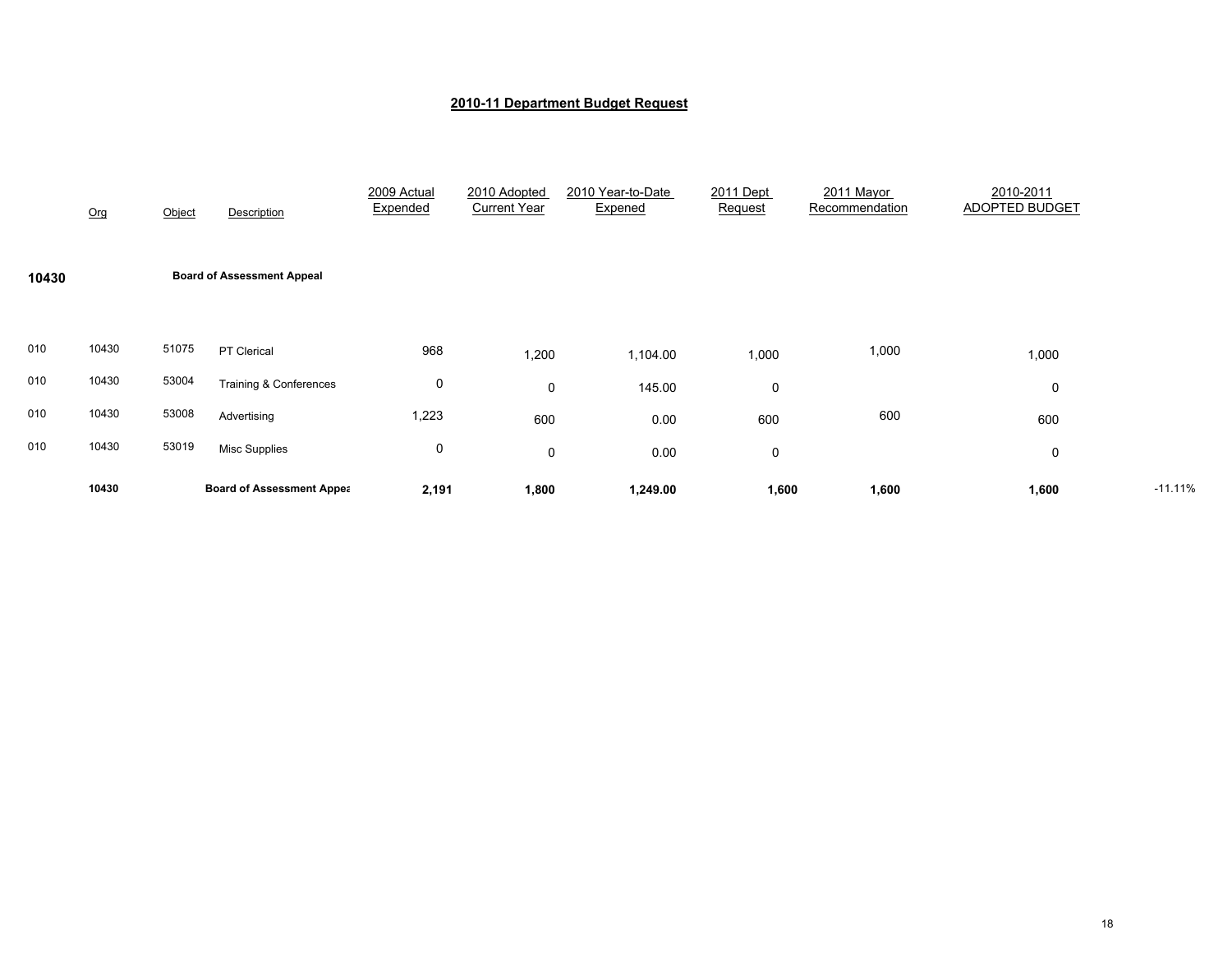|       | Org   | Object | <b>Description</b>            | 2009 Actual<br>Expended | 2010 Adopted<br><b>Current Year</b> | 2010 Year-to-Date<br>Expened | 2011 Dept<br>Request | 2011 Mayor<br>Recommendation | 2010-2011<br><b>ADOPTED BUDGET</b> |       |
|-------|-------|--------|-------------------------------|-------------------------|-------------------------------------|------------------------------|----------------------|------------------------------|------------------------------------|-------|
| 10440 |       |        | <b>Information Technology</b> |                         |                                     |                              |                      |                              |                                    |       |
| 010   | 10440 | 51023  | Director of Information Sys   | 67,793                  | 67,275                              | 69,569.19                    | 72,670               | 72,670                       | 71,573                             |       |
| 010   | 10440 | 52036  | Support/Access Fees           | 91,972                  | 94,404                              | 89,416.21                    | 95,500               | 98,153                       | 95,500                             |       |
| 010   | 10440 | 52054  | Hardware                      | 22,918                  | 47,500                              | 44,826.83                    | 47,500               | 47,500                       | 47,500                             |       |
| 010   | 10440 | 52055  | Maint Agreements              | 2,086                   | 7,610                               | 5,591.00                     | 10,000               | 10,000                       | 10,000                             |       |
| 010   | 10440 | 52056  | Int/Cable Services            | 17,733                  | 18,500                              | 17,168.41                    | 19,000               | 19,000                       | 19,000                             |       |
| 010   | 10440 | 52057  | Software/Licensing            | 8,602                   | 37,750                              | 36,944.57                    | 37,000               | 37,000                       | 35,000                             |       |
| 010   | 10440 | 52058  | <b>Hosting Fees</b>           | 1,278                   | 2,150                               | 1,113.00                     | 2,215                | 2,215                        | 2,215                              |       |
| 010   | 10440 | 53000  | <b>Office Supplies</b>        | 300                     | 300                                 | 127.15                       | 300                  | 300                          | 300                                |       |
| 010   | 10440 | 53002  | <b>Consulting Services</b>    | $\mathbf 0$             | $\mathbf 0$                         | 0.00                         | 25,000               | 15,000                       | 0                                  |       |
| 010   | 10440 | 53004  | Training & Conferences        | 1,889                   | 2,500                               | 1,133.32                     | 2,500                | 2,500                        | 2,500                              |       |
| 010   | 10440 | 53060  | Cellular Phone                | 510                     | 360                                 | 360.00                       | 360                  | 360                          | 360                                |       |
|       | 10440 |        | <b>Information Technology</b> | 215,082                 | 278,349                             | 266,249.68                   | 312,045              | 304,698                      | 283,948                            | 9.47% |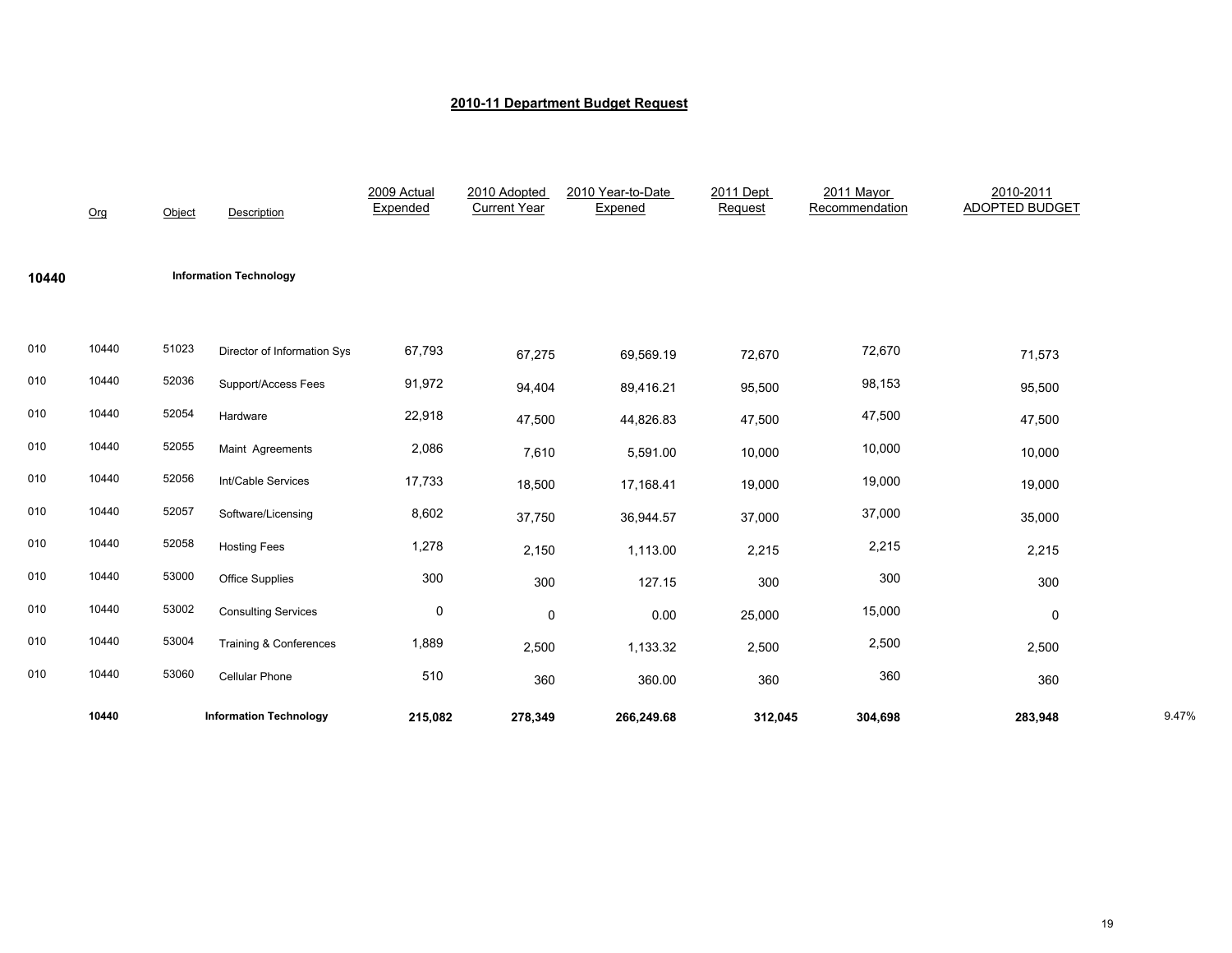|       | Org   | Object | Description               | 2009 Actual<br>Expended | 2010 Adopted<br><b>Current Year</b> | 2010 Year-to-Date<br>Expened | 2011 Dept<br>Request | 2011 Mayor<br>Recommendation | 2010-2011<br><b>ADOPTED BUDGET</b> |          |
|-------|-------|--------|---------------------------|-------------------------|-------------------------------------|------------------------------|----------------------|------------------------------|------------------------------------|----------|
| 10450 |       |        | Debt - Principal          |                         |                                     |                              |                      |                              |                                    |          |
| 010   | 10450 | 52103  | All School Renovation #1  | 460,000                 | 460,000                             | 460,000.00                   | 460,000              | 460,000                      | 460,000                            |          |
| 010   | 10450 | 52105  | Sewer Phase II            | 215,000                 | 210,000                             | 210,000.00                   | 210,000              | 210,000                      | 210,000                            |          |
| 010   | 10450 | 52106  | Sewer Phase II            | 220,000                 | 220,000                             | 220,000.00                   | 220,000              | 220,000                      | 220,000                            |          |
| 010   | 10450 | 52109  | Lease Purchase Agreemer   | 141,711                 | 146,558                             | 146,558.00                   | 151,570              | 151,570                      | 151,570                            |          |
| 010   | 10450 | 52113  | Uniform Fiscal Year       | 145,000                 | 145,000                             | 145,000.00                   | 145,000              | 145,000                      | 145,000                            |          |
| 010   | 10450 | 52114  | Middle School             | 575,000                 | 575,000                             | 575,000.00                   | 200,000              | 575,000                      | 575,000                            |          |
| 010   | 10450 | 52115  | Middle School             | 205,000                 | 205,000                             | 205,000.00                   | 205,000              | 205,000                      | 205,000                            |          |
| 010   | 10450 | 52116  | Sewer Phase II            | 140,000                 | 140,000                             | 140,000.00                   | 140,000              | 140,000                      | 140,000                            |          |
| 010   | 10450 | 52117  | Sewer Phase IIA           | 45,000                  | 45,000                              | 45,000.00                    | 45,000               | 45,000                       | 45,000                             |          |
| 010   | 10450 | 52180  | <b>Town Hall</b>          | 225,000                 | 225,000                             | 225,000.00                   | 225,000              | 95,000                       | 95,000                             |          |
| 010   | 10450 | 52185  | All School Renovation #2  | 530,000                 | 530,000                             | 530,000.00                   | 530,000              | 530,000                      | 530,000                            |          |
| 010   | 10450 | 52190  | Schools/thames interconne | 315,000                 | 315,000                             | 315,000.00                   | 315,000              | 315,000                      | 315,000                            |          |
|       | 10450 |        | Debt - Principal          | 3,216,711               | 3,216,558                           | 3,216,558.00                 | 2,846,570            | 3,091,570                    | 3,091,570                          | $-3.89%$ |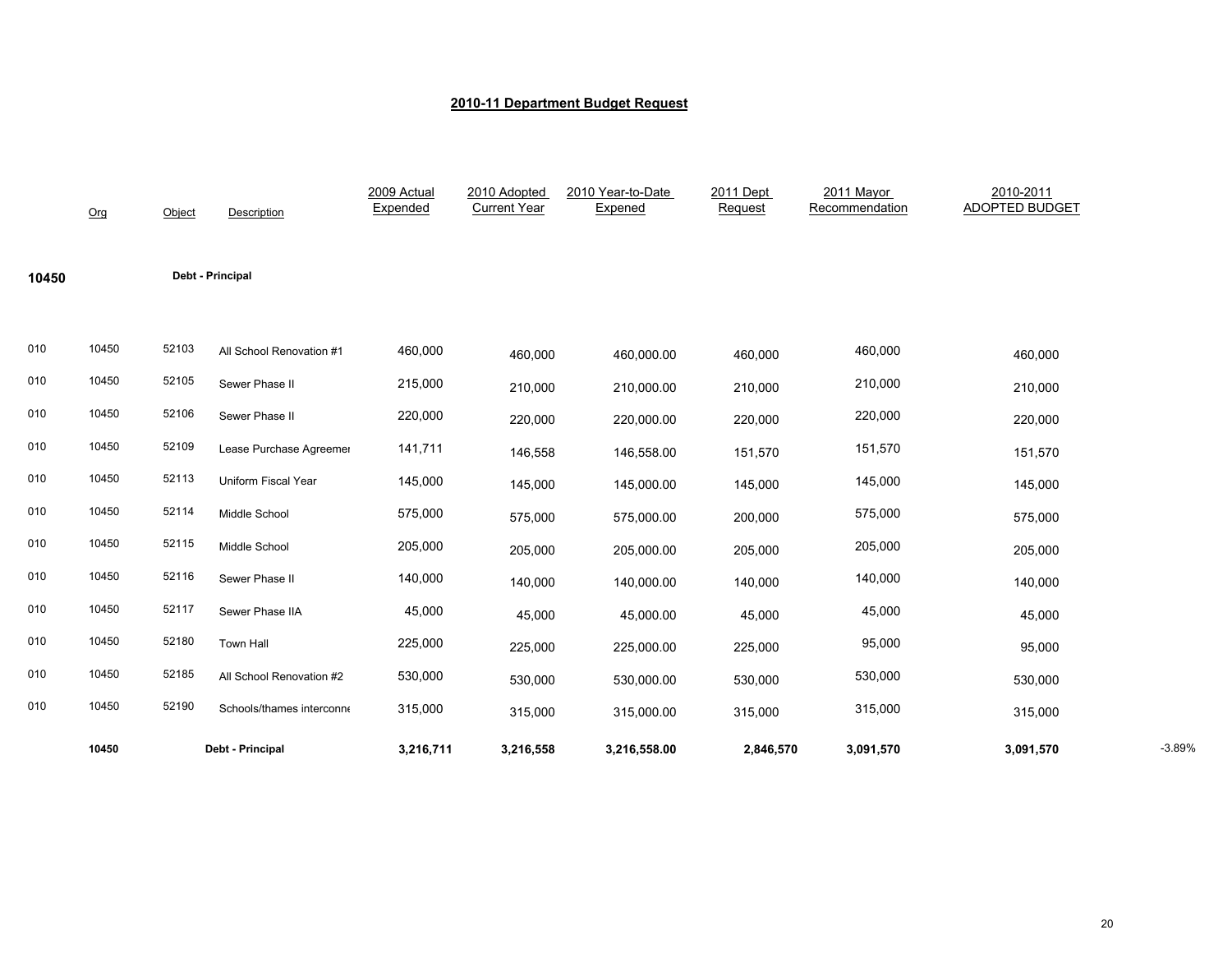|       | Org   | Object | Description               | 2009 Actual<br>Expended | 2010 Adopted<br><b>Current Year</b> | 2010 Year-to-Date<br>Expened | 2011 Dept<br>Request | 2011 Mayor<br>Recommendation | 2010-2011<br><b>ADOPTED BUDGET</b> |           |
|-------|-------|--------|---------------------------|-------------------------|-------------------------------------|------------------------------|----------------------|------------------------------|------------------------------------|-----------|
| 10460 |       |        | Debt - Interest           |                         |                                     |                              |                      |                              |                                    |           |
| 010   | 10460 | 52103  | All School Renovation #1  | 341,125                 | 329,625                             | 250,393.75                   | 317,550              | 159,088                      | 159,088                            |           |
| 010   | 10460 | 52105  | Sewer Phase II            | 59,609                  | 48,400                              | 48,400.00                    | 37,218               | 37,218                       | 37,218                             |           |
| 010   | 10460 | 52106  | Sewer Phase II            | 107,100                 | 91,700                              | 91,700.00                    | 76,300               | 76,300                       | 76,300                             |           |
| 010   | 10460 | 52109  | Lease Purchase Agreemer   | 15,042                  | 10,196                              | 10,195.66                    | 5,184                | 5,184                        | 5,184                              |           |
| 010   | 10460 | 52113  | Uniform Fiscal Year       | 27,079                  | 19,430                              | 19,430.00                    | 11,709               | 11,709                       | 11,709                             |           |
| 010   | 10460 | 52114  | Middle School             | 115,575                 | 77,050                              | 77,050.00                    | 38,525               | 38,525                       | 38,525                             |           |
| 010   | 10460 | 52115  | Middle School             | 51,660                  | 38,751                              | 38,745.00                    | 25,830               | 25,830                       | 25,830                             |           |
| 010   | 10460 | 52116  | Sewer Phase II            | 35,280                  | 26,460                              | 26,460.00                    | 17,640               | 17,640                       | 17,640                             |           |
| 010   | 10460 | 52117  | Sewer Phase IIA           | 11,340                  | 8,505                               | 8,505.00                     | 5,670                | 5,670                        | 5,670                              |           |
| 010   | 10460 | 52180  | <b>Town Hall</b>          | 133,569                 | 125,413                             | 125,412.51                   | 116,694              | 19,900                       | 19,900                             |           |
| 010   | 10460 | 52185  | All School Renovation #2  | 382,163                 | 358,975                             | 337,975.00                   | 338,438              | 296,438                      | 296,438                            |           |
| 010   | 10460 | 52190  | Schools/thames interconne | 361,659                 | 226,406                             | 208,687.50                   | 213,507              | 178,369                      | 178,369                            |           |
| 010   | 10460 | 52193  | Rand Whitney              | 0                       | 210,000                             | 0.00                         | 200,000              | 200,000                      | 200,000                            |           |
| 010   | 10460 | 53208  | SERIES A & B BONDS        | 0                       | 0                                   | 145,531.67                   | $\mathbf 0$          | 341,470                      | 341,472                            |           |
|       | 10460 |        | Debt - Interest           | 1,641,201               | 1,570,911                           | 1,388,486.09                 | 1,404,263            | 1,413,341                    | 1,413,341                          | $-10.03%$ |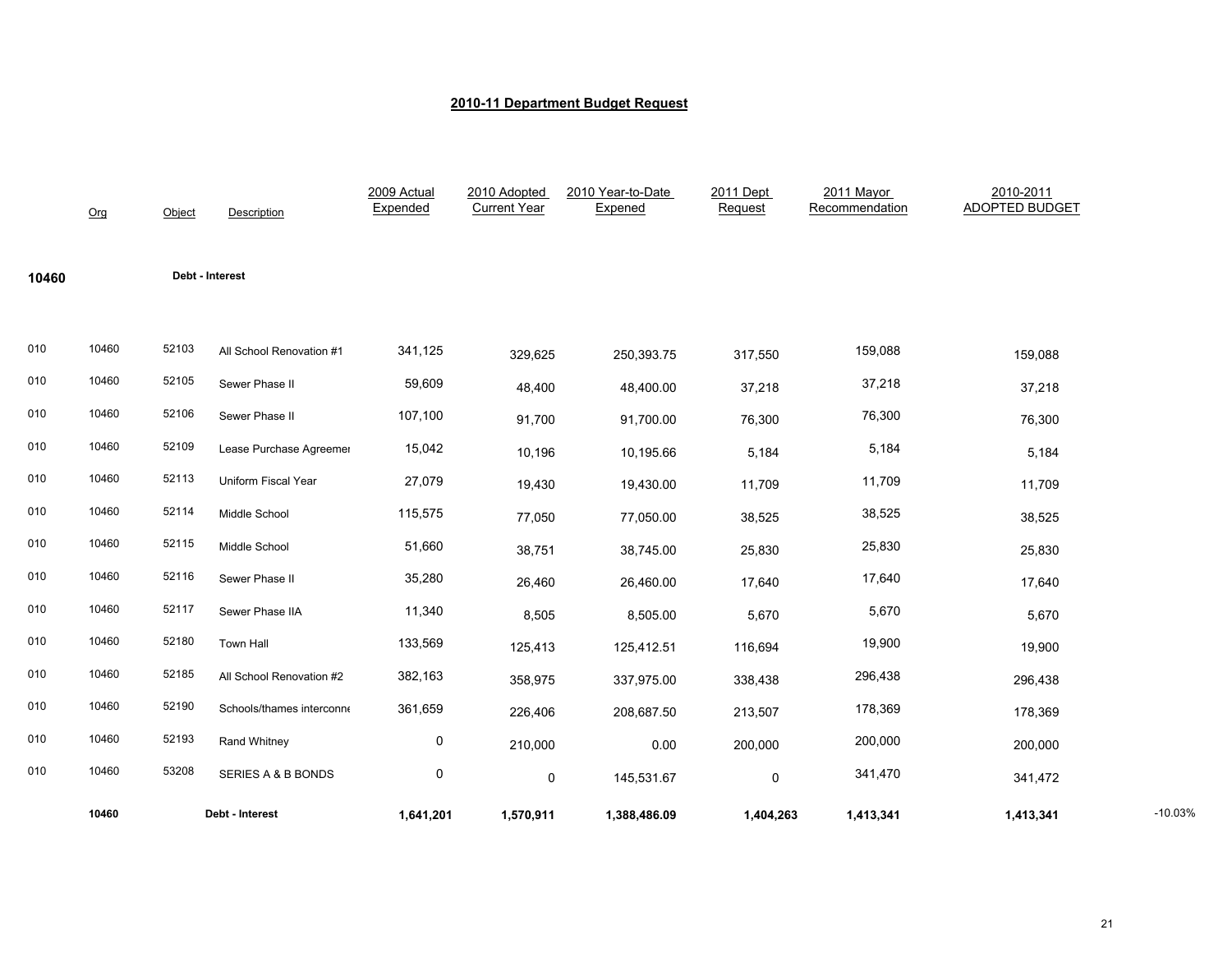|            | Org            | Object         | Description                                        | 2009 Actual<br>Expended | 2010 Adopted<br><b>Current Year</b> | 2010 Year-to-Date<br>Expened | 2011 Dept<br>Request | 2011 Mayor<br>Recommendation | 2010-2011<br>ADOPTED BUDGET |          |
|------------|----------------|----------------|----------------------------------------------------|-------------------------|-------------------------------------|------------------------------|----------------------|------------------------------|-----------------------------|----------|
| 10470      |                | <b>Auditor</b> |                                                    |                         |                                     |                              |                      |                              |                             |          |
| 010<br>010 | 10470<br>10470 | 52040<br>53002 | Auditor & Accounting<br><b>Consulting Services</b> | 34,700<br>183           | 35,000<br>1,000                     | 30,819.00<br>4,955.80        | 35,000<br>500        | 35,000<br>500                | 35,000<br>500               |          |
|            | 10470          |                | <b>Auditor</b>                                     | 34,883                  | 36,000                              | 35,774.80                    | 35,500               | 35,500                       | 35,500                      | $-1.39%$ |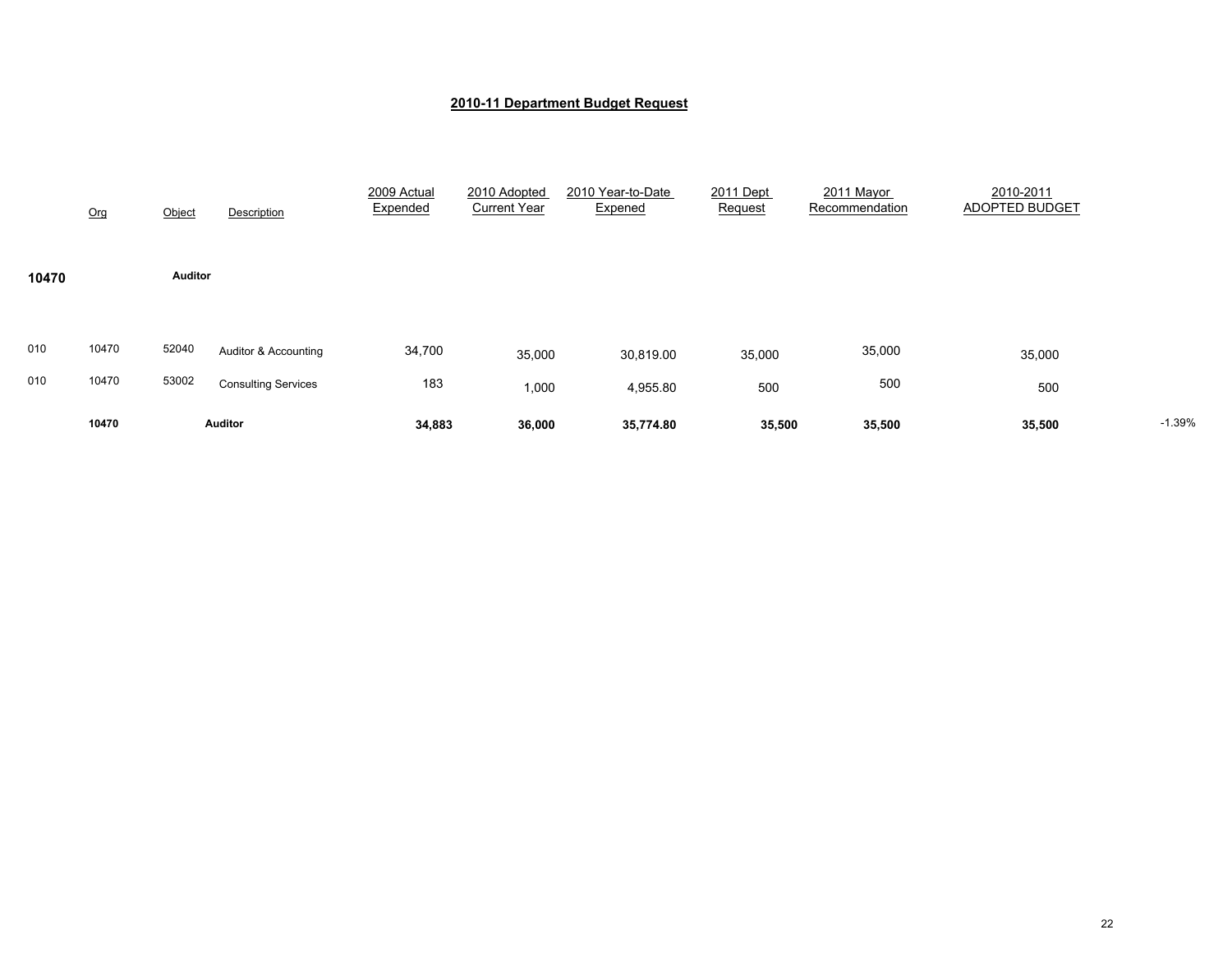|       | Org   | Object | Description               | 2009 Actual<br>Expended | 2010 Adopted<br><b>Current Year</b> | 2010 Year-to-Date<br>Expened | 2011 Dept<br>Request | 2011 Mayor<br>Recommendation | 2010-2011<br>ADOPTED BUDGET |           |
|-------|-------|--------|---------------------------|-------------------------|-------------------------------------|------------------------------|----------------------|------------------------------|-----------------------------|-----------|
| 10480 |       | Other  |                           |                         |                                     |                              |                      |                              |                             |           |
| 010   | 10480 | 52043  | Capital Non-Recurring     | 30,000                  | 30,000                              | 30,000.00                    | 30,000               | 30,000                       | 30,000                      |           |
| 010   | 10480 | 52047  | Litigation/Settlements    | 1,140,768               | 592,000                             | 585,589.82                   | 326,990              | 326,990                      | 326,490                     |           |
| 010   | 10480 | 52164  | Contingency               | 0                       | 215,325                             | 0.00                         | 150,000              | 150,000                      | 50,000                      |           |
| 010   | 10480 | 52176  | Fire Fighters Relief Fund | 50,000                  | 50,000                              | 50,000.00                    | 50,000               | 50,000                       | 50,000                      |           |
|       | 10480 |        | Other                     | 1,220,768               | 887,325                             | 665,589.82                   | 556,990              | 556,990                      | 456,490                     | $-37.23%$ |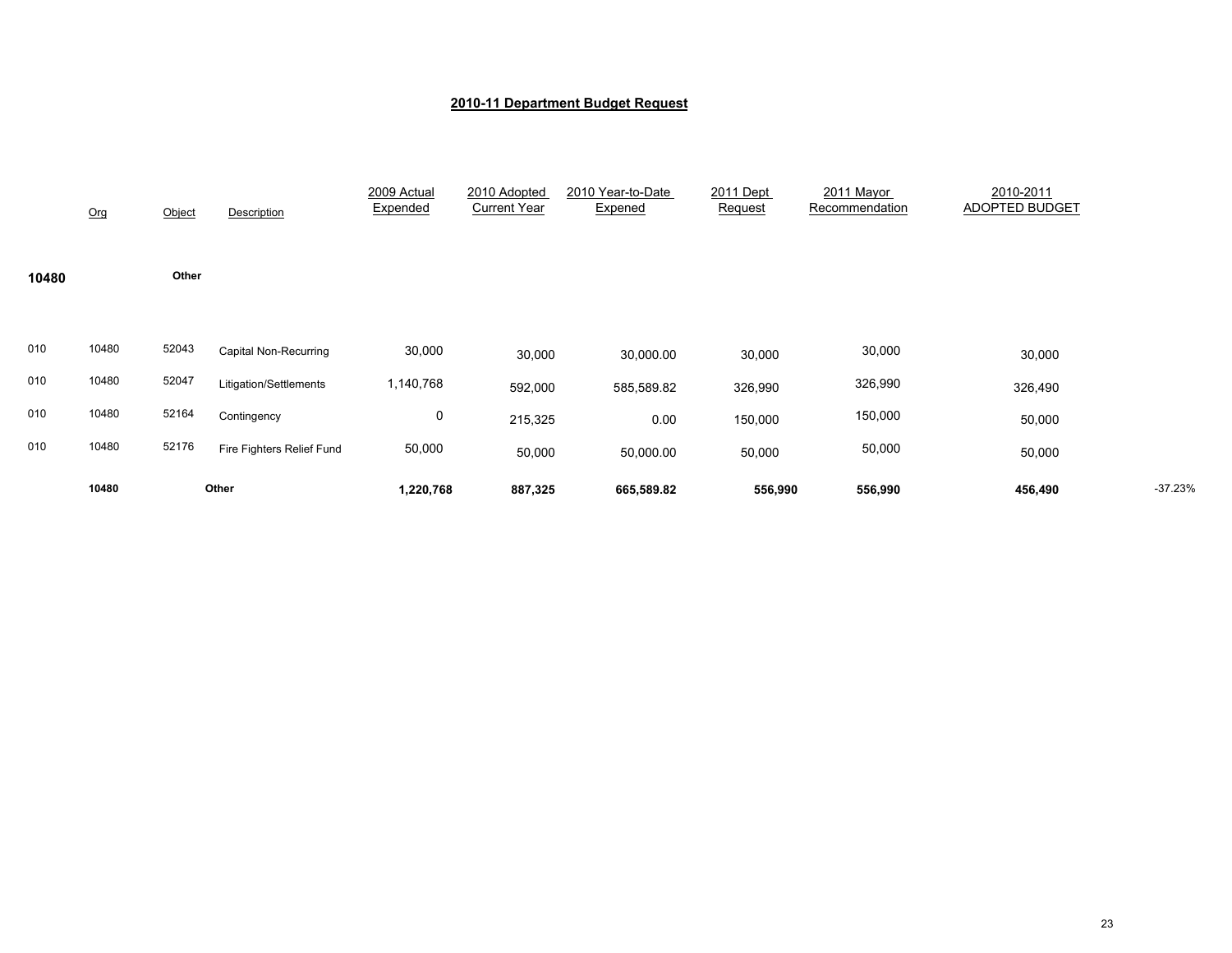|       | Org   | Object            | Description                       | 2009 Actual<br>Expended | 2010 Adopted<br><b>Current Year</b> | 2010 Year-to-Date<br>Expened | 2011 Dept<br>Request | 2011 Mayor<br>Recommendation | 2010-2011<br>ADOPTED BUDGET |
|-------|-------|-------------------|-----------------------------------|-------------------------|-------------------------------------|------------------------------|----------------------|------------------------------|-----------------------------|
| 10560 |       | <b>Town Clerk</b> |                                   |                         |                                     |                              |                      |                              |                             |
| 010   | 10560 | 51055             | Town Clerk                        | 111,358                 | 114,900                             | 115,254.50                   | 120,545              | 120,545                      | 118,725                     |
| 010   | 10560 | 51075             | PT Clerical                       | 27                      | $\pmb{0}$                           | 0.00                         | $\pmb{0}$            |                              | 0                           |
| 010   | 10560 | 51100             | Overtime                          | 1,192                   | 800                                 | 757.10                       | 800                  | 800                          | 800                         |
| 010   | 10560 | 52136             | Fees (Membership)                 | 70                      | 150                                 | 70.00                        | 150                  | 150                          | 150                         |
| 010   | 10560 | 53000             | Office Supplies                   | 1,059                   | 1,200                               | 1,245.08                     | 1,200                | 1,200                        | 1,200                       |
| 010   | 10560 | 53001             | <b>Computer Supplies</b>          | 2,685                   | 500                                 | 566.86                       | 500                  | 500                          | 500                         |
| 010   | 10560 | 53002             | <b>Consulting Services</b>        | 354                     | 500                                 | 290.90                       | 500                  | 500                          | 500                         |
| 010   | 10560 | 53004             | <b>Training &amp; Conferences</b> | 721                     | 1,000                               | 651.00                       | 1,000                | 1,000                        | 1,000                       |
| 010   | 10560 | 53008             | Advertising                       | 54                      | 250                                 | 0.00                         | 250                  | 250                          | 250                         |
| 010   | 10560 | 53014             | Printing                          | 730                     | 700                                 | 299.34                       | 700                  | 700                          | 700                         |
| 010   | 10560 | 53019             | <b>Misc Supplies</b>              | 374                     | 500                                 | 77.22                        | 500                  | 500                          | 500                         |
| 010   | 10560 | 53021             | Equipment Maint & Repair          | 553                     | 500                                 | 280.00                       | 500                  | 500                          | 500                         |
| 010   | 10560 | 53022             | Computer Indexing                 | 10,861                  | 21,050                              | 5,937.75                     | 21,050               | 20,000                       | 18,000                      |
| 010   | 10560 | 53023             | Land Records Expense              | 10,008                  | 5,000                               | 5,935.24                     | 5,000                | 8,000                        | 3,000                       |
| 010   | 10560 | 53029             | Maintenance & Upkeep              | 0                       | 750                                 | 0.00                         | 750                  | 250                          | 250                         |
| 010   | 10560 | 54001             | Software                          | 0                       | 5,000                               | 4,000.00                     | $\mathsf 0$          |                              | 0                           |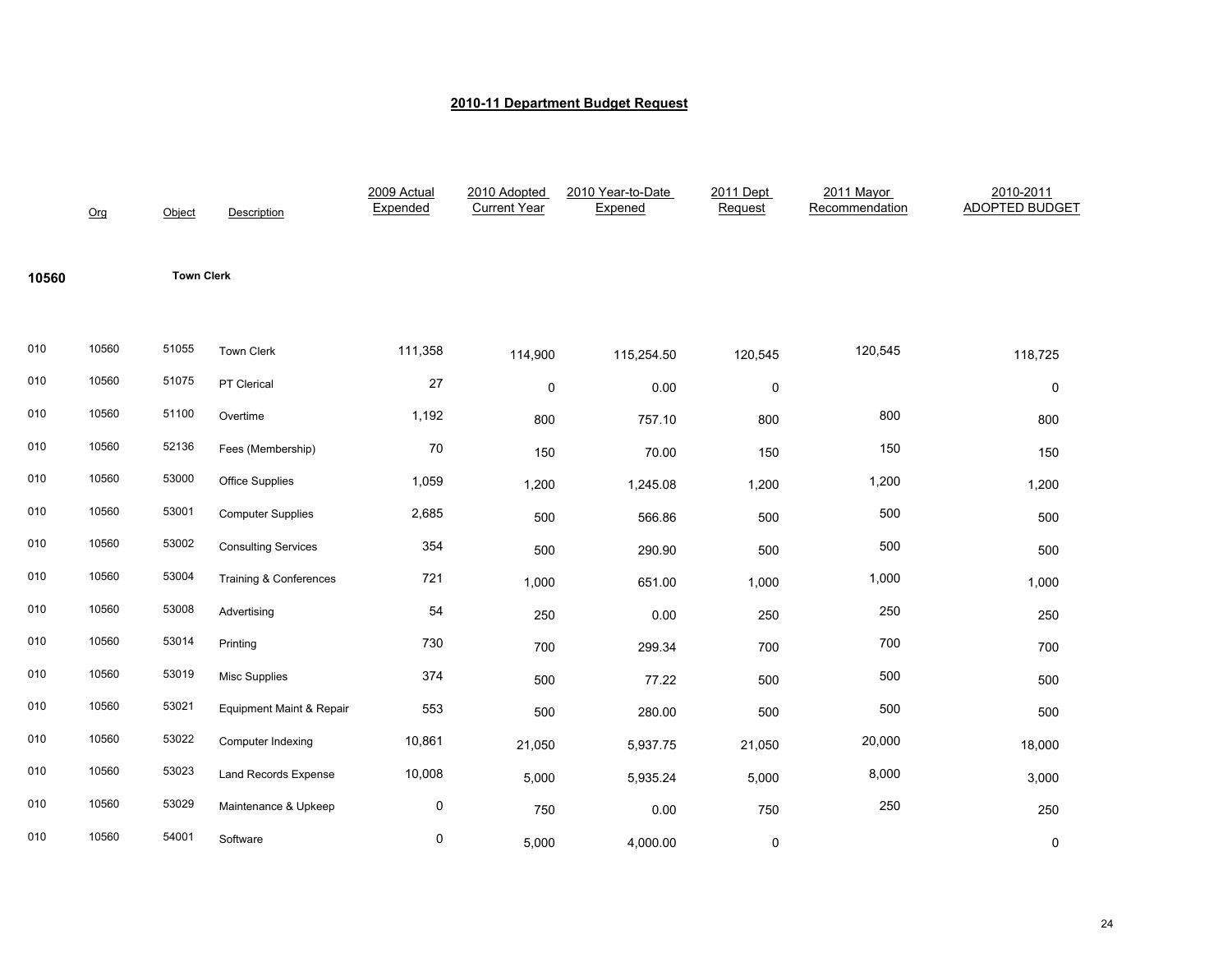| 10560 | <b>Town Clerk</b>            | 140.048                 | 152.800                      | 135.364.99                          | 153.445                     | 154.895                      | 146.075                            | 1.37% |
|-------|------------------------------|-------------------------|------------------------------|-------------------------------------|-----------------------------|------------------------------|------------------------------------|-------|
| Org   | <u>Object</u><br>Description | 2009 Actual<br>Expended | 2010 Adopted<br>Current Year | 2010 Year-to-Date<br><u>Expened</u> | 2011 Dept<br><b>Request</b> | 2011 Mayor<br>Recommendation | 2010-2011<br><b>ADOPTED BUDGET</b> |       |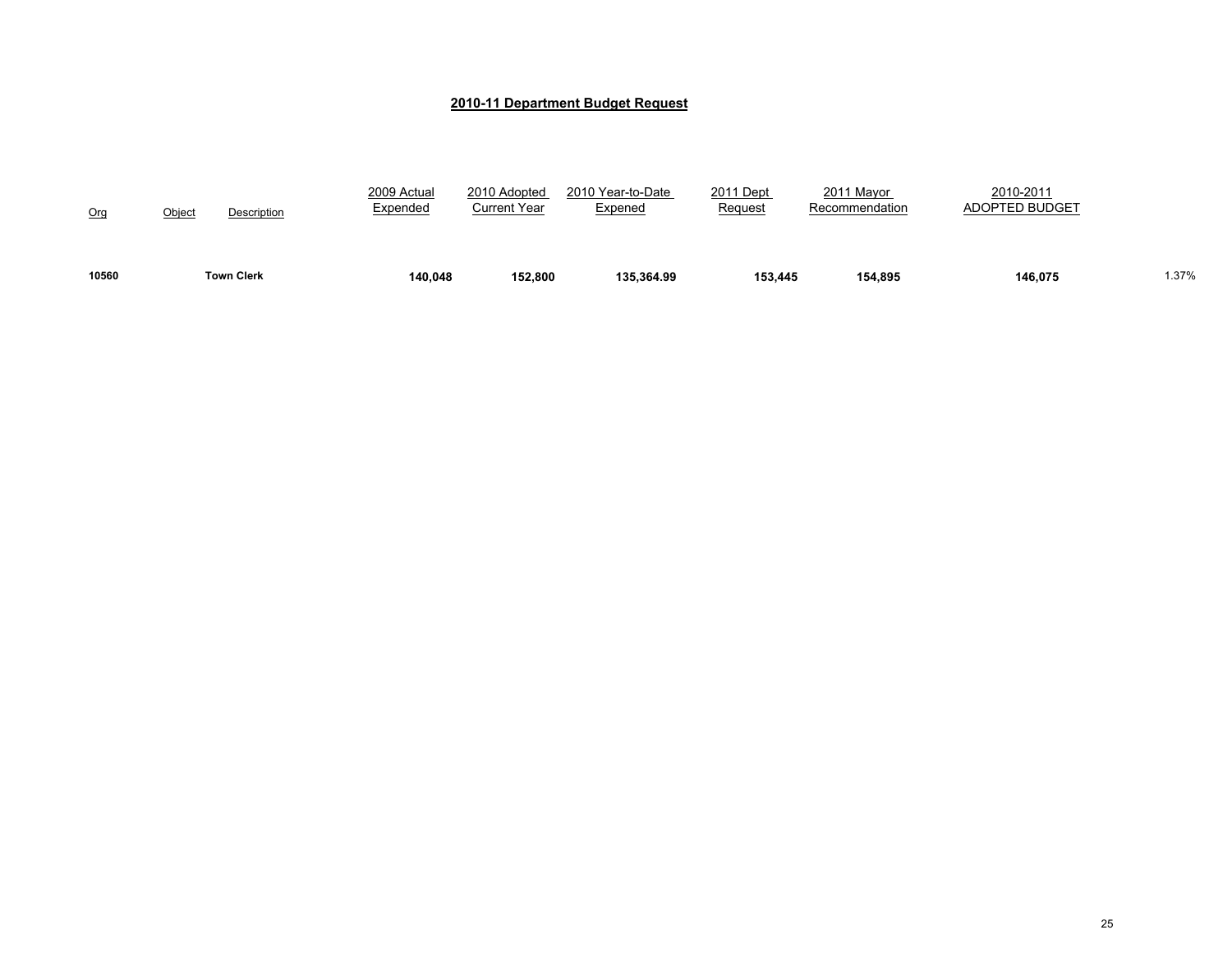|       | Org   | Object            | Description             | 2009 Actual<br>Expended | 2010 Adopted<br><b>Current Year</b> | 2010 Year-to-Date<br>Expened | 2011 Dept<br>Request | 2011 Mayor<br>Recommendation | 2010-2011<br><b>ADOPTED BUDGET</b> |       |
|-------|-------|-------------------|-------------------------|-------------------------|-------------------------------------|------------------------------|----------------------|------------------------------|------------------------------------|-------|
| 10570 |       | <b>Registrars</b> |                         |                         |                                     |                              |                      |                              |                                    |       |
| 010   | 10570 | 51014             | Registrar Salary        | 36,174                  | 35,900                              | 36,035.74                    | 36,174               | 35,900                       | 35,900                             |       |
| 010   | 10570 | 51056             | <b>Registrars Clerk</b> | 18,031                  | $\mathsf{O}$                        | 0.00                         | $\pmb{0}$            |                              | 0                                  |       |
| 010   | 10570 | 52136             | Fees (Membership)       | 100                     | 100                                 | 100.00                       | 100                  | 100                          | 100                                |       |
| 010   | 10570 | 52169             | Annual Canvas           | 86                      | 300                                 | 86.00                        | 100                  | 100                          | 100                                |       |
| 010   | 10570 | 53000             | <b>Office Supplies</b>  | 618                     | 750                                 | $-249.82$                    | 750                  | 750                          | 550                                |       |
| 010   | 10570 | 53004             | Training & Conferences  | 1,300                   | 1,500                               | 1,425.27                     | 1,750                | 1,750                        | 1,500                              |       |
| 010   | 10570 | 53014             | Printing                | 150                     | 150                                 | 1,013.99                     | 200                  | 200                          | 200                                |       |
|       | 10570 |                   | Registrars              | 56,459                  | 38,700                              | 38,411.18                    | 39,074               | 38,800                       | 38,350                             | 0.26% |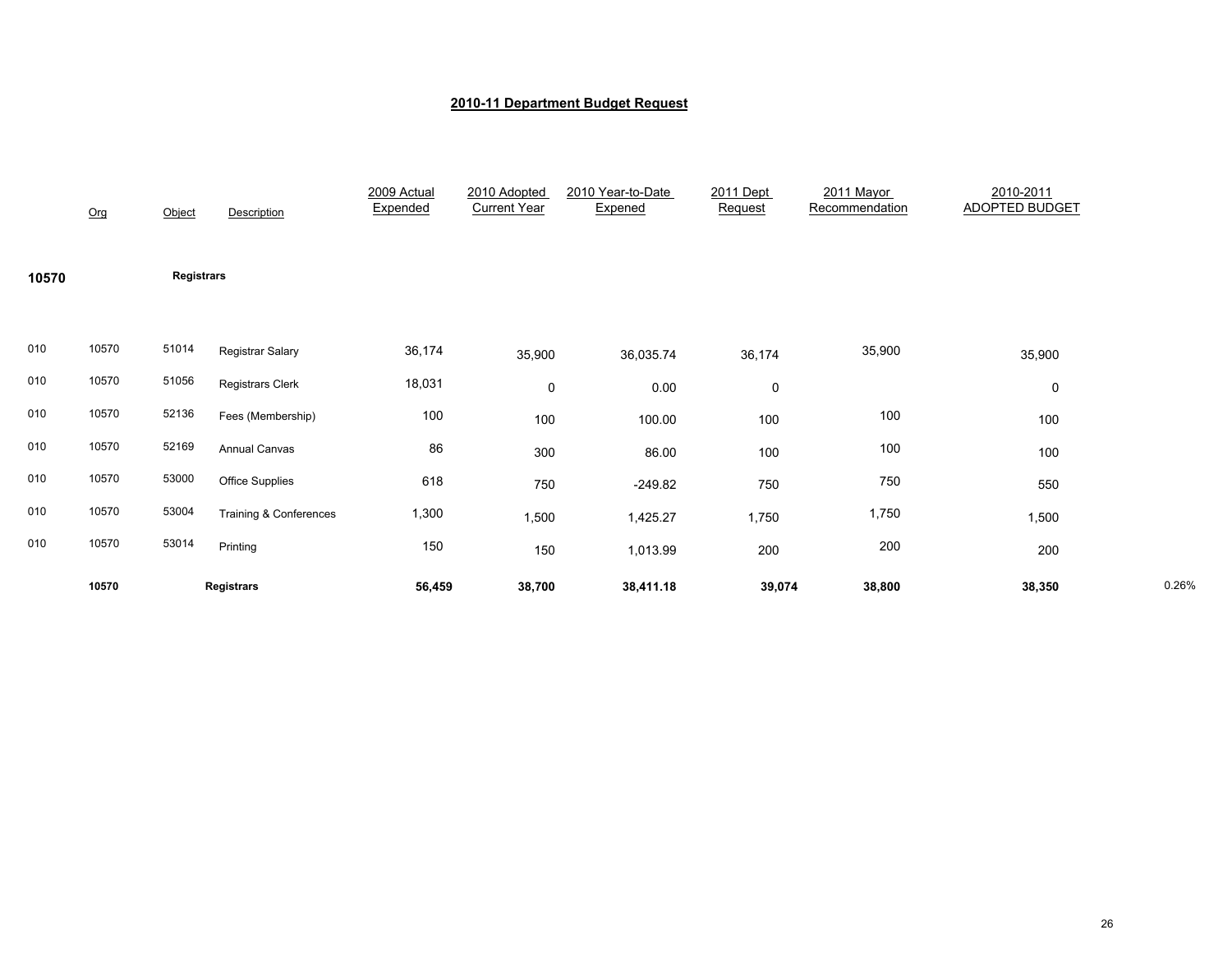|       | Org   | Object | Description              | 2009 Actual<br>Expended | 2010 Adopted<br><b>Current Year</b> | 2010 Year-to-Date<br>Expened | 2011 Dept<br>Request | 2011 Mayor<br>Recommendation | 2010-2011<br><b>ADOPTED BUDGET</b> |        |
|-------|-------|--------|--------------------------|-------------------------|-------------------------------------|------------------------------|----------------------|------------------------------|------------------------------------|--------|
| 10580 |       |        | Elections/Referendum     |                         |                                     |                              |                      |                              |                                    |        |
| 010   | 10580 | 52003  | Telephone                | 6,017                   | 6,000                               | 4,692.53                     | 6,020                | 5,000                        | 5,000                              |        |
| 010   | 10580 | 52037  | Poll Workers             | 20,632                  | 18,500                              | 8,695.00                     | 22,000               | 22,000                       | 21,000                             |        |
| 010   | 10580 | 53000  | <b>Office Supplies</b>   | 152                     | 500                                 | 167.50                       | 500                  | 500                          | 500                                |        |
| 010   | 10580 | 53008  | Advertising              | 730                     | 1,000                               | 0.00                         | 1,000                | 1,000                        | 1,000                              |        |
| 010   | 10580 | 53014  | Printing                 | 5,018                   | 6,000                               | 1,706.66                     | 6,000                | 6,000                        | 6,000                              |        |
| 010   | 10580 | 53021  | Equipment Maint & Repair | 836                     | 500                                 | 0.00                         | 3,200                | 3,200                        | 1,800                              |        |
| 010   | 10580 | 53052  | Office Equipment         | 1,880                   | 1,000                               | 100.00                       | 1,000                | 1,000                        | 500                                |        |
| 010   | 10580 | 53087  | Food/Meals               | 1,025                   | 1,200                               | 511.83                       | 1,200                | 1,200                        | 1,000                              |        |
| 010   | 10580 | 53207  | Programming              | $\mathbf 0$             | $\mathsf{O}$                        | 0.00                         | 2,100                | 2,100                        | 2,100                              |        |
|       | 10580 |        | Elections/Referendum     | 36,290                  | 34,700                              | 15,873.52                    | 43,020               | 42,000                       | 38,900                             | 21.04% |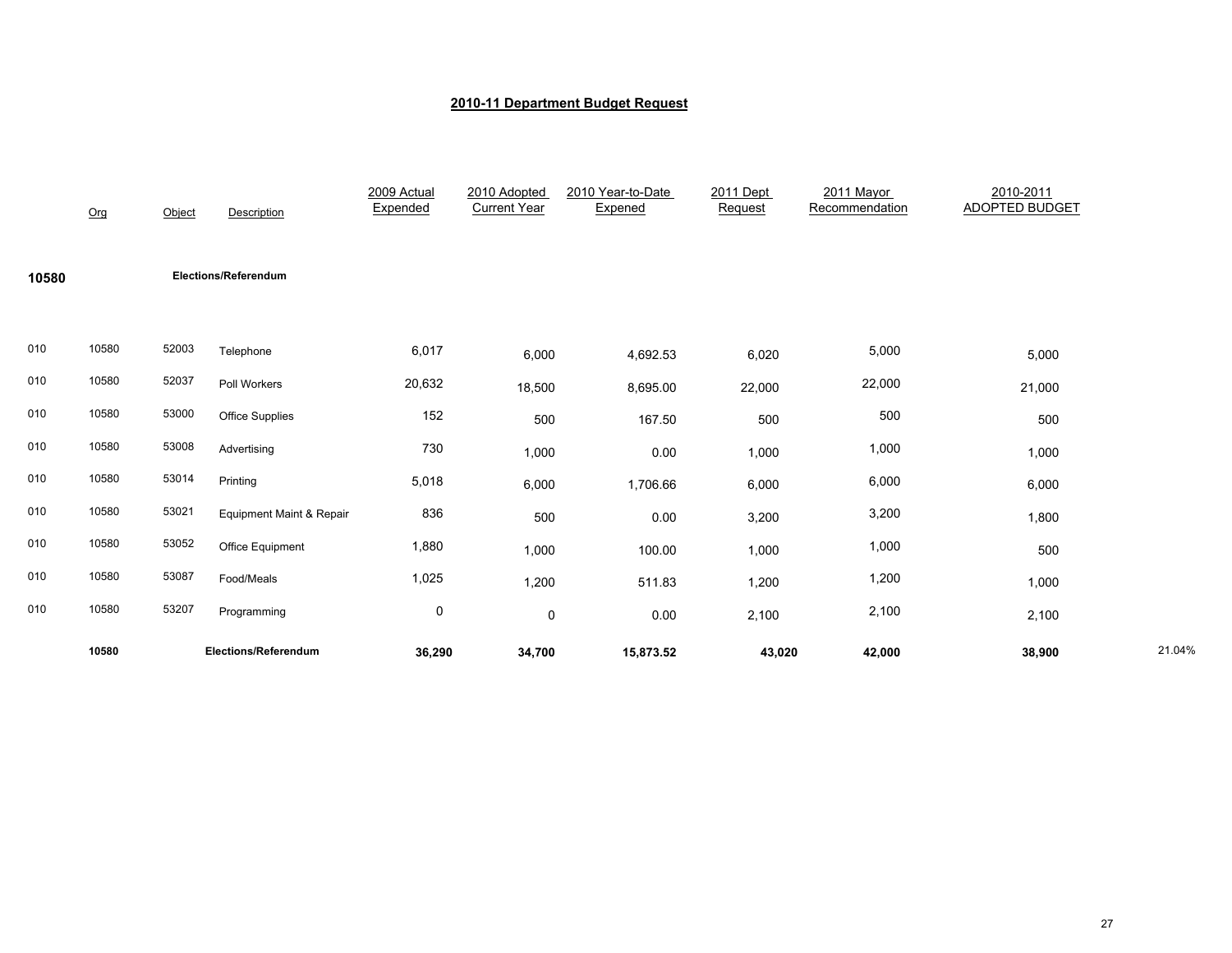|       | Org   | Object          | Description                | 2009 Actual<br>Expended | 2010 Adopted<br><b>Current Year</b> | 2010 Year-to-Date<br>Expened | 2011 Dept<br>Request | 2011 Mayor<br>Recommendation | 2010-2011<br><b>ADOPTED BUDGET</b> |
|-------|-------|-----------------|----------------------------|-------------------------|-------------------------------------|------------------------------|----------------------|------------------------------|------------------------------------|
| 10610 |       | <b>Land Use</b> |                            |                         |                                     |                              |                      |                              |                                    |
| 010   | 10610 | 51003           | Town Planner Salary        | 74,647                  | 77,027                              | 77,320.96                    | 80,850               | 80,850                       | 79,630                             |
| 010   | 10610 | 51016           | Secretaries                | 35,978                  | 39,585                              | 34,800.47                    | 41,552               | 41,552                       | 40,925                             |
| 010   | 10610 | 51017           | <b>Assistants Salary</b>   | 53,704                  | 55,553                              | 55,764.31                    | 58,320               | 58,320                       | 57,440                             |
| 010   | 10610 | 51100           | Overtime                   | 3,077                   | 4,000                               | 1,910.86                     | 4,000                | 3,000                        | 3,000                              |
| 010   | 10610 | 51136           | Planner 2                  | 44,875                  | 46,218                              | 46,394.60                    | 48,510               | 48,510                       | 47,778                             |
| 010   | 10610 | 52136           | Fees (Membership)          | 416                     | 600                                 | 602.00                       | 600                  | 600                          | 600                                |
| 010   | 10610 | 53000           | Office Supplies            | 3,275                   | 2,000                               | 1,455.39                     | 2,000                | 2,000                        | 2,000                              |
| 010   | 10610 | 53002           | <b>Consulting Services</b> | 8,000                   | 7,000                               | 4,685.67                     | 7,000                | 7,000                        | 5,000                              |
| 010   | 10610 | 53004           | Training & Conferences     | 1,000                   | 1,000                               | 840.86                       | 1,000                | 1,000                        | 1,000                              |
| 010   | 10610 | 53008           | Advertising                | 10,027                  | 10,900                              | 9,807.70                     | 10,900               | 10,900                       | 10,900                             |
| 010   | 10610 | 53014           | Printing                   | 719                     | 200                                 | 736.93                       | 200                  | 200                          | 200                                |
| 010   | 10610 | 53019           | <b>Misc Supplies</b>       | 297                     | 500                                 | 45.00                        | 500                  | 500                          | 500                                |
| 010   | 10610 | 53024           | Reference Materials        | 419                     | 500                                 | 500.00                       | 500                  | 500                          | 500                                |
| 010   | 10610 | 54000           | Equipment                  | 0                       | 250                                 | 0.00                         | 250                  | 250                          | 250                                |
| 010   | 10610 | 54004           | Furniture                  | 0                       | 0                                   | 0.00                         | 0                    |                              | 0                                  |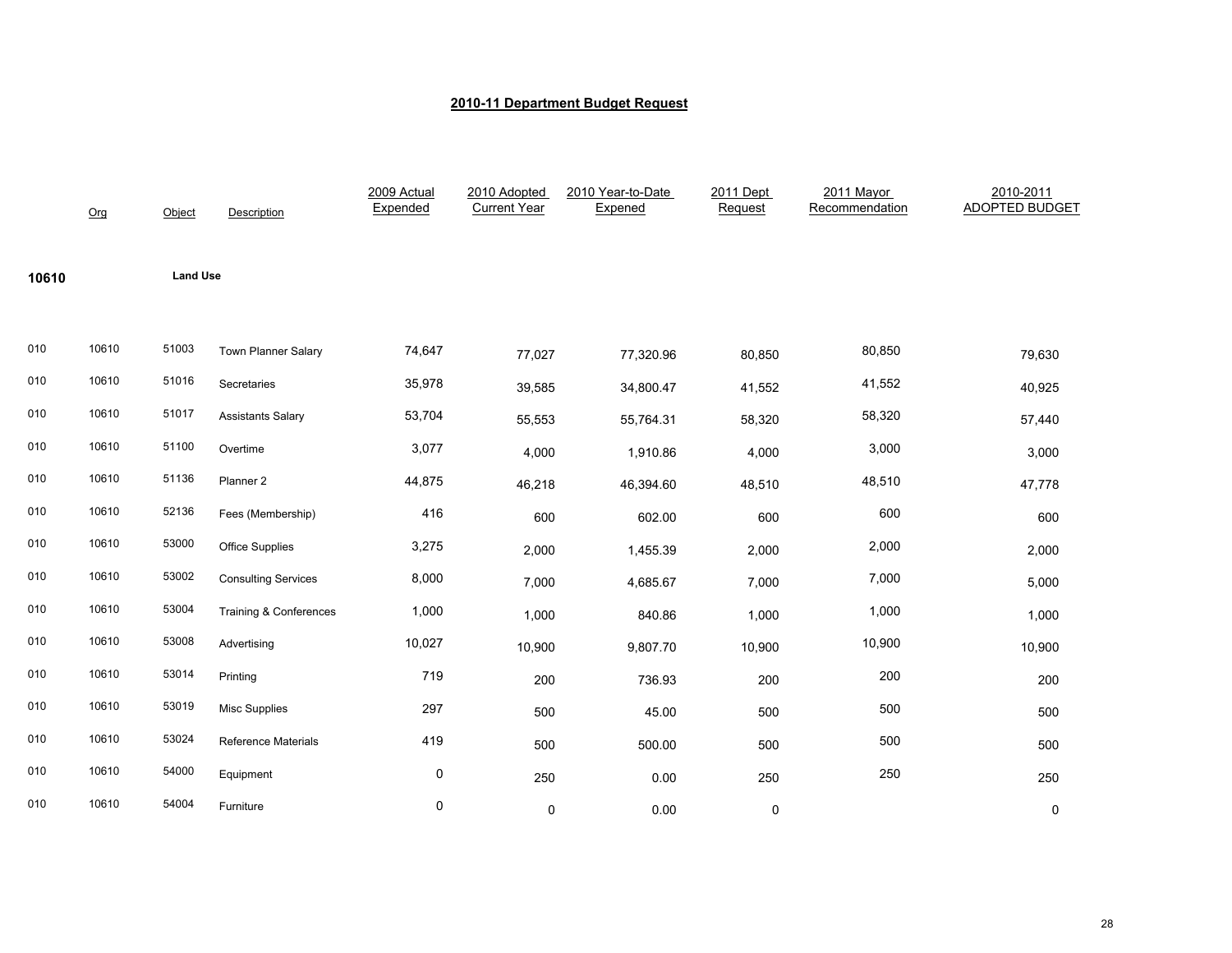| 10610 | Land Use                     | 236,435                 | 245.333                      | 234.864.75                          | 256.182              | 255.182                      | 249.723                            | 4.01% |
|-------|------------------------------|-------------------------|------------------------------|-------------------------------------|----------------------|------------------------------|------------------------------------|-------|
| Org   | <u>Object</u><br>Description | 2009 Actual<br>Expended | 2010 Adopted<br>Current Year | 2010 Year-to-Date<br><u>Expened</u> | 2011 Dept<br>Request | 2011 Mayor<br>Recommendation | 2010-2011<br><b>ADOPTED BUDGET</b> |       |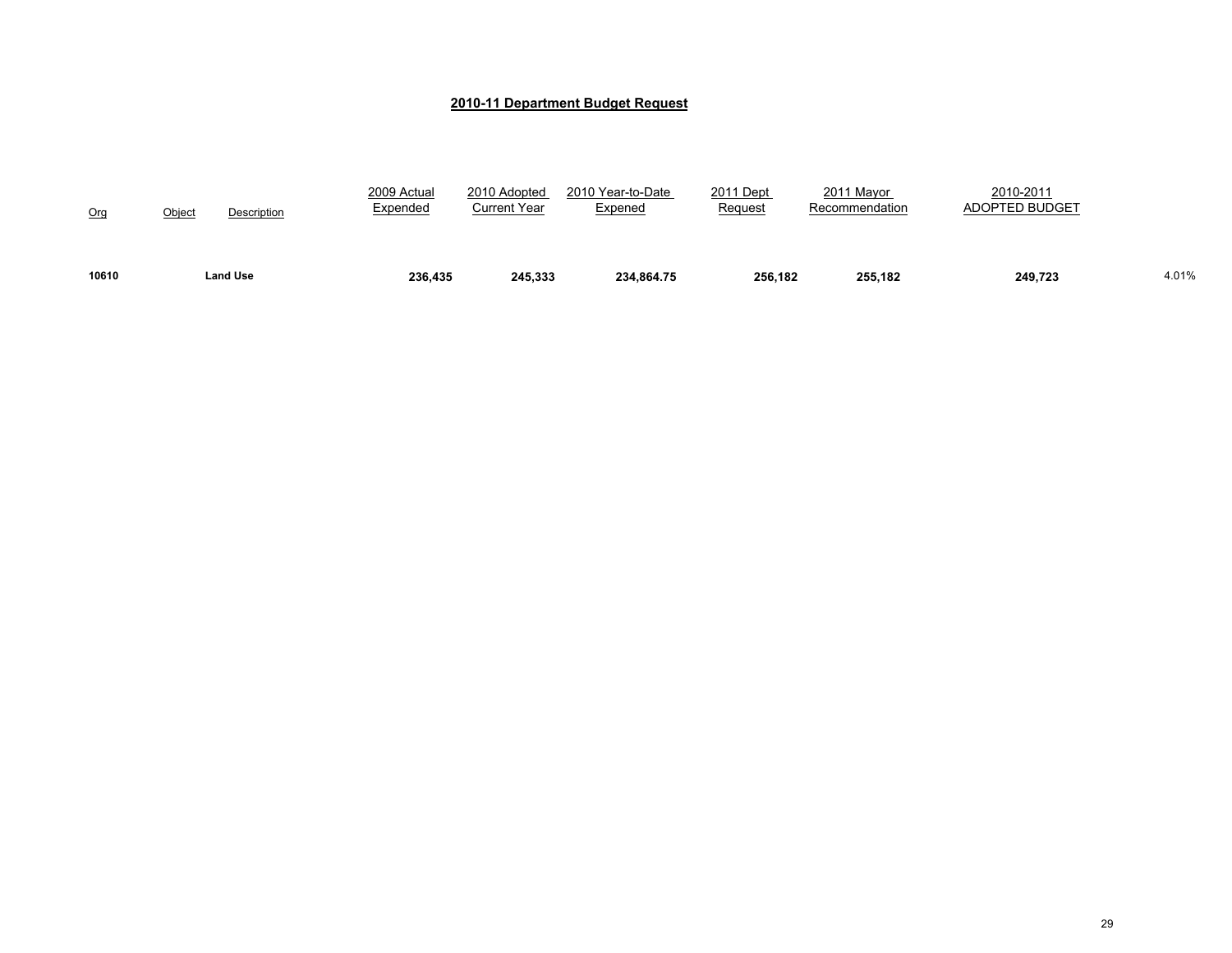|            | Org            | Object         | Description                                                    | 2009 Actual<br>Expended | 2010 Adopted<br><b>Current Year</b> | 2010 Year-to-Date<br>Expened | 2011 Dept<br>Request | 2011 Mayor<br>Recommendation | 2010-2011<br>ADOPTED BUDGET |       |
|------------|----------------|----------------|----------------------------------------------------------------|-------------------------|-------------------------------------|------------------------------|----------------------|------------------------------|-----------------------------|-------|
| 10620      |                |                | <b>Engineering Services</b>                                    |                         |                                     |                              |                      |                              |                             |       |
| 010<br>010 | 10620<br>10620 | 52123<br>52184 | <b>Engineering Land Use</b><br><b>Engineering Public Works</b> | 60,000<br>89,130        | 60,000<br>75,000                    | 45,712.76<br>139,559.79      | 60,000<br>75,000     | 60,000<br>75,000             | 53,500<br>75,000            |       |
|            | 10620          |                | <b>Engineering Services</b>                                    | 149,130                 | 135,000                             | 185,272.55                   | 135,000              | 135,000                      | 128,500                     | 0.00% |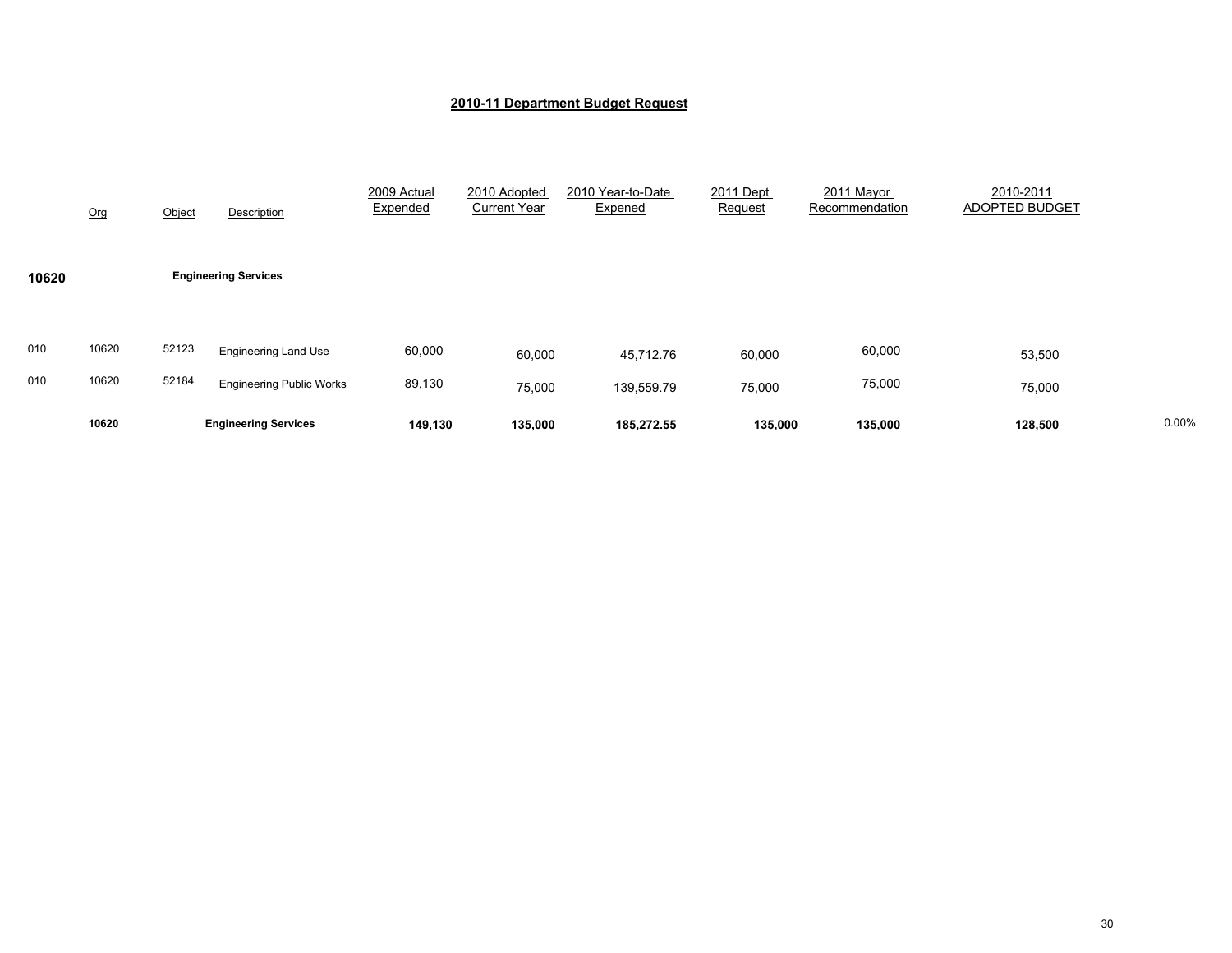|       | Org   | Object | Description              | 2009 Actual<br>Expended | 2010 Adopted<br><b>Current Year</b> | 2010 Year-to-Date<br>Expened |      | 2011 Dept<br>Request | 2011 Mayor<br>Recommendation | 2010-2011<br>ADOPTED BUDGET |       |
|-------|-------|--------|--------------------------|-------------------------|-------------------------------------|------------------------------|------|----------------------|------------------------------|-----------------------------|-------|
| 10630 |       |        | <b>Conservation Comm</b> |                         |                                     |                              |      |                      |                              |                             |       |
|       | 10630 |        | <b>Conservation Comm</b> | 0                       | 0                                   |                              | 0.00 | 0                    | 0                            | 0                           | 0.00% |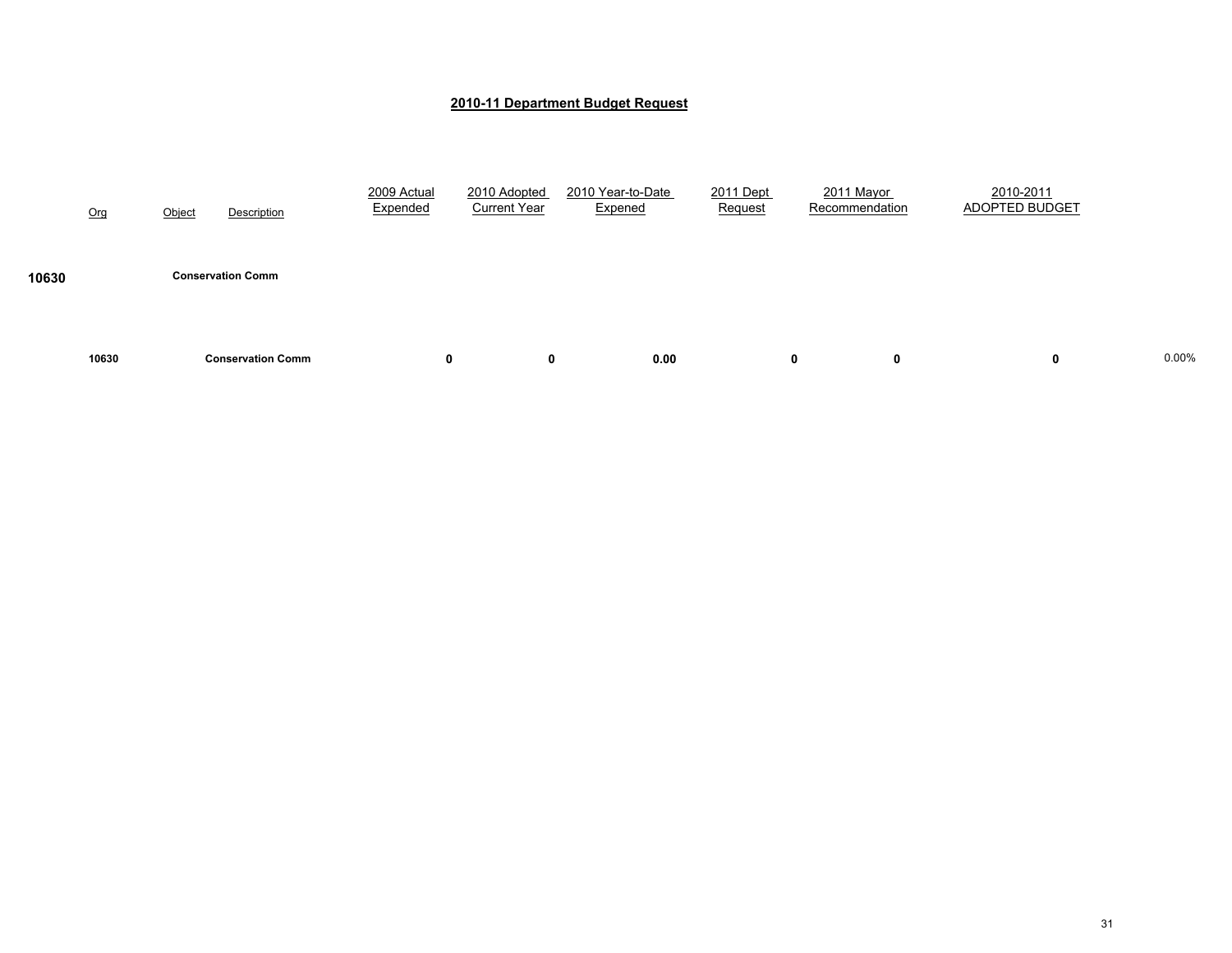|       | Org   | Object | Description                | 2009 Actual<br>Expended | 2010 Adopted<br><b>Current Year</b> | 2010 Year-to-Date<br>Expened | 2011 Dept<br>Request | 2011 Mayor<br>Recommendation | 2010-2011<br><b>ADOPTED BUDGET</b> |       |
|-------|-------|--------|----------------------------|-------------------------|-------------------------------------|------------------------------|----------------------|------------------------------|------------------------------------|-------|
| 10640 |       |        | <b>Inland Wetlands</b>     |                         |                                     |                              |                      |                              |                                    |       |
| 010   | 10640 | 51016  | <b>Secretaries Salary</b>  | 1,204                   | 1,300                               | 740.75                       | 1,300                | 1,300                        | 800                                |       |
| 010   | 10640 | 53002  | <b>Consulting Services</b> | 0                       | 0                                   | 0.00                         | 0                    |                              | 0                                  |       |
| 010   | 10640 | 53004  | Training & Conferences     | 0                       | 50                                  | 0.00                         | 50                   | $50\,$                       | 50                                 |       |
| 010   | 10640 | 53024  | <b>Reference Materials</b> | 0                       | 0                                   | 0.00                         | 0                    |                              | 0                                  |       |
|       | 10640 |        | <b>Inland Wetlands</b>     | 1,204                   | 1,350                               | 740.75                       | 1,350                | 1,350                        | 850                                | 0.00% |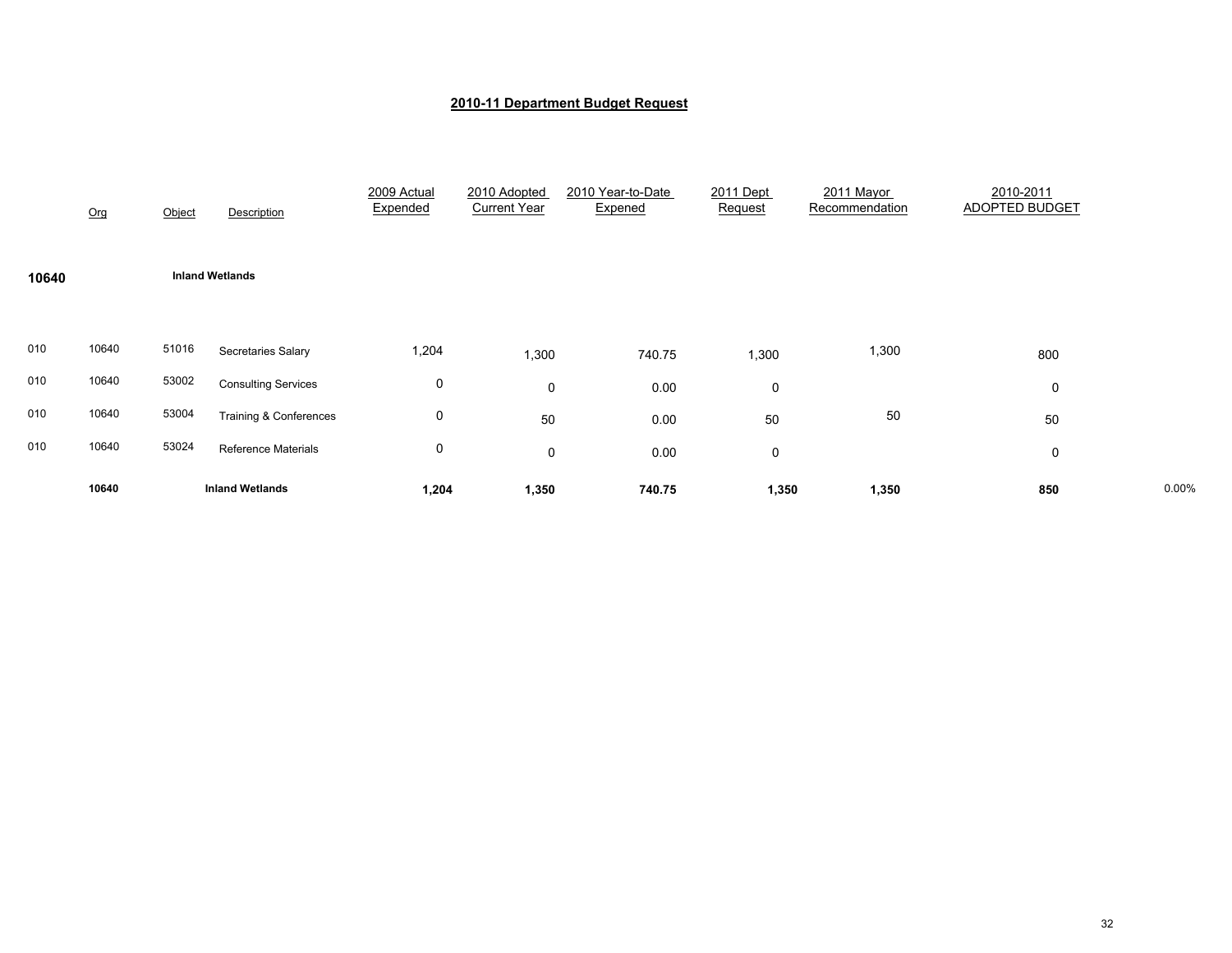|       | Org   | Object | Description                       | 2009 Actual<br>Expended | 2010 Adopted<br><b>Current Year</b> | 2010 Year-to-Date<br>Expened | 2011 Dept<br>Request | 2011 Mayor<br>Recommendation | 2010-2011<br><b>ADOPTED BUDGET</b> |        |
|-------|-------|--------|-----------------------------------|-------------------------|-------------------------------------|------------------------------|----------------------|------------------------------|------------------------------------|--------|
| 10650 |       |        | <b>Economic Development Comm</b>  |                         |                                     |                              |                      |                              |                                    |        |
| 010   | 10650 | 51016  | Secretaries Salary                | 426                     | 600                                 | 351.40                       | 700                  | 500                          | 700                                |        |
| 010   | 10650 | 53004  | <b>Training &amp; Conferences</b> | 0                       | 50                                  | 0.00                         | 900                  | 200                          | 2,000                              |        |
| 010   | 10650 | 53008  | Advertising                       | 0                       | 50                                  | 0.00                         | 0                    |                              | 0                                  |        |
| 010   | 10650 | 53014  | Printing                          | 38                      | 100                                 | 37.50                        | 300                  | 300                          | 300                                |        |
| 010   | 10650 | 53024  | <b>Reference Materials</b>        | 404                     | 200                                 | 110.00                       | 100                  | 100                          | 100                                |        |
|       | 10650 |        | <b>Economic Development Con</b>   | 867                     | 1,000                               | 498.90                       | 2,000                | 1,100                        | 3,100                              | 10.00% |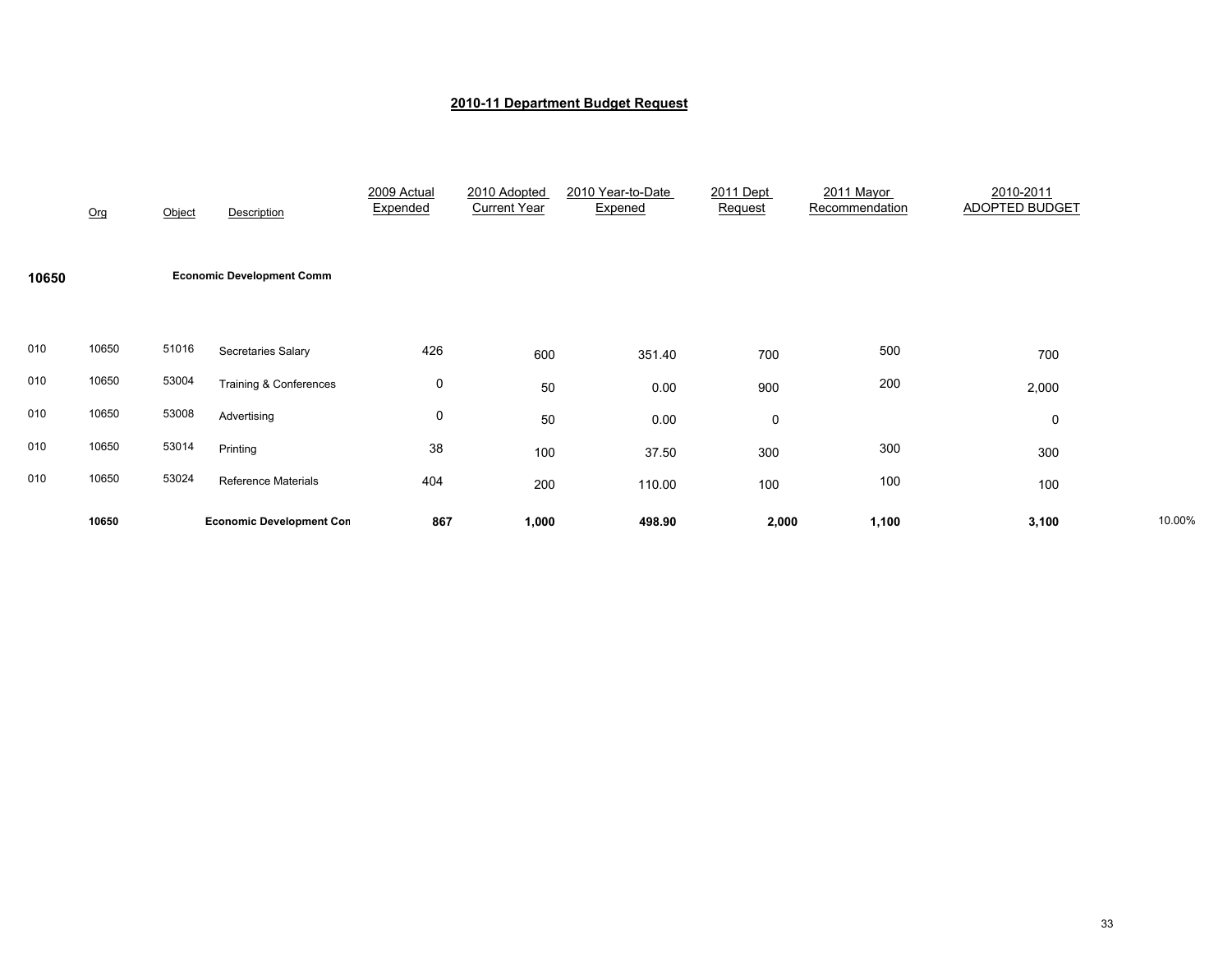|            | Org            | Object         | Description                                | 2009 Actual<br>Expended | 2010 Adopted<br><b>Current Year</b> | 2010 Year-to-Date<br>Expened | 2011 Dept<br>Request | 2011 Mayor<br>Recommendation | 2010-2011<br><b>ADOPTED BUDGET</b> |       |
|------------|----------------|----------------|--------------------------------------------|-------------------------|-------------------------------------|------------------------------|----------------------|------------------------------|------------------------------------|-------|
| 10660      |                |                | <b>Building Board of Appeals</b>           |                         |                                     |                              |                      |                              |                                    |       |
| 010<br>010 | 10660<br>10660 | 51016<br>53019 | Secretaries Salary<br><b>Misc Supplies</b> | 0<br>0                  | $\mathbf 0$<br>50                   | 0.00<br>0.00                 | 0<br>0               | 50                           | 50<br>0                            |       |
|            | 10660          |                | <b>Building Board of Appeals</b>           | 0                       | 50                                  | 0.00                         | 0                    | 50                           | 50                                 | 0.00% |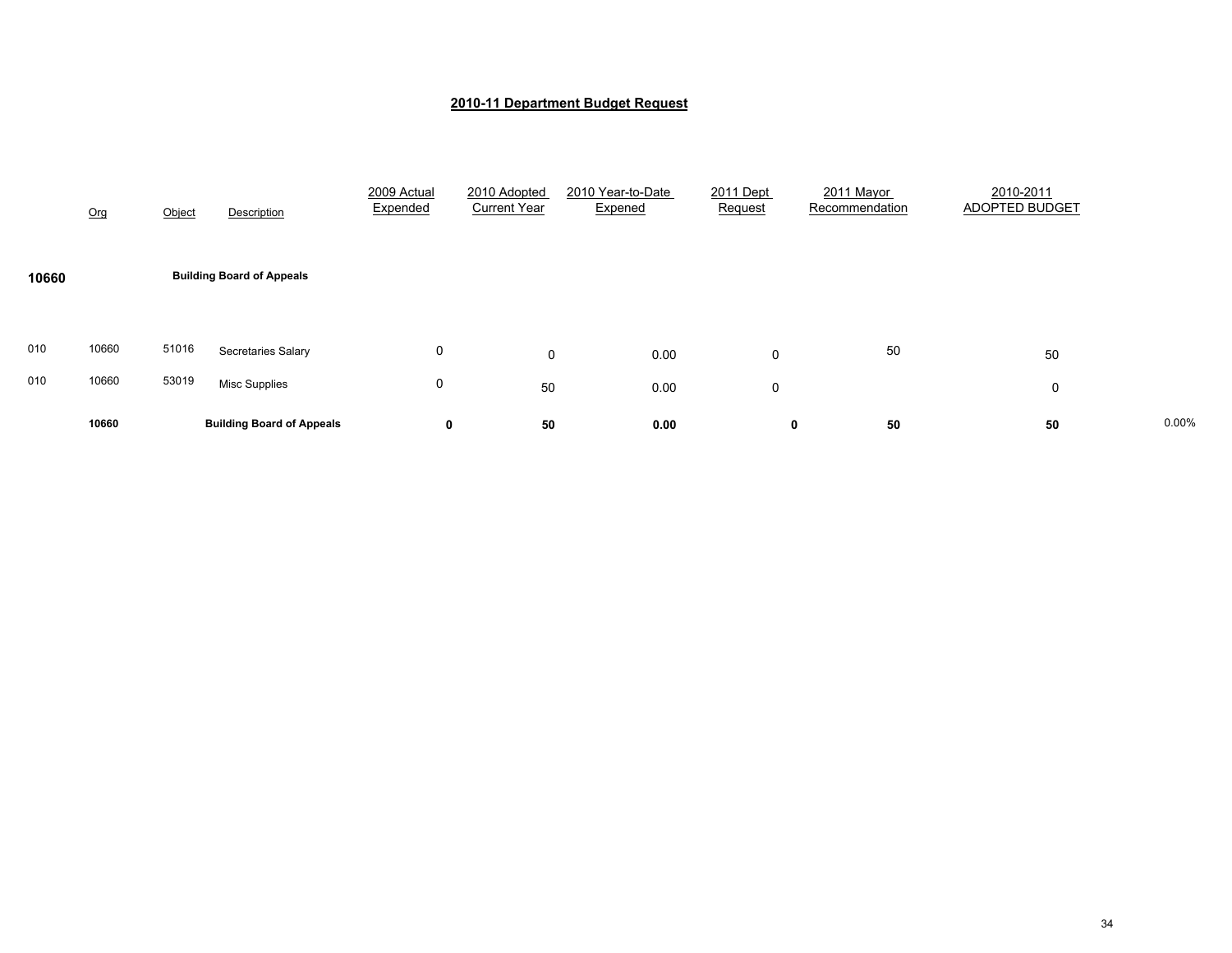|       | 10670 |        | <b>Zoning Board of Appeals</b>    | 100                     | 1,200                               | 860.00                       | 600                  | 600                          | 600                                | $-50.00%$ |
|-------|-------|--------|-----------------------------------|-------------------------|-------------------------------------|------------------------------|----------------------|------------------------------|------------------------------------|-----------|
| 010   | 10670 | 53004  | <b>Training &amp; Conferences</b> | 100                     | 100                                 | 0.00                         | 100                  | 100                          | 100                                |           |
| 010   | 10670 | 51016  | Secretaries Salary                | 0                       | 1,100                               | 860.00                       | 500                  | 500                          | 500                                |           |
| 10670 |       |        | <b>Zoning Board of Appeals</b>    |                         |                                     |                              |                      |                              |                                    |           |
|       | Org   | Object | Description                       | 2009 Actual<br>Expended | 2010 Adopted<br><b>Current Year</b> | 2010 Year-to-Date<br>Expened | 2011 Dept<br>Request | 2011 Mayor<br>Recommendation | 2010-2011<br><b>ADOPTED BUDGET</b> |           |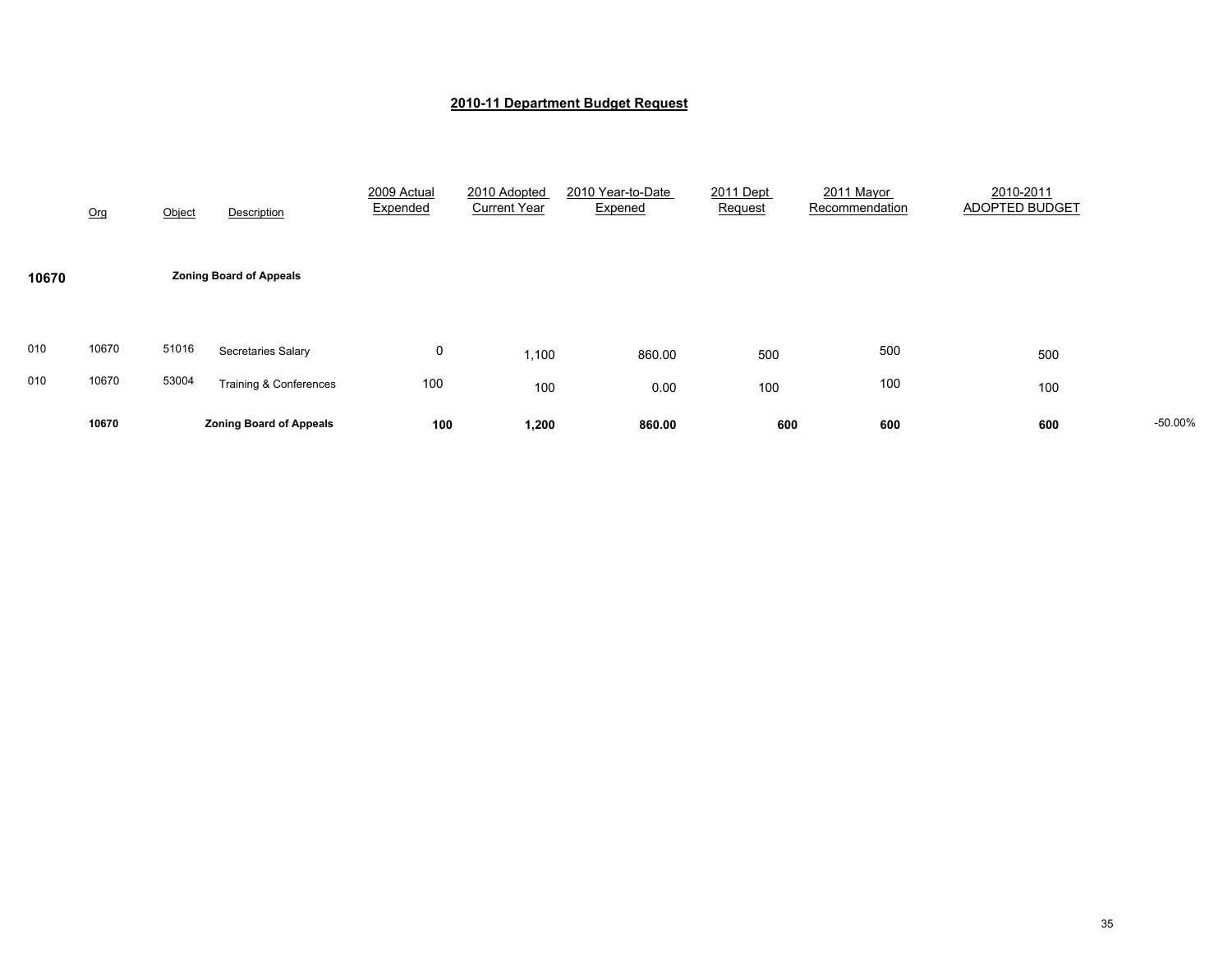|            | Org            | Object         | Description                                  | 2009 Actual<br>Expended | 2010 Adopted<br><b>Current Year</b> | 2010 Year-to-Date<br>Expened | 2011 Dept<br>Request | 2011 Mayor<br>Recommendation | 2010-2011<br><b>ADOPTED BUDGET</b> |           |
|------------|----------------|----------------|----------------------------------------------|-------------------------|-------------------------------------|------------------------------|----------------------|------------------------------|------------------------------------|-----------|
| 10690      |                |                | <b>School Building Comm</b>                  |                         |                                     |                              |                      |                              |                                    |           |
| 010<br>010 | 10690<br>10690 | 51016<br>53000 | Secretaries Salary<br><b>Office Supplies</b> | 1,005<br>0              | 500<br>50                           | 713.45<br>0.00               | 300<br>50            | 300<br>50                    | 300<br>50                          |           |
|            | 10690          |                | <b>School Building Comm</b>                  | 1,005                   | 550                                 | 713.45                       | 350                  | 350                          | 350                                | $-36.36%$ |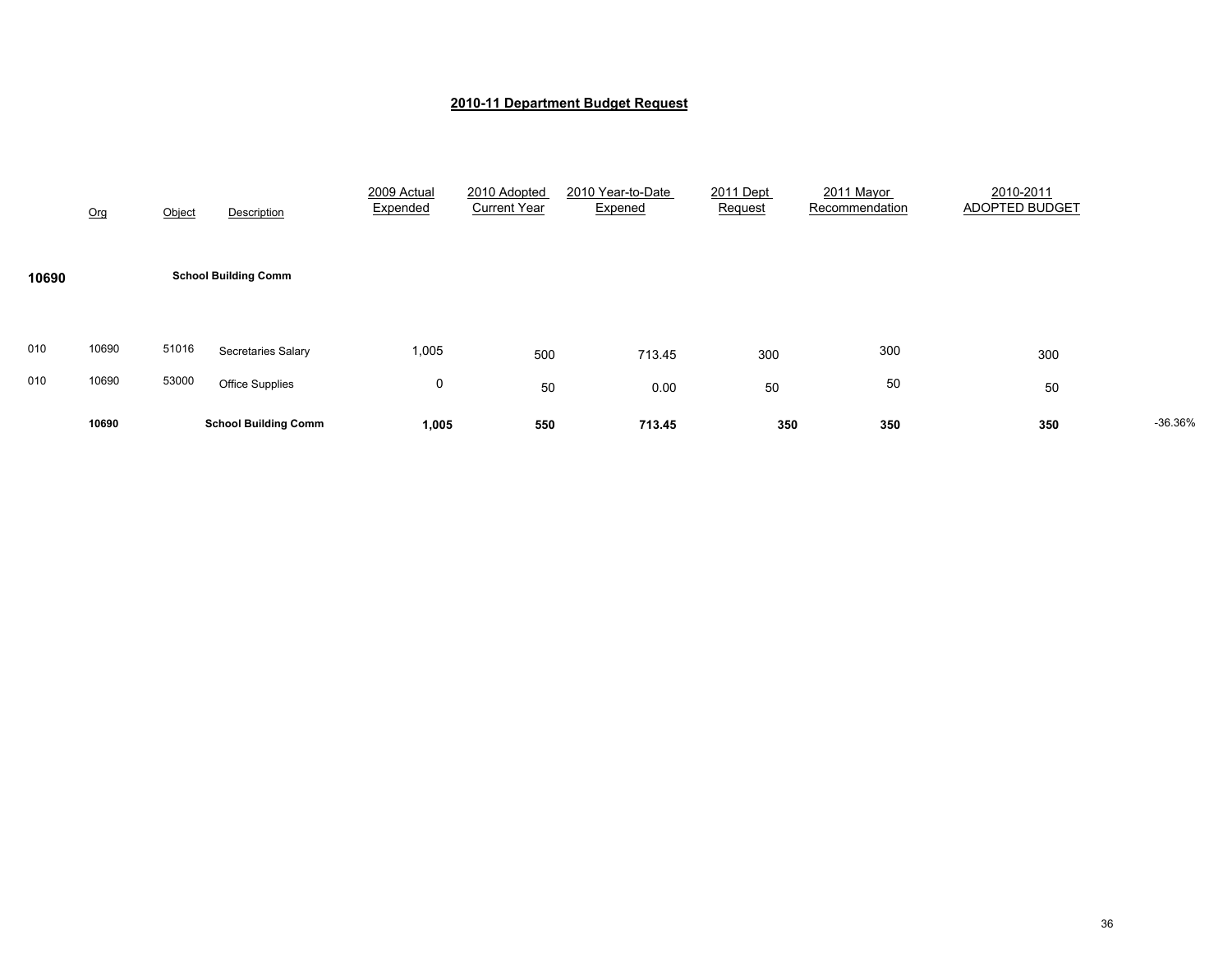|       | Org   | Object | Description               | 2009 Actual<br>Expended | 2010 Adopted<br><b>Current Year</b> | 2010 Year-to-Date<br>Expened | 2011 Dept<br>Request | 2011 Mayor<br>Recommendation | 2010-2011<br>ADOPTED BUDGET |       |
|-------|-------|--------|---------------------------|-------------------------|-------------------------------------|------------------------------|----------------------|------------------------------|-----------------------------|-------|
| 10710 |       | Health |                           |                         |                                     |                              |                      |                              |                             |       |
| 010   | 10710 | 52091  | St Bernard Health Service | 13,234                  | 25,000                              | 13,825.00                    | 37,161               | 37,161                       | 37,161                      |       |
| 010   | 10710 | 52125  | Uncas Health Center       | 130,346                 | 134,859                             | 134,858.92                   | 133,754              | 133,754                      | 133,754                     |       |
| 010   | 10710 | 52131  | Senior Health Clinic      | 4,500                   | 4,500                               | 4,500.00                     | 4,500                | 4,500                        | 4,500                       |       |
| 010   | 10710 | 53010  | <b>Vital Statistics</b>   | 562                     | 700                                 | 502.00                       | 700                  | 700                          | 700                         |       |
|       | 10710 |        | Health                    | 148,642                 | 165,059                             | 153,685.92                   | 176,115              | 176,115                      | 176,115                     | 6.70% |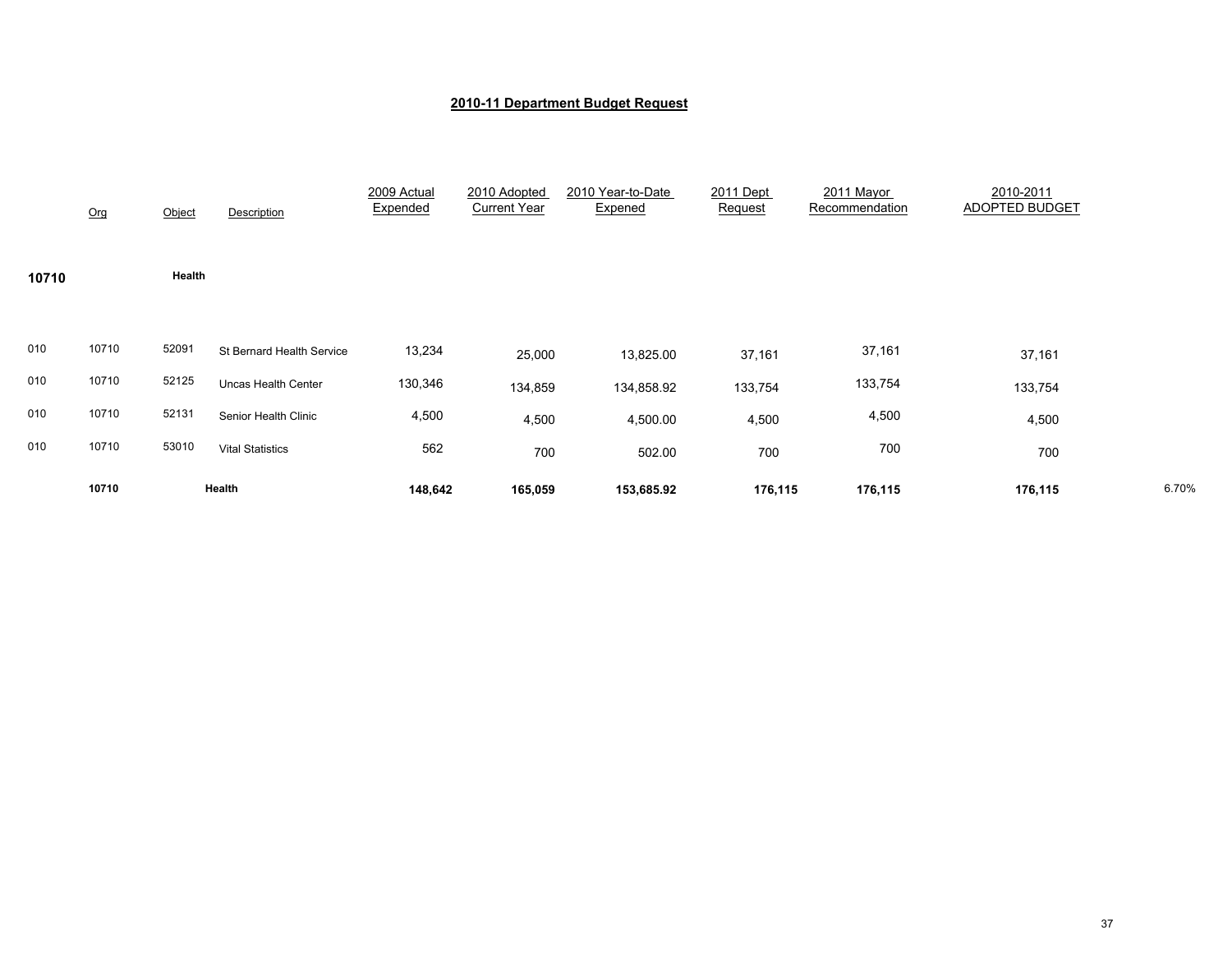|       | Org   | Object | Description                       | 2009 Actual<br>Expended | 2010 Adopted<br><b>Current Year</b> | 2010 Year-to-Date<br>Expened | 2011 Dept<br>Request | 2011 Mayor<br>Recommendation | 2010-2011<br><b>ADOPTED BUDGET</b> |       |
|-------|-------|--------|-----------------------------------|-------------------------|-------------------------------------|------------------------------|----------------------|------------------------------|------------------------------------|-------|
| 10720 |       |        | <b>Social Services</b>            |                         |                                     |                              |                      |                              |                                    |       |
| 010   | 10720 | 51057  | Soc.Serv. Secr/Clerk              | 26,730                  | 28,380                              | 27,425.62                    | 29,460               | 29,460                       | 29,015                             |       |
| 010   | 10720 | 51100  | Overtime                          | 250                     | 350                                 | 137.10                       | 350                  | 350                          | 245                                |       |
| 010   | 10720 | 52000  | Electricity                       | 1,284                   | 1,200                               | 1,008.31                     | 1,200                | 1,200                        | 1,100                              |       |
| 010   | 10720 | 52005  | Fuel Oil                          | 968                     | 1,000                               | 822.45                       | 1,000                | 1,000                        | 1,000                              |       |
| 010   | 10720 | 52126  | Leases                            | 230                     | 300                                 | 558.00                       | 300                  | 300                          | 300                                |       |
| 010   | 10720 | 52128  | Water & Sewer Charges             | $\mathsf{O}\xspace$     | 250                                 | 0.00                         | 250                  | 250                          | 250                                |       |
| 010   | 10720 | 53000  | <b>Office Supplies</b>            | 337                     | 300                                 | 48.23                        | 300                  | 300                          | 200                                |       |
| 010   | 10720 | 53004  | <b>Training &amp; Conferences</b> | 120                     | 150                                 | 120.00                       | 150                  | 150                          | 150                                |       |
| 010   | 10720 | 53005  | Mileage                           | 377                     | 500                                 | 321.30                       | 500                  | 350                          | 350                                |       |
| 010   | 10720 | 53019  | <b>Misc Supplies</b>              | $\mathsf{O}\xspace$     | 200                                 | 30.53                        | 200                  | 50                           | 50                                 |       |
|       | 10720 |        | <b>Social Services</b>            | 30,296                  | 32,630                              | 30,471.54                    | 33,710               | 33,410                       | 32,660                             | 2.39% |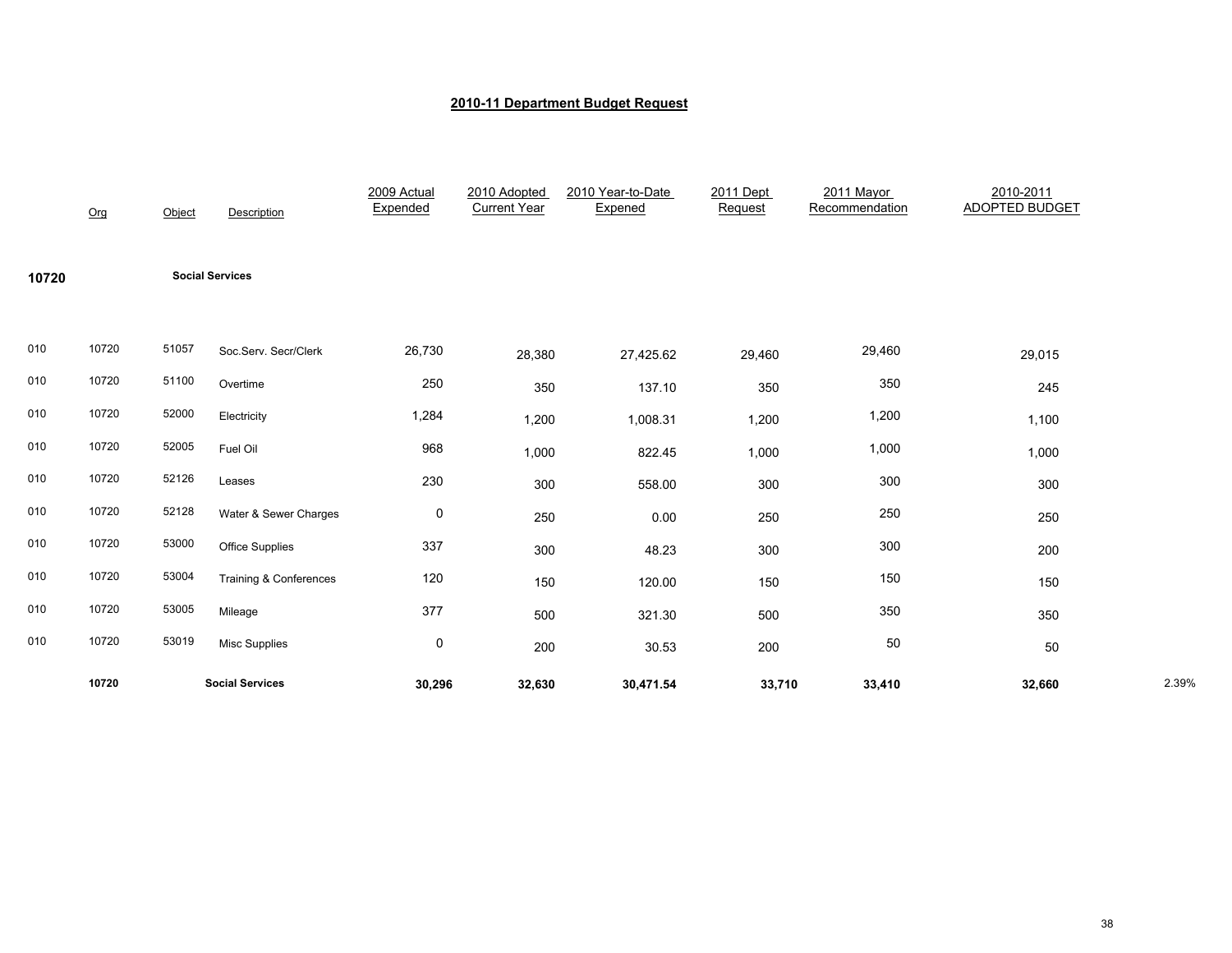|       | Org   | Object     | Description                         | 2009 Actual<br>Expended | 2010 Adopted<br><b>Current Year</b> | 2010 Year-to-Date<br>Expened | 2011 Dept<br>Request | 2011 Mayor<br>Recommendation | 2010-2011<br><b>ADOPTED BUDGET</b> |
|-------|-------|------------|-------------------------------------|-------------------------|-------------------------------------|------------------------------|----------------------|------------------------------|------------------------------------|
| 10730 |       | Recreation |                                     |                         |                                     |                              |                      |                              |                                    |
| 010   | 10730 | 51016      | Secretaries Salary                  | 38,410                  | 39,604                              | 41,733.95                    | 41,575               | 41,575                       | 40,947                             |
| 010   | 10730 | 51058      | <b>Recreation Director</b>          | 63,220                  | 65,310                              | 48,550.59                    | 61,500               | 61,500                       | 61,500                             |
| 010   | 10730 | 51073      | PT Recreation Programs              | 10,660                  | 12,000                              | 10,169.83                    | 12,000               | 12,000                       | 12,000                             |
| 010   | 10730 | 51074      | PT Camp Oakdale                     | 53,488                  | 58,500                              | 47,814.95                    | 58,500               | 55,000                       | 55,000                             |
| 010   | 10730 | 51075      | PT Clerical                         | 0                       | 100                                 | 0.00                         | $\pmb{0}$            |                              | 0                                  |
| 010   | 10730 | 51076      | <b>Special Needs Salaries</b>       | 3,062                   | $\pmb{0}$                           | 0.00                         | $\mathbf 0$          |                              | 0                                  |
| 010   | 10730 | 51100      | Overtime                            | 298                     | 300                                 | 427.65                       | 300                  | 300                          | 300                                |
| 010   | 10730 | 52007      | Rec Holiday Parade                  | 543                     | 750                                 | 154.00                       | 750                  | 750                          | 750                                |
| 010   | 10730 | 52136      | Fees (Membership)                   | 210                     | 150                                 | 0.00                         | 300                  | 300                          | 300                                |
| 010   | 10730 | 53000      | Office & Mis Supplies               | 1,566                   | 1,875                               | 1,699.44                     | 1,875                | 1,500                        | 1,500                              |
| 010   | 10730 | 53004      | Training & Conferences              | 259                     | 300                                 | 0.00                         | 300                  | 300                          | 300                                |
| 010   | 10730 | 53005      | Mileage                             | 20                      | 25                                  | 0.00                         | 25                   | 25                           | 0                                  |
| 010   | 10730 | 53008      | Advertising                         | 190                     | 500                                 | 0.00                         | 500                  | 500                          | 500                                |
| 010   | 10730 | 53014      | Printing                            | 795                     | 3,000                               | 98.80                        | 2,000                | 2,000                        | 2,000                              |
| 010   | 10730 | 53019      | <b>Misc Supplies</b>                | 184                     | 0                                   | 0.00                         | $\mathbf 0$          |                              | 0                                  |
| 010   | 10730 | 53021      | <b>Equipment Maint &amp; Repair</b> | $\pmb{0}$               | 0                                   | 0.00                         | 0                    |                              | 0                                  |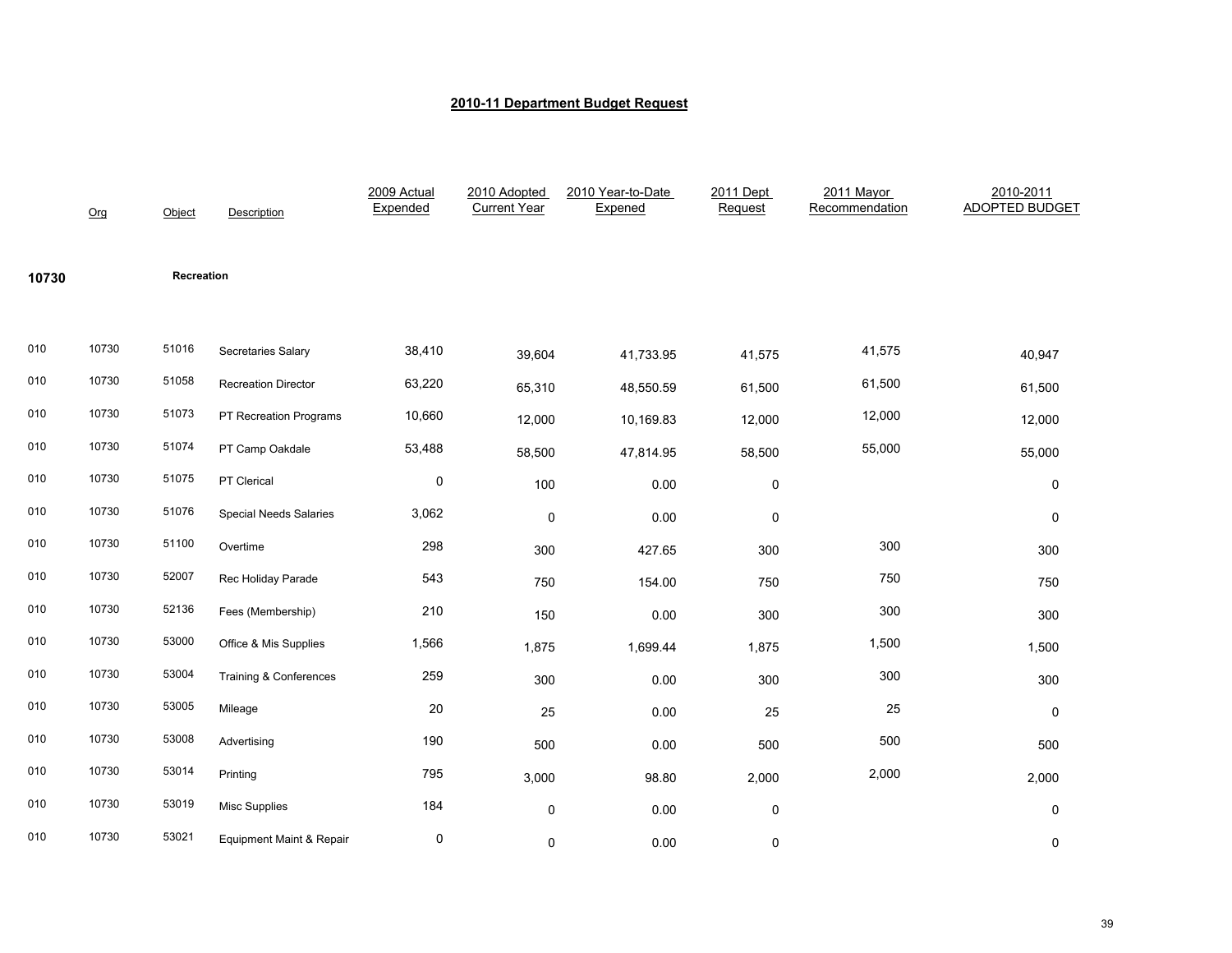|     | Org   | Object | Description                | 2009 Actual<br>Expended | 2010 Adopted<br><b>Current Year</b> | 2010 Year-to-Date<br>Expened | 2011 Dept<br>Request | 2011 Mayor<br>Recommendation | 2010-2011<br>ADOPTED BUDGET |          |
|-----|-------|--------|----------------------------|-------------------------|-------------------------------------|------------------------------|----------------------|------------------------------|-----------------------------|----------|
| 010 | 10730 | 53024  | <b>Reference Materials</b> | 0                       | $\mathbf 0$                         | 0.00                         | 0                    |                              | 0                           |          |
| 010 | 10730 | 53038  | Programs                   | 13,046                  | 10,000                              | 13,806.72                    | 10,000               | 10,000                       | 10,000                      |          |
| 010 | 10730 | 53039  | Trips                      | 3,675                   | 0                                   | 0.00                         | $\mathbf 0$          |                              | 0                           |          |
| 010 | 10730 | 53041  | Safety Equipment           | 1,008                   | 1,000                               | 189.28                       | 1,000                | 1,000                        | 850                         |          |
| 010 | 10730 | 53047  | Tools                      | 80                      | 0                                   | 0.00                         | $\pmb{0}$            |                              | 0                           |          |
| 010 | 10730 | 53070  | Summer Camp Programs       | 10,200                  | 2,500                               | 13,517.96                    | 8,000                | 8,000                        | 8,000                       |          |
| 010 | 10730 | 53085  | Summer Program Transpo     | 3,500                   | 3,200                               | 180.80                       | 3,500                | 3,500                        | 4,000                       |          |
| 010 | 10730 | 53114  | <b>BASKETBALL REFEREES</b> | 3,625                   | 4,700                               | 4,860.00                     | 4,000                | 4,000                        | 4,000                       |          |
| 010 | 10730 | 54000  | Equipment                  | 1,466                   | 1,000                               | 58.92                        | 1,000                | 1,000                        | 1,000                       |          |
|     | 10730 |        | Recreation                 | 209,504                 | 204,814                             | 183,262.89                   | 207,125              | 203,250                      | 202,947                     | $-0.76%$ |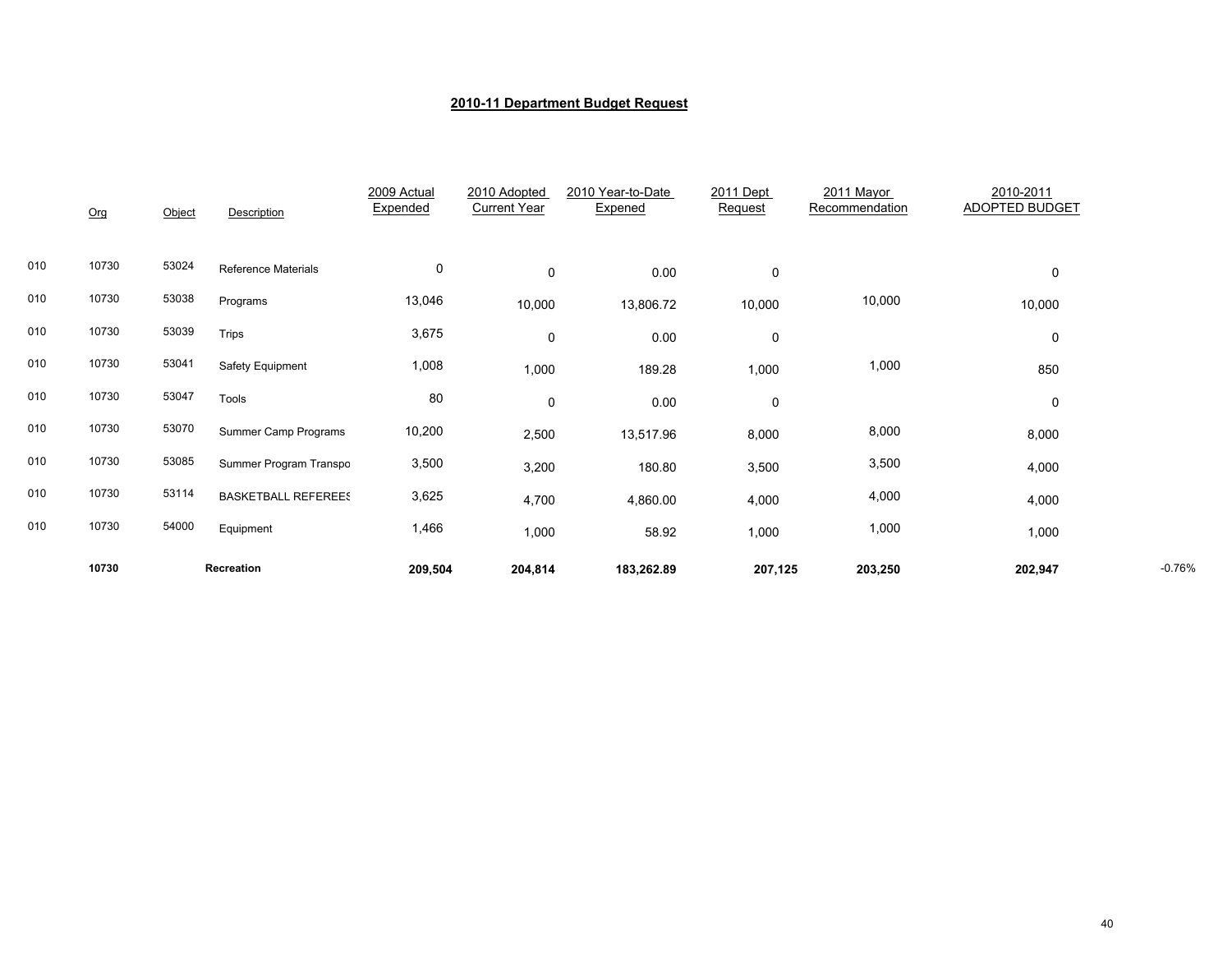|       | Org   | Object | Description                     | 2009 Actual<br>Expended | 2010 Adopted<br><b>Current Year</b> | 2010 Year-to-Date<br>Expened | 2011 Dept<br>Request | 2011 Mayor<br>Recommendation | 2010-2011<br><b>ADOPTED BUDGET</b> |
|-------|-------|--------|---------------------------------|-------------------------|-------------------------------------|------------------------------|----------------------|------------------------------|------------------------------------|
| 10740 |       |        | <b>Senior Center</b>            |                         |                                     |                              |                      |                              |                                    |
| 010   | 10740 | 51015  | <b>Elderly Assistant Salary</b> | 52,738                  | 54,445                              | 54,654.66                    | 57,160               | 57,160                       | 56,300                             |
| 010   | 10740 | 51016  | Secretaries Salary              | 30,690                  | 31,616                              | 31,737.12                    | 34,047               | 34,047                       | 33,534                             |
| 010   | 10740 | 51019  | <b>Bus Driver Salary</b>        | 33,163                  | 35,610                              | 35,198.73                    | 37,100               | 37,100                       | 36,540                             |
| 010   | 10740 | 51024  | Kitchen Site Server             | 5,871                   | 6,500                               | 8,580.00                     | 9,000                | 9,000                        | 9,000                              |
| 010   | 10740 | 51100  | Overtime                        | 2,043                   | 3,885                               | 2,219.33                     | 2,500                | 2,500                        | 2,500                              |
| 010   | 10740 | 52000  | Electricity                     | 19,933                  | 20,500                              | 19,705.98                    | 20,000               | 19,500                       | 18,500                             |
| 010   | 10740 | 52003  | Telephone                       | 5,370                   | 5,300                               | 4,912.87                     | 5,300                | 4,700                        | 4,500                              |
| 010   | 10740 | 52011  | <b>Building Maintenance</b>     | 3,877                   | 1,500                               | 243.00                       | 1,500                | 1,500                        | 1,500                              |
| 010   | 10740 | 52013  | Propane                         | 3,268                   | 7,000                               | 4,563.93                     | 6,000                | 6,000                        | 6,000                              |
| 010   | 10740 | 52126  | Leases                          | 1,155                   | 1,000                               | 1,034.31                     | 1,000                | 1,000                        | 1,000                              |
| 010   | 10740 | 52128  | Water & Sewer Assessmer         | 1,897                   | 1,700                               | 1,168.38                     | 1,700                | 1,700                        | 1,700                              |
| 010   | 10740 | 52136  | Fees (Membership)               | 227                     | 150                                 | 287.00                       | 150                  | 150                          | 300                                |
| 010   | 10740 | 53000  | <b>Office Supplies</b>          | 603                     | 1,000                               | 1,239.98                     | 1,000                | 1,000                        | 1,000                              |
| 010   | 10740 | 53004  | Training & Conferences          | 0                       | 100                                 | 0.00                         | 100                  | 100                          | 100                                |
| 010   | 10740 | 53005  | Mileage                         | 572                     | 500                                 | 523.05                       | 500                  | 500                          | 500                                |
| 010   | 10740 | 53008  | Advertising                     | 120                     | 100                                 | 77.90                        | 100                  | 100                          | 100                                |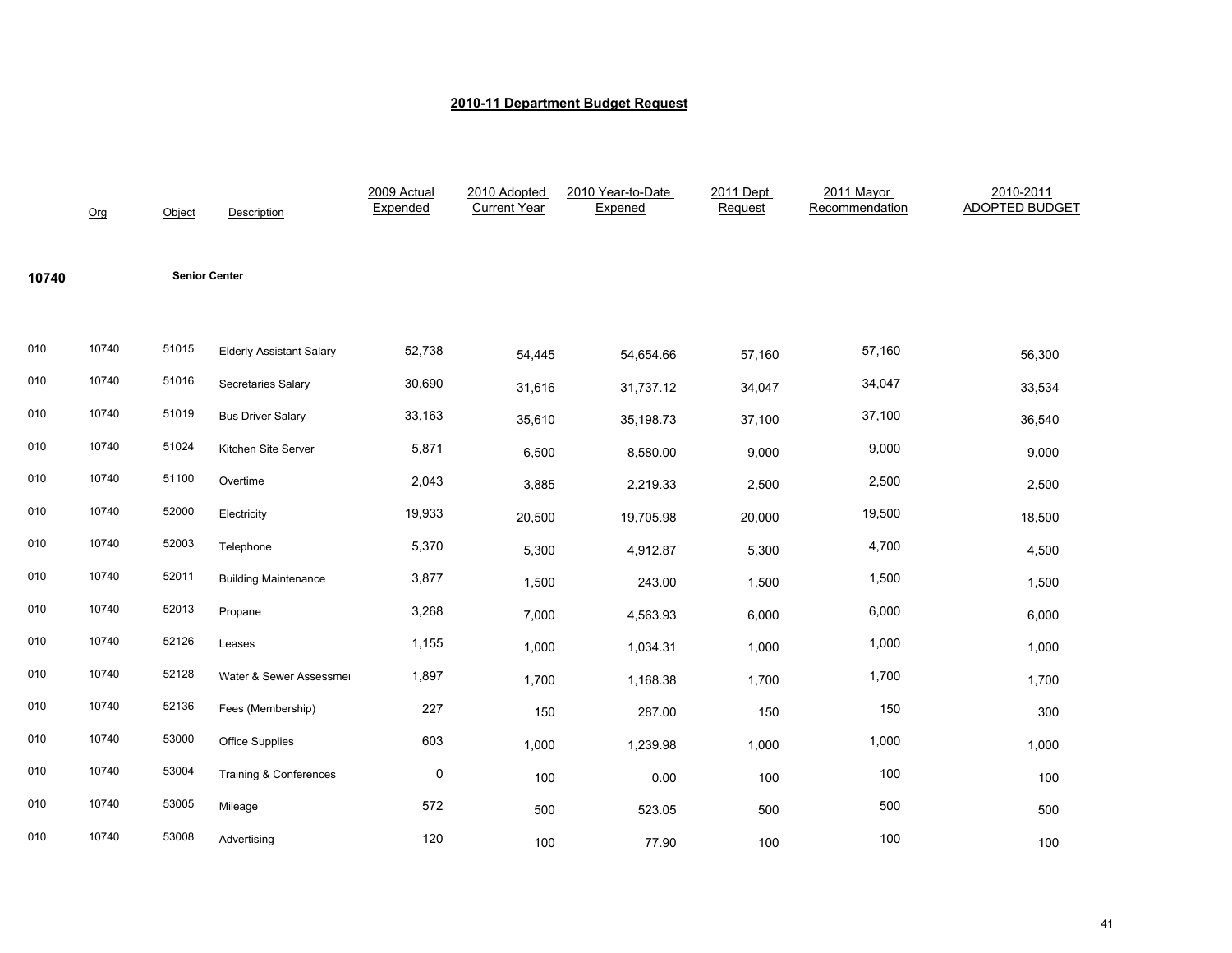|     | 10740 |        | <b>Senior Center</b> | 173,553                 | 183,721                             | 178,660.05                   | 189,972              | 188,372                      | 185,389                     | 2.53% |
|-----|-------|--------|----------------------|-------------------------|-------------------------------------|------------------------------|----------------------|------------------------------|-----------------------------|-------|
| 010 | 10740 | 53113  | Kitchen Site Server  | $\mathbf 0$             | 0                                   | 0.00                         | $\mathbf 0$          |                              | 0                           |       |
| 010 | 10740 | 53038  | Programs             | 8,500                   | 8,500                               | 8,921.12                     | 8,500                | 8,500                        | 8,500                       |       |
| 010 | 10740 | 53029  | Maintenance & Upkeep | 1,786                   | 2,500                               | 1,668.95                     | 2,500                | 2,000                        | 2,000                       |       |
| 010 | 10740 | 53019  | <b>Misc Supplies</b> | 1,325                   | 1,200                               | 1,399.28                     | 1,200                | 1,200                        | 1,200                       |       |
| 010 | 10740 | 53015  | Uniforms             | 414                     | 415                                 | 412.56                       | 415                  | 415                          | 415                         |       |
| 010 | 10740 | 53014  | Printing             | $\pmb{0}$               | 200                                 | 111.90                       | 200                  | 200                          | 200                         |       |
|     | Org   | Object | Description          | 2009 Actual<br>Expended | 2010 Adopted<br><b>Current Year</b> | 2010 Year-to-Date<br>Expened | 2011 Dept<br>Request | 2011 Mayor<br>Recommendation | 2010-2011<br>ADOPTED BUDGET |       |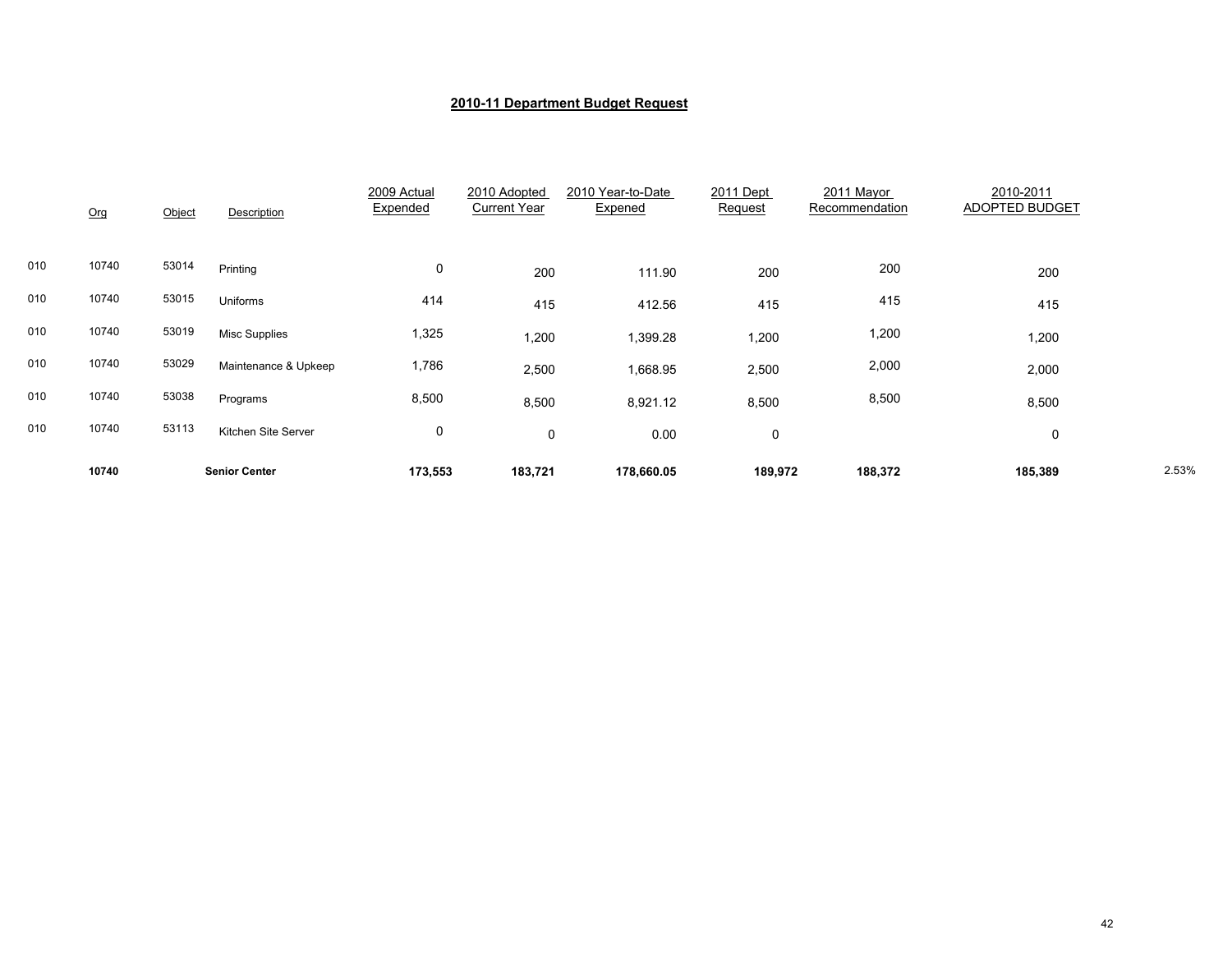|       | Org   | Object | Description              | 2009 Actual<br>Expended | 2010 Adopted<br><b>Current Year</b> | 2010 Year-to-Date<br>Expened | 2011 Dept<br>Request | 2011 Mayor<br>Recommendation | 2010-2011<br><b>ADOPTED BUDGET</b> |
|-------|-------|--------|--------------------------|-------------------------|-------------------------------------|------------------------------|----------------------|------------------------------|------------------------------------|
| 10750 |       |        | <b>Youth Services</b>    |                         |                                     |                              |                      |                              |                                    |
| 010   | 10750 | 51005  | Youth Svcs Coord Salary  | 51,478                  | 53,271                              | 53,473.74                    | 55,924               | 55,924                       | 55,080                             |
| 010   | 10750 | 51016  | Secretaries Salary       | 23,352                  | 24,154                              | 22,050.68                    | 25,348               | 25,348                       | 23,772                             |
| 010   | 10750 | 51073  | Part time Youth Workers  | 16,793                  | 20,664                              | 18,638.31                    | 20,664               | 20,664                       | 20,333                             |
| 010   | 10750 | 51077  | Program Developer        | 36,673                  | 37,795                              | 37,917.42                    | 38,854               | 38,854                       | 38,000                             |
| 010   | 10750 | 51100  | Overtime                 | 675                     | 1,200                               | 43.06                        | 200                  | 200                          | 200                                |
| 010   | 10750 | 52000  | Electricity              | 5,830                   | 6,000                               | 5,088.12                     | 6,000                | 5,300                        | 5,300                              |
| 010   | 10750 | 52003  | Telephone                | 2,028                   | 1,900                               | 1,654.44                     | 1,900                | 1,500                        | 1,500                              |
| 010   | 10750 | 52005  | Fuel Oil                 | 4,584                   | 5,000                               | 4,665.87                     | 5,000                | 5,000                        | 4,800                              |
| 010   | 10750 | 52014  | Pest Control             | 370                     | 650                                 | 481.00                       | 650                  | 400                          | 400                                |
| 010   | 10750 | 52128  | Water & Sewer Assessmer  | 584                     | 400                                 | 382.98                       | 400                  | 600                          | 600                                |
| 010   | 10750 | 52136  | Fees (Membership)        | 475                     | 525                                 | 525.00                       | 525                  | 525                          | 525                                |
| 010   | 10750 | 52146  | <b>DMHAS Grant</b>       | 3,409                   | 3,300                               | 3,232.56                     | 3,300                | 3,300                        | 3,300                              |
| 010   | 10750 | 52157  | Lease of Copier          | 3,378                   | 2,000                               | 2,693.08                     | 3,000                | 3,000                        | 3,000                              |
| 010   | 10750 | 52159  | <b>Family Counseling</b> | 22,990                  | 23,000                              | 22,992.00                    | 23,000               | 23,000                       | 23,000                             |
| 010   | 10750 | 53000  | <b>Office Supplies</b>   | 1,219                   | 1,020                               | 1,017.37                     | 1,020                | 1,020                        | 1,020                              |
| 010   | 10750 | 53004  | Training & Conferences   | 300                     | 500                                 | 494.09                       | 500                  | 500                          | 500                                |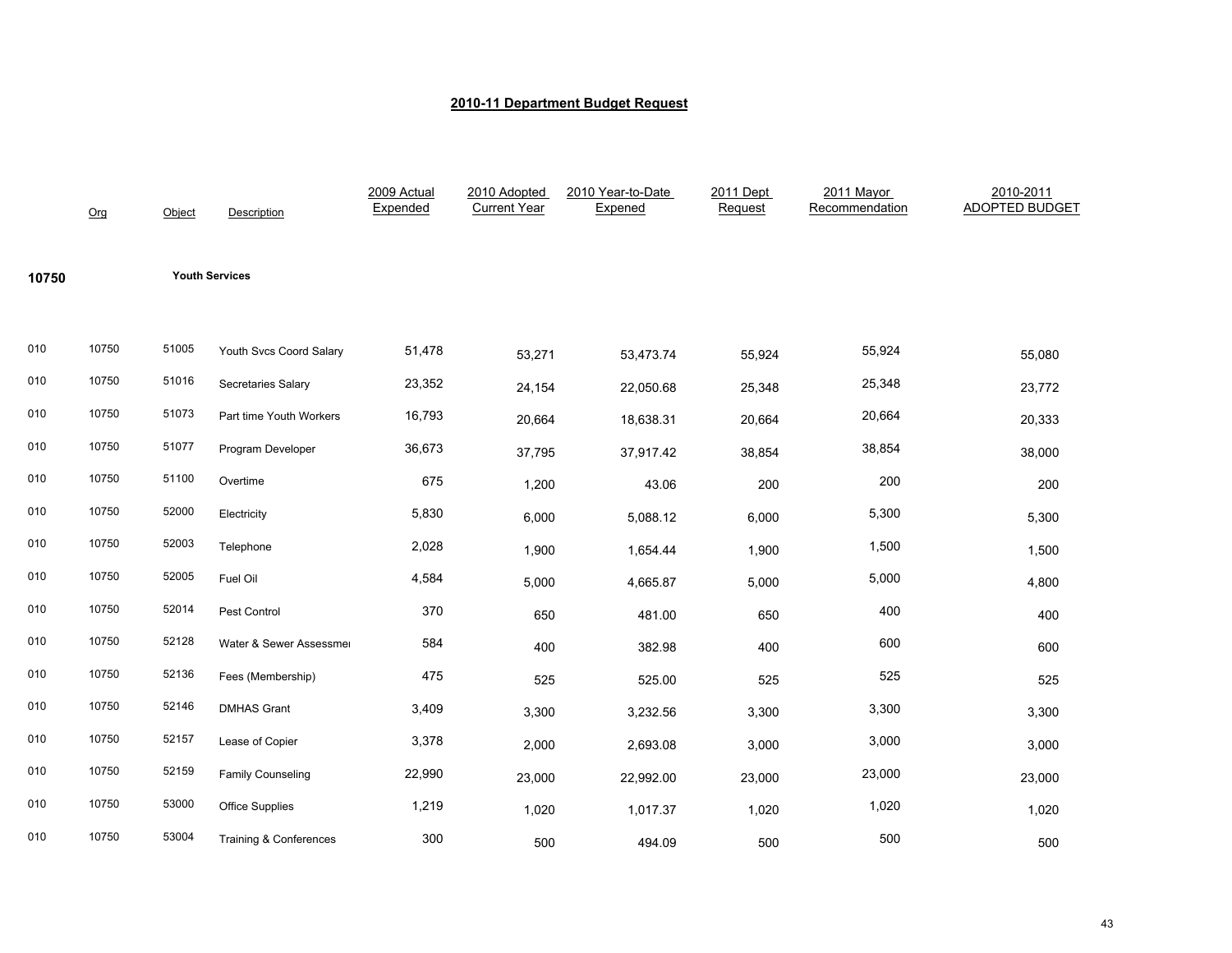|     | Org   | Object | Description           | 2009 Actual<br>Expended | 2010 Adopted<br><b>Current Year</b> | 2010 Year-to-Date<br>Expened | 2011 Dept<br>Request | 2011 Mayor<br>Recommendation | 2010-2011<br>ADOPTED BUDGET |       |
|-----|-------|--------|-----------------------|-------------------------|-------------------------------------|------------------------------|----------------------|------------------------------|-----------------------------|-------|
| 010 | 10750 | 53019  | Misc Supplies         | 260                     | 230                                 | 177.87                       | 230                  | 230                          | 230                         |       |
| 010 | 10750 | 53029  | Maintenance & Upkeep  | 250                     | 335                                 | 329.66                       | 350                  | 350                          | 350                         |       |
| 010 | 10750 | 53038  | Programs              | 4,322                   | 4,400                               | 4,440.52                     | 4,400                | 4,400                        | 4,400                       |       |
|     | 10750 |        | <b>Youth Services</b> | 178.970                 | 186.344                             | 180.297.77                   | 191.265              | 190.115                      | 186.310                     | 2.02% |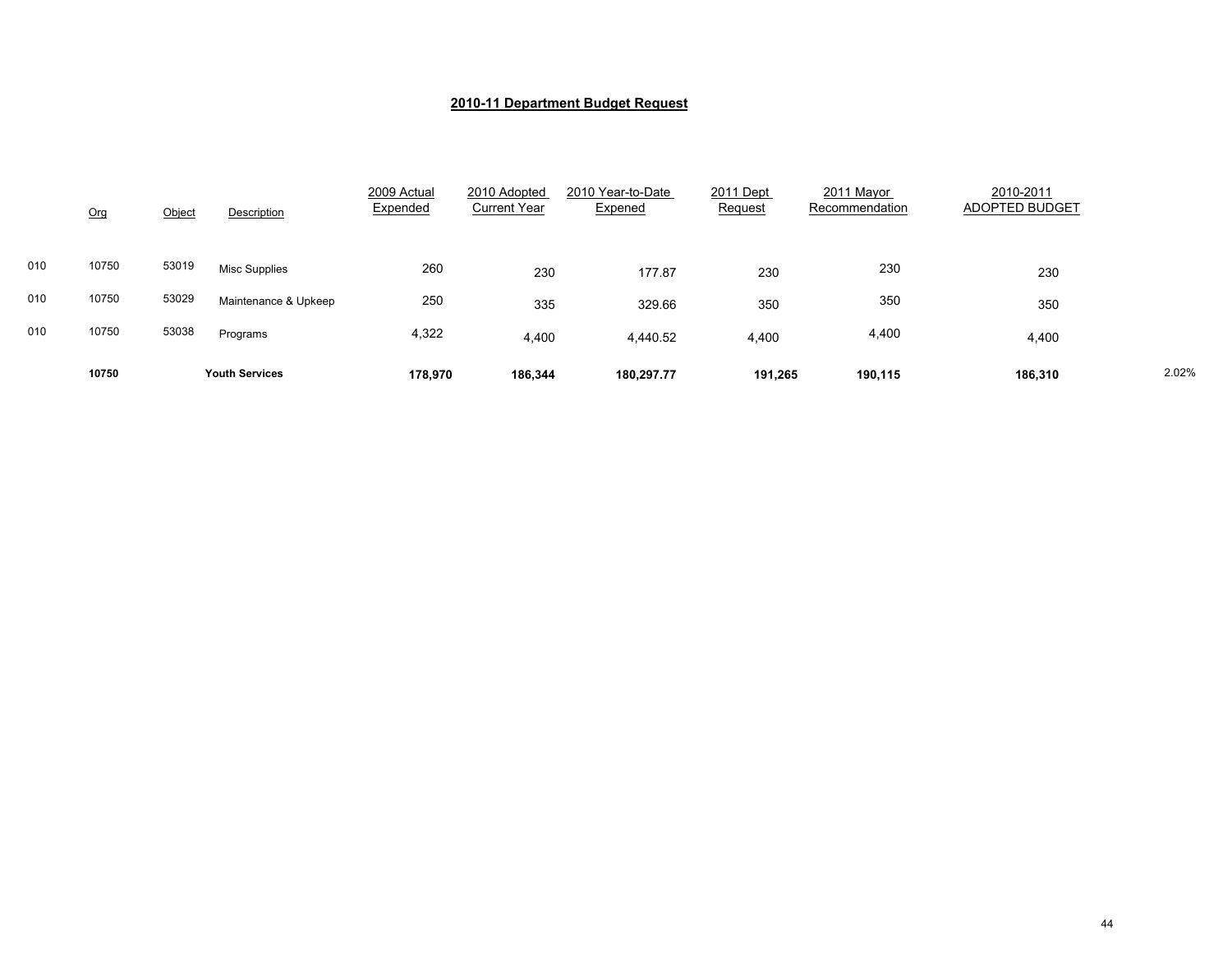|            | Org            | Object         | Description                                | 2009 Actual<br>Expended | 2010 Adopted<br><b>Current Year</b> | 2010 Year-to-Date<br>Expened | 2011 Dept<br>Request | 2011 Mayor<br>Recommendation | 2010-2011<br>ADOPTED BUDGET |       |
|------------|----------------|----------------|--------------------------------------------|-------------------------|-------------------------------------|------------------------------|----------------------|------------------------------|-----------------------------|-------|
| 10760      |                |                | <b>Parks &amp; Recreation Comm</b>         |                         |                                     |                              |                      |                              |                             |       |
| 010<br>010 | 10760<br>10760 | 51016<br>53019 | Secretaries Salary<br><b>Misc Supplies</b> | 1,300<br>0              | 1,400<br>100                        | 2,775.50<br>55.65            | 1,500<br>100         | 1,500<br>100                 | 1,500<br>100                |       |
|            | 10760          |                | <b>Parks &amp; Recreation Comm</b>         | 1,300                   | 1,500                               | 2,831.15                     | 1,600                | 1,600                        | 1,600                       | 6.67% |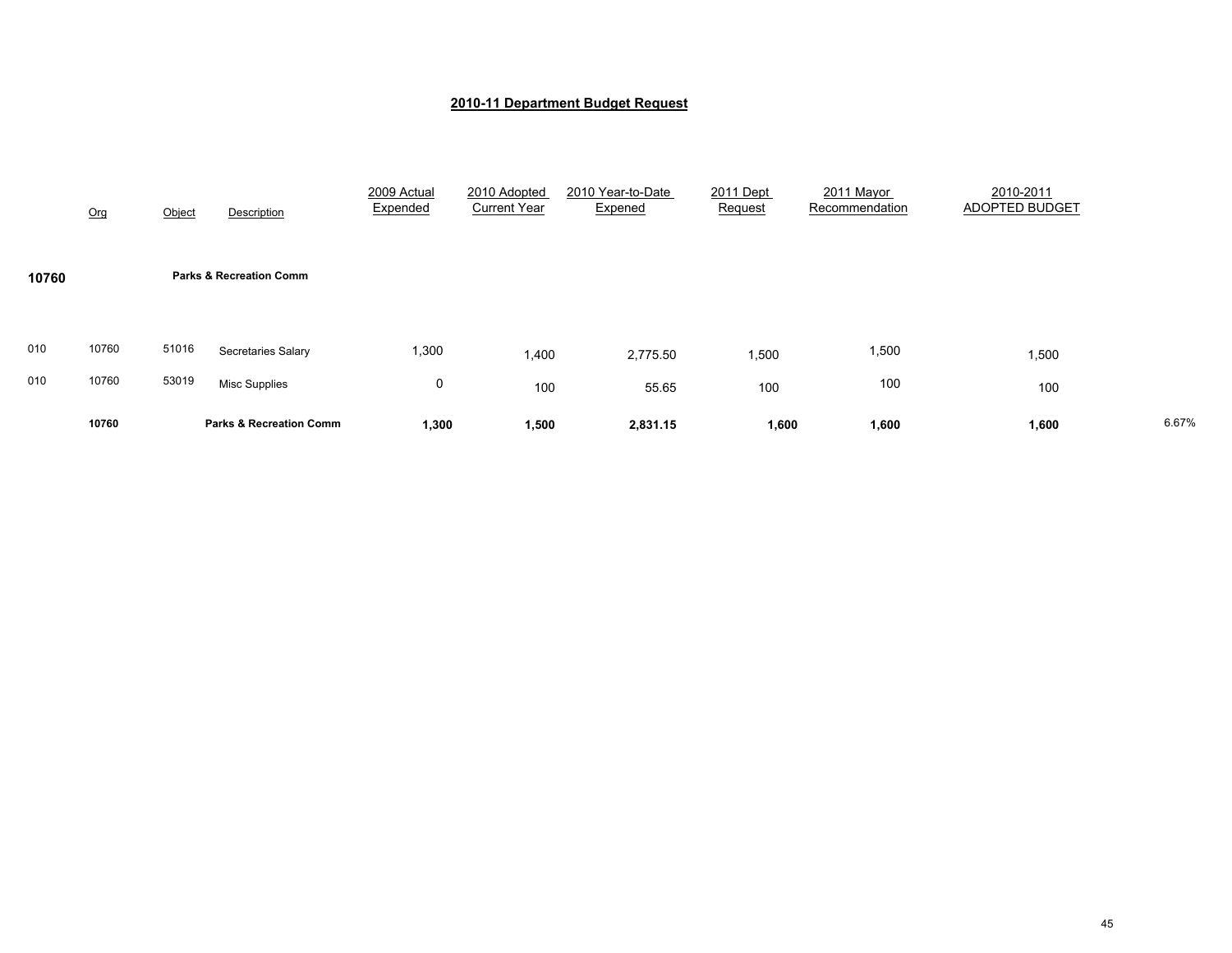|       | Org   | Object           | Description                 | 2009 Actual<br>Expended | 2010 Adopted<br><b>Current Year</b> | 2010 Year-to-Date<br>Expened | 2011 Dept<br>Request | 2011 Mayor<br>Recommendation | 2010-2011<br><b>ADOPTED BUDGET</b> |       |
|-------|-------|------------------|-----------------------------|-------------------------|-------------------------------------|------------------------------|----------------------|------------------------------|------------------------------------|-------|
| 10770 |       | <b>Fair Oaks</b> |                             |                         |                                     |                              |                      |                              |                                    |       |
| 010   | 10770 | 52000            | Electricity                 | 8,338                   | 7,500                               | 10,247.95                    | 10,000               | 10,000                       | 10,000                             |       |
| 010   | 10770 | 52005            | Fuel Oil                    | 28,083                  | 17,000                              | 16,083.83                    | 17,000               | 17,000                       | 15,500                             |       |
| 010   | 10770 | 52011            | <b>Building Maintenance</b> | 686                     | 1,000                               | 600.00                       | 1,000                | 1,000                        | 1,000                              |       |
| 010   | 10770 | 52128            | Water & Sewer Charges       | 1,698                   | 1,500                               | 703.03                       | 1,500                | 1,500                        | 1,500                              |       |
| 010   | 10770 | 53053            | Refunds                     | 0                       | 100                                 | 25.00                        | 25                   | 25                           | 25                                 |       |
|       | 10770 |                  | <b>Fair Oaks</b>            | 38,805                  | 27,100                              | 27,659.81                    | 29,525               | 29,525                       | 28,025                             | 8.95% |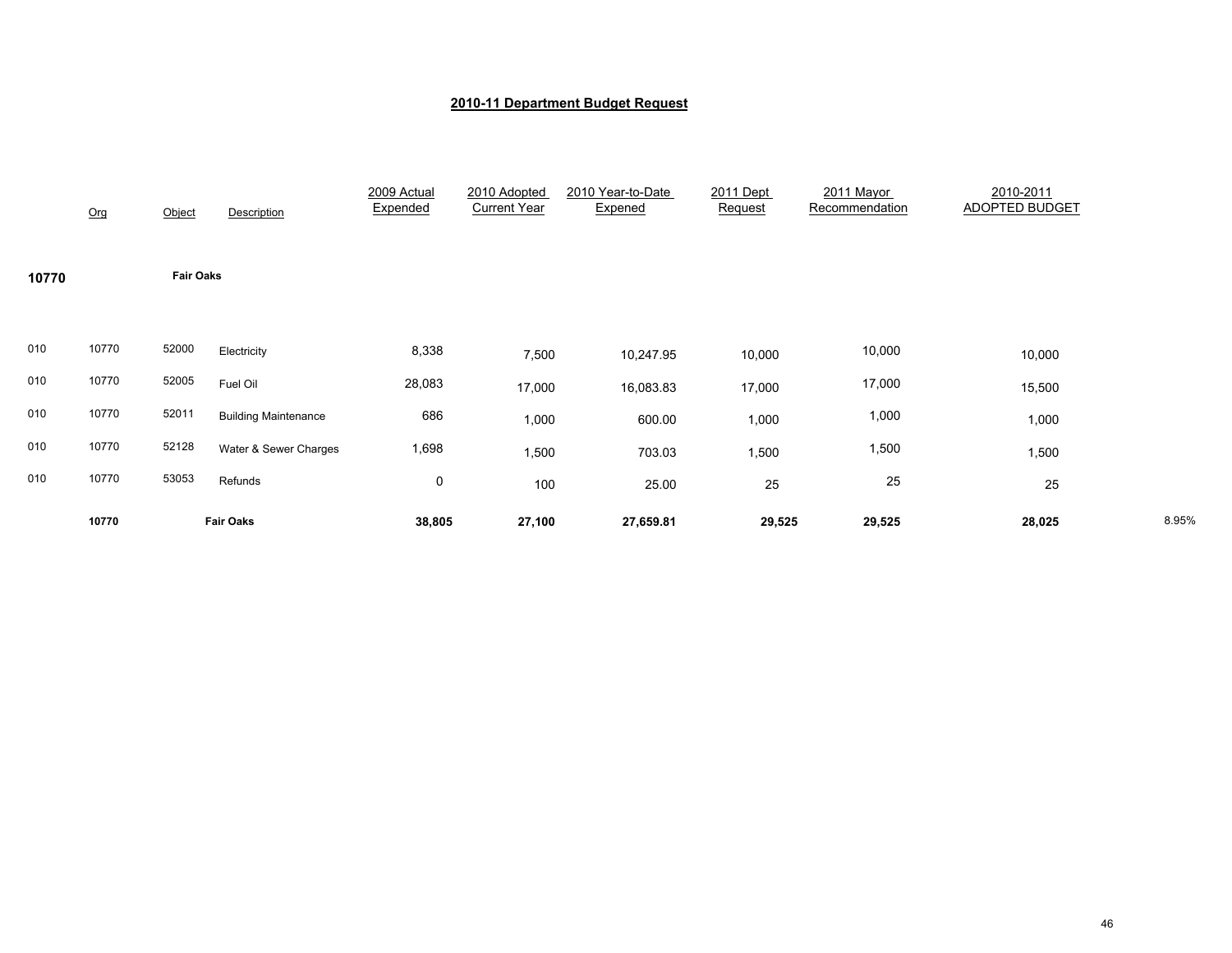|       | Org   | Object | Description                    | 2009 Actual<br>Expended | 2010 Adopted<br><b>Current Year</b> | 2010 Year-to-Date<br>Expened | 2011 Dept<br>Request | 2011 Mayor<br>Recommendation | 2010-2011<br>ADOPTED BUDGET |       |
|-------|-------|--------|--------------------------------|-------------------------|-------------------------------------|------------------------------|----------------------|------------------------------|-----------------------------|-------|
| 10780 |       |        | <b>Commission on the Aging</b> |                         |                                     |                              |                      |                              |                             |       |
| 010   | 10780 | 53019  | <b>Misc Supplies</b>           | 25                      | 100                                 | 25.00                        | 100                  | 100                          | 100                         |       |
|       | 10780 |        | <b>Commission on the Aging</b> | 25                      | 100                                 | 25.00                        | 100                  | 100                          | 100                         | 0.00% |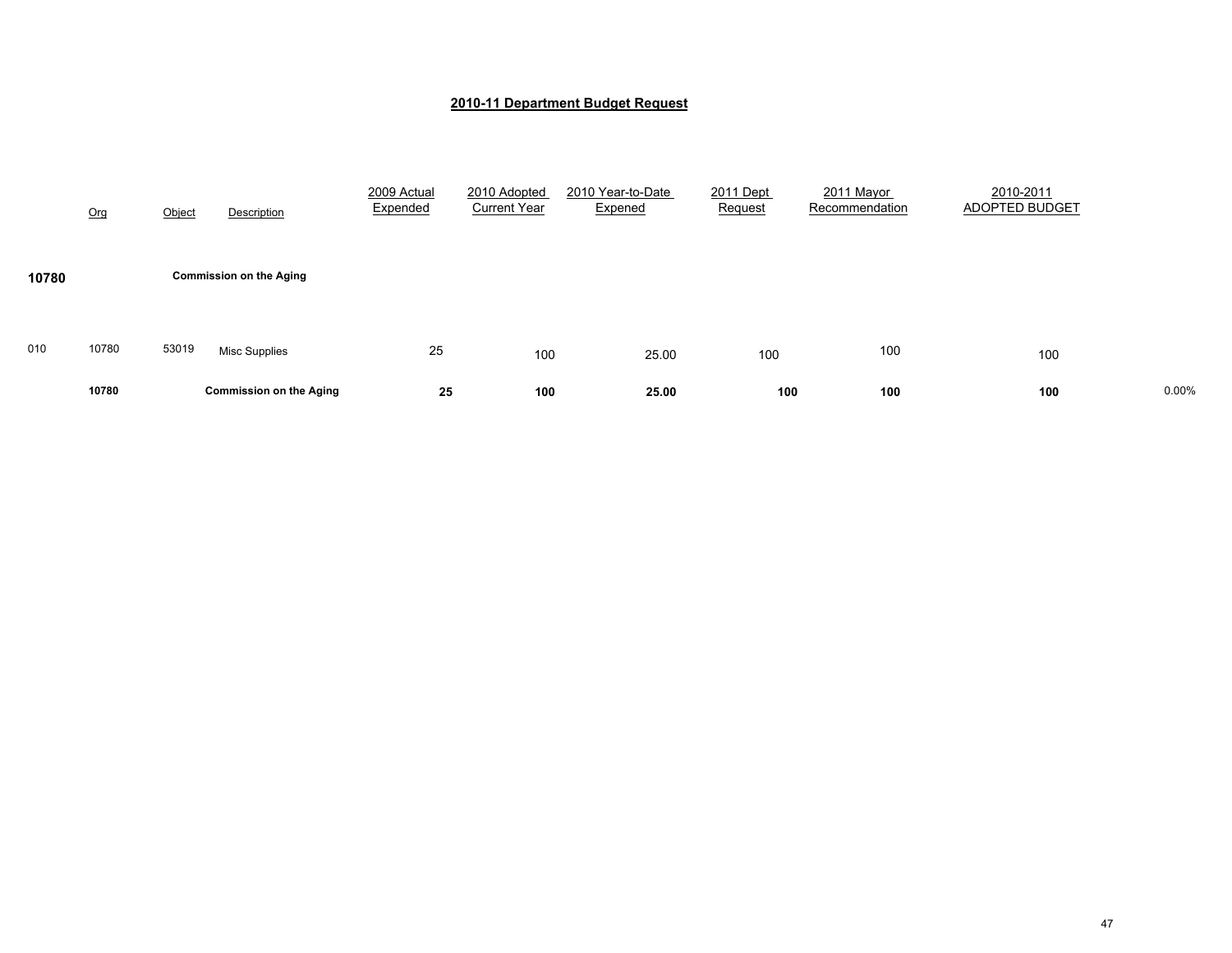|       | Org   | Object | Description                       | 2009 Actual<br>Expended | 2010 Adopted<br><b>Current Year</b> | 2010 Year-to-Date<br>Expened | 2011 Dept<br>Request | 2011 Mayor<br>Recommendation | 2010-2011<br><b>ADOPTED BUDGET</b> |       |
|-------|-------|--------|-----------------------------------|-------------------------|-------------------------------------|------------------------------|----------------------|------------------------------|------------------------------------|-------|
| 10810 |       |        | <b>Emergency Management</b>       |                         |                                     |                              |                      |                              |                                    |       |
| 010   | 10810 | 51006  | Fire Marshal Salary               | 33,093                  | 32,820                              | 32,938.08                    | 34,455               | 34,455                       | 34,445                             |       |
| 010   | 10810 | 51016  | Secretaries Salary                | 14,735                  | 15,409                              | 14,747.09                    | 16,509               | 16,009                       | 16,009                             |       |
| 010   | 10810 | 51100  | Overtime                          | $\mathbf 0$             | 100                                 | 0.00                         | 100                  | 100                          | 100                                |       |
| 010   | 10810 | 51134  | Fire Inspector                    | 20,309                  | 20,250                              | 20,309.41                    | 20,250               | 20,250                       | 20,250                             |       |
| 010   | 10810 | 52120  | Millstone Drill Expenses          | 13,181                  | 10,000                              | 14,820.09                    | 15,000               | 15,000                       | 15,000                             |       |
| 010   | 10810 | 53000  | <b>Office Supplies</b>            | 971                     | 1,000                               | 1,027.86                     | 1,000                | 1,000                        | 500                                |       |
| 010   | 10810 | 53004  | <b>Training &amp; Conferences</b> | 295                     | 500                                 | 500.00                       | 500                  | 500                          | 500                                |       |
| 010   | 10810 | 53015  | Uniforms                          | 507                     | 600                                 | 359.55                       | 600                  | 600                          | 500                                |       |
| 010   | 10810 | 53019  | Misc Supplies                     | 493                     | 700                                 | 440.59                       | 700                  | 700                          | 500                                |       |
| 010   | 10810 | 53021  | Equipment Maint & Repair          | 171                     | 500                                 | 172.50                       | 500                  | 500                          | 500                                |       |
| 010   | 10810 | 53024  | <b>Reference Materials</b>        | 201                     | 500                                 | 0.00                         | 500                  | 500                          | 500                                |       |
| 010   | 10810 | 53052  | Office Equipment                  | 370                     | 500                                 | 162.47                       | 500                  | 500                          | 400                                |       |
| 010   | 10810 | 53060  | Cellular Phone                    | 351                     | 385                                 | 357.31                       | 385                  | 385                          | 385                                |       |
|       | 10810 |        | <b>Emergency Management</b>       | 84,678                  | 83,264                              | 85,834.95                    | 90,999               | 90,499                       | 89,589                             | 8.69% |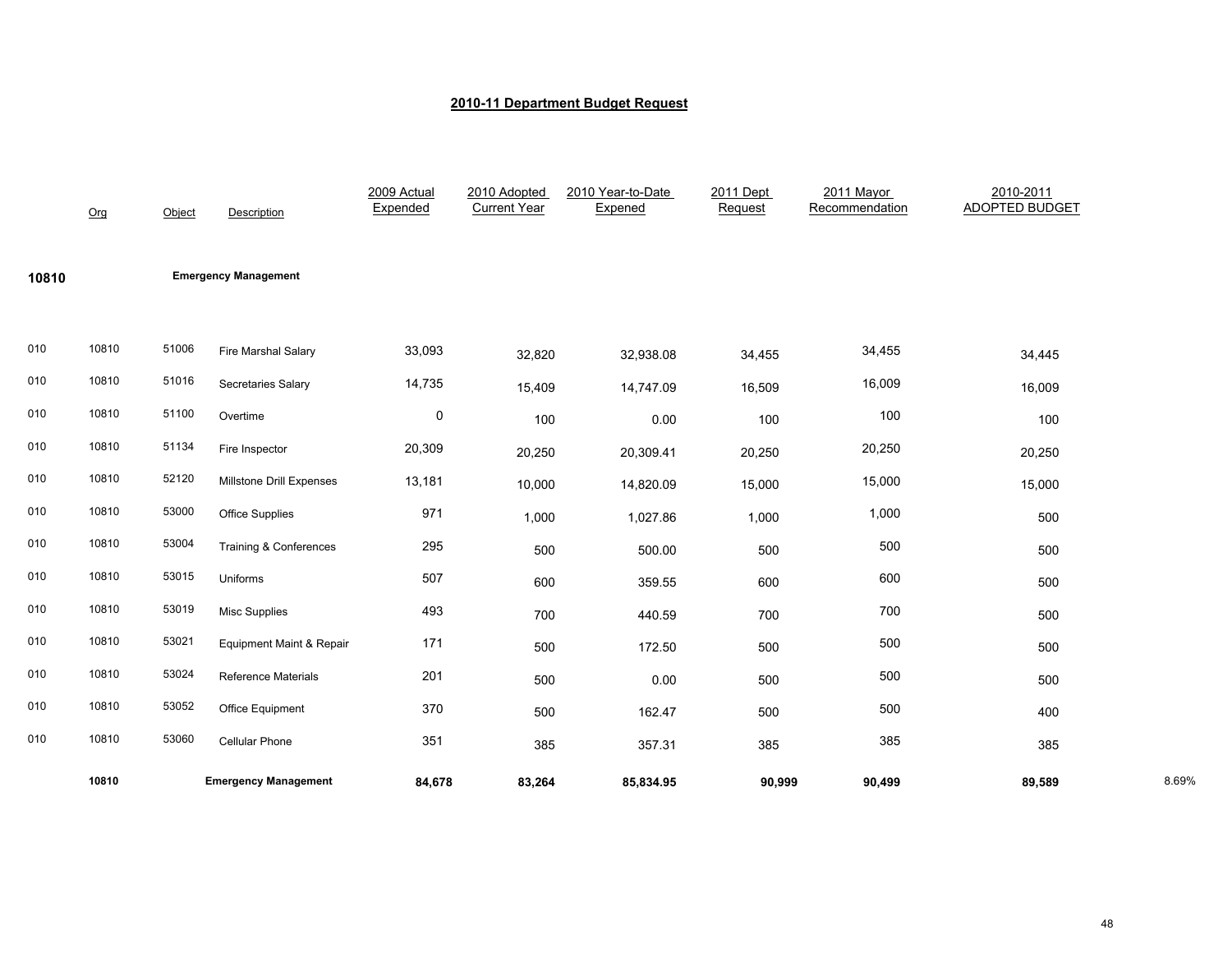|       | Org   | Object | Description                         | 2009 Actual<br>Expended | 2010 Adopted<br><b>Current Year</b> | 2010 Year-to-Date<br>Expened | 2011 Dept<br>Request | 2011 Mayor<br>Recommendation | 2010-2011<br><b>ADOPTED BUDGET</b> |
|-------|-------|--------|-------------------------------------|-------------------------|-------------------------------------|------------------------------|----------------------|------------------------------|------------------------------------|
| 10820 |       |        | <b>Police Protection</b>            |                         |                                     |                              |                      |                              |                                    |
| 010   | 10820 | 51016  | Secretaries Salary                  | 38,417                  | 39,604                              | 40,117.95                    | 41,575               | 41,575                       | 40,950                             |
| 010   | 10820 | 51021  | <b>Student Resource Officer</b>     | 43,273                  | $\mathsf 0$                         | 0.00                         | 0                    |                              | $\pmb{0}$                          |
| 010   | 10820 | 51040  | <b>Police Salaries</b>              | 1,165,109               | 1,139,163                           | 1,258,609.51                 | 1,378,707            | 1,331,951                    | 1,280,840                          |
| 010   | 10820 | 51071  | PT Police                           | 3,885                   | 15,000                              | 10,599.23                    | 15,000               | 8,000                        | 8,000                              |
| 010   | 10820 | 51075  | PT Clerical                         | 6,032                   | 0                                   | 0.00                         | 11,197               |                              | $\mathbf 0$                        |
| 010   | 10820 | 51100  | Overtime                            | 207,198                 | 121,000                             | 279,864.03                   | 210,000              | 180,000                      | 210,000                            |
| 010   | 10820 | 51105  | <b>Special Events</b>               | 12,544                  | 11,000                              | 11,996.96                    | 11,000               | 11,000                       | 11,000                             |
| 010   | 10820 | 51106  | Overtime-Grants                     | 28,815                  | 30,000                              | 25,601.38                    | 30,000               | 30,000                       | 24,000                             |
| 010   | 10820 | 52132  | <b>Resident Trooper</b>             | 106,527                 | 108,751                             | 102,654.02                   | 109,000              | 110,141                      | 110,141                            |
| 010   | 10820 | 52138  | Resident Trooper Overtime           | 27,070                  | 33,000                              | 18,268.52                    | 33,000               | 20,000                       | 20,000                             |
| 010   | 10820 | 53000  | <b>Office Supplies</b>              | 4,084                   | 4,000                               | 5,544.14                     | 4,000                | 4,000                        | 4,000                              |
| 010   | 10820 | 53003  | <b>Copy Supplies</b>                | 640                     | 745                                 | 477.62                       | 745                  | 745                          | 745                                |
| 010   | 10820 | 53004  | Training & Conferences              | 4,110                   | 9,000                               | 10,234.69                    | 11,000               | 10,000                       | 10,000                             |
| 010   | 10820 | 53015  | Uniforms                            | 16,798                  | 20,000                              | 15,349.49                    | 20,000               | 18,000                       | 18,000                             |
| 010   | 10820 | 53019  | <b>Misc Supplies</b>                | 3,162                   | 2,000                               | 618.77                       | 2,000                | 2,000                        | 1,000                              |
| 010   | 10820 | 53021  | <b>Equipment Maint &amp; Repair</b> | 4,206                   | 8,000                               | 3,957.05                     | 8,000                | 5,000                        | 5,000                              |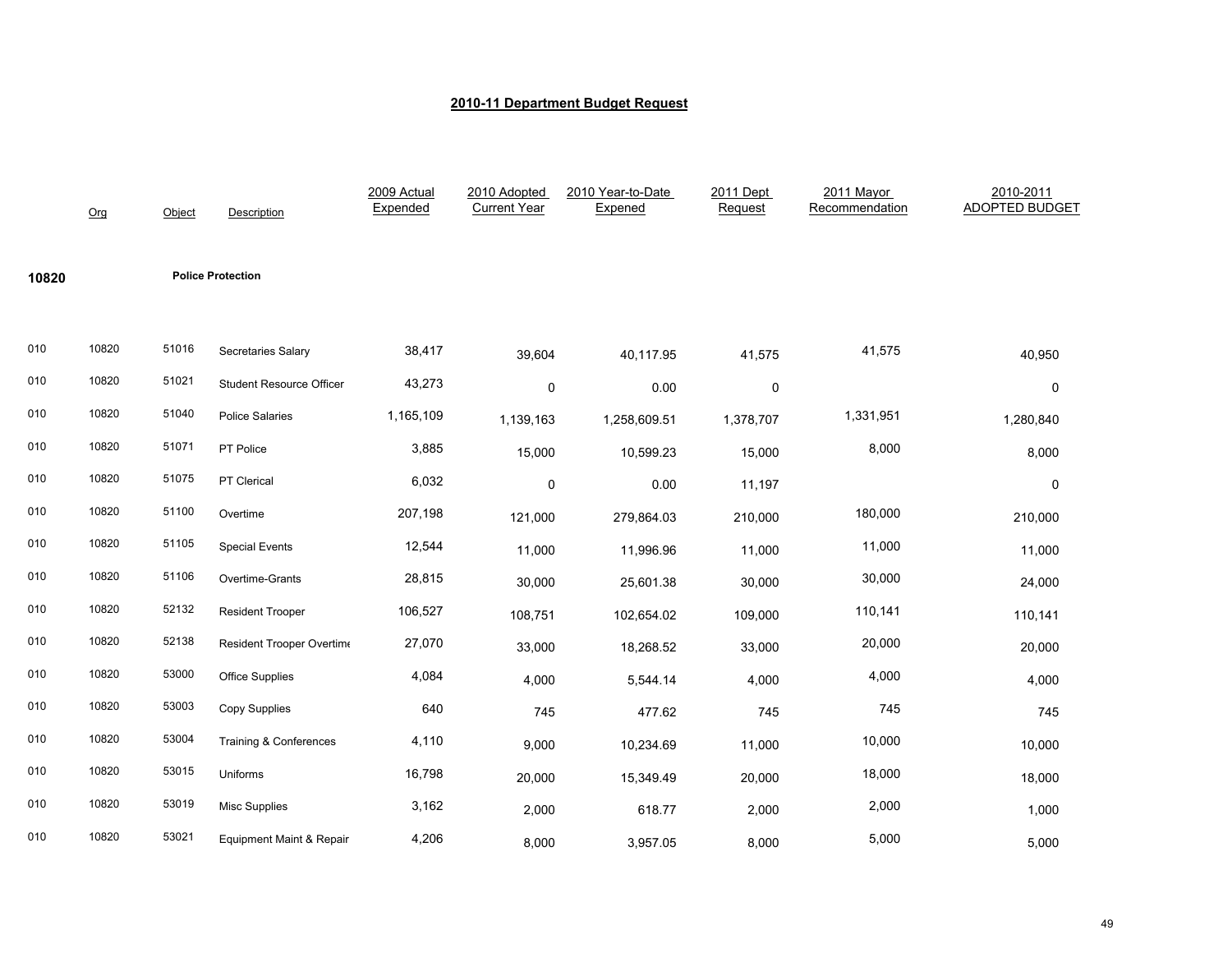|     | Org   | Object | Description                | 2009 Actual<br>Expended | 2010 Adopted<br><b>Current Year</b> | 2010 Year-to-Date<br>Expened | 2011 Dept<br>Request | 2011 Mayor<br>Recommendation | 2010-2011<br><b>ADOPTED BUDGET</b> |        |
|-----|-------|--------|----------------------------|-------------------------|-------------------------------------|------------------------------|----------------------|------------------------------|------------------------------------|--------|
|     |       |        |                            |                         |                                     |                              |                      |                              |                                    |        |
| 010 | 10820 | 53024  | <b>Reference Materials</b> | 2,714                   | 1,000                               | 1,747.10                     | 1,000                | 1,000                        | 1,000                              |        |
| 010 | 10820 | 53028  | Law Enforcement Program    | 437                     | 800                                 | 477.88                       | 800                  | 800                          | 800                                |        |
| 010 | 10820 | 53030  | Radio Repairs              | 2,719                   | 2,000                               | 2,394.10                     | 2,000                | 2,000                        | 2,000                              |        |
| 010 | 10820 | 53032  | Weapons & Ammunition       | 3,146                   | 3,000                               | 3,343.03                     | 3,000                | 3,000                        | 3,000                              |        |
| 010 | 10820 | 53041  | Safety Equipment           | 0                       | 1,000                               | 623.03                       | 1,000                | 1,000                        | 1,000                              |        |
| 010 | 10820 | 53043  | <b>Vehicle Supplies</b>    | 1,860                   | 1,000                               | 296.91                       | 1,000                | 1,000                        | 1,000                              |        |
| 010 | 10820 | 53050  | Physicals                  | 2,460                   | 2,500                               | 1,143.00                     | 2,500                | 1,500                        | 1,500                              |        |
| 010 | 10820 | 53059  | Photo Supplies             | 1,079                   | 1,800                               | 836.19                       | 1,800                | 1,800                        | 1,800                              |        |
| 010 | 10820 | 53060  | <b>Cellular Phone</b>      | 1,468                   | 1,500                               | 1,416.47                     | 1,500                | 1,500                        | 1,000                              |        |
| 010 | 10820 | 53088  | <b>Boat Maintenance</b>    | 352                     | 1,000                               | 274.50                       | 1,000                | 500                          | 500                                |        |
| 010 | 10820 | 54000  | Equipment                  | 18,593                  | 20,665                              | 14,729.07                    | 26,665               | 20,000                       | 18,000                             |        |
| 010 | 10820 | 54004  | Furniture                  | 785                     | 0                                   | 0.00                         | $\pmb{0}$            |                              | 0                                  |        |
| 010 | 10820 | 54039  | Equipment - Grant funding  | 0                       | 500                                 | 9,095.50                     | 500                  | 500                          | 500                                |        |
|     | 10820 |        | <b>Police Protection</b>   | 1,707,483               | 1,578,028                           | 1,820,270.14                 | 1,927,989            | 1,807,012                    | 1,775,776                          | 14.51% |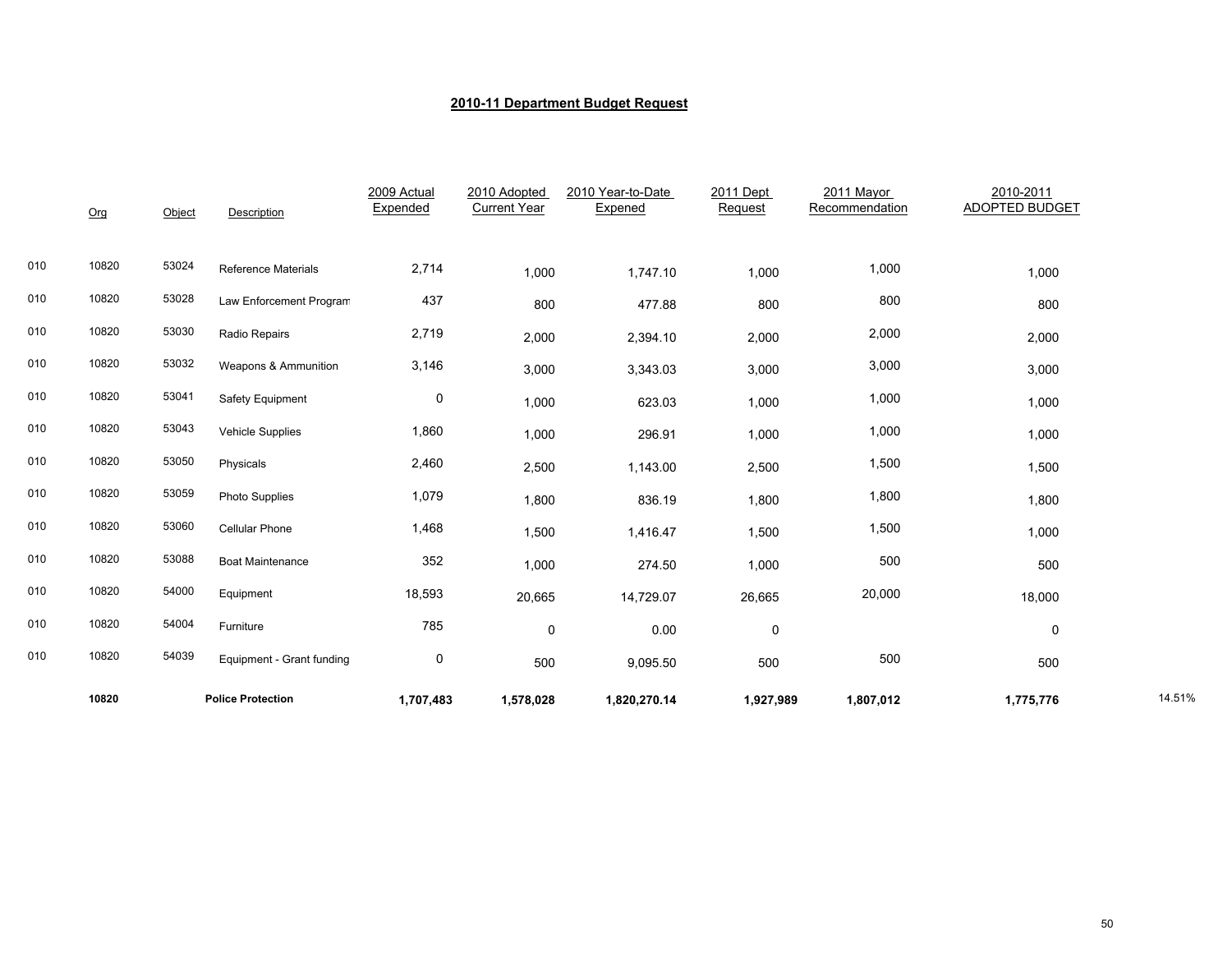|       | Org   | Object              | Description                       | 2009 Actual<br>Expended | 2010 Adopted<br><b>Current Year</b> | 2010 Year-to-Date<br>Expened | 2011 Dept<br>Request | 2011 Mayor<br>Recommendation | 2010-2011<br><b>ADOPTED BUDGET</b> |       |
|-------|-------|---------------------|-----------------------------------|-------------------------|-------------------------------------|------------------------------|----------------------|------------------------------|------------------------------------|-------|
| 10830 |       | <b>Fire Marshal</b> |                                   |                         |                                     |                              |                      |                              |                                    |       |
| 010   | 10830 | 51006               | Fire Marshal Salary               | 31,087                  | 32,820                              | 33,947.75                    | 34,455               | 34,455                       | 34,900                             |       |
| 010   | 10830 | 51016               | Secretaries Salary                | 23,678                  | 24,554                              | 25,115.33                    | 25,154               | 25,154                       | 25,251                             |       |
| 010   | 10830 | 51075               | PT Clerical                       | $-113$                  | $\pmb{0}$                           | 0.00                         | $\pmb{0}$            |                              | $\mathsf{O}\xspace$                |       |
| 010   | 10830 | 51134               | Fire Inspector                    | 20,310                  | 20,858                              | 20,310.03                    | 20,250               | 20,250                       | 20,328                             |       |
| 010   | 10830 | 53000               | <b>Office Supplies</b>            | 207                     | 500                                 | 296.18                       | 500                  | 500                          | 500                                |       |
| 010   | 10830 | 53004               | <b>Training &amp; Conferences</b> | 100                     | 500                                 | 500.00                       | 500                  | 500                          | 500                                |       |
| 010   | 10830 | 53015               | Uniforms                          | 420                     | 500                                 | 173.94                       | 500                  | 500                          | 500                                |       |
| 010   | 10830 | 53019               | <b>Misc Supplies</b>              | 508                     | 550                                 | 148.92                       | 550                  | 550                          | 550                                |       |
| 010   | 10830 | 53021               | Equipment Maint & Repair          | 117                     | 550                                 | 0.00                         | 550                  | 550                          | 550                                |       |
| 010   | 10830 | 53024               | <b>Reference Materials</b>        | 716                     | 1,000                               | 787.50                       | 1,000                | 1,000                        | 800                                |       |
| 010   | 10830 | 53025               | <b>Inspection Supplies</b>        | 512                     | 700                                 | 656.03                       | 700                  | 700                          | 700                                |       |
| 010   | 10830 | 53038               | Fire Prev.Program Supplie         | 706                     | 1,000                               | 448.00                       | 1,000                | 1,000                        | 500                                |       |
| 010   | 10830 | 53052               | Office Equipment                  | 704                     | 1,000                               | 454.64                       | 1,000                | 1,000                        | 500                                |       |
| 010   | 10830 | 53060               | <b>Cellular Phone</b>             | 351                     | 385                                 | 351.94                       | 385                  | 385                          | 385                                |       |
|       | 10830 |                     | <b>Fire Marshal</b>               | 79,302                  | 84,917                              | 83,190.26                    | 86,544               | 86,544                       | 85,964                             | 1.92% |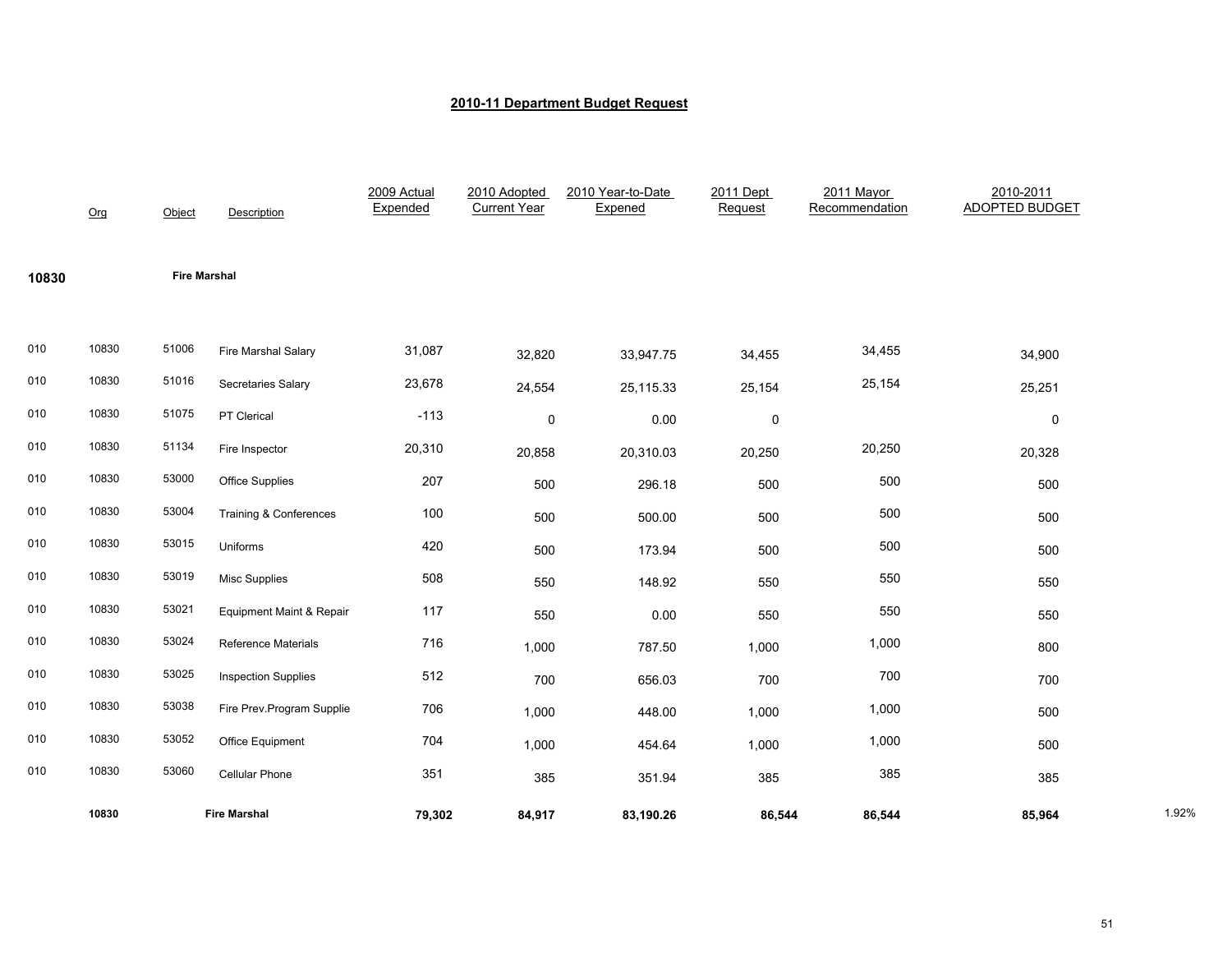|            | Org            | Object              | Description                                     | 2009 Actual<br>Expended | 2010 Adopted<br><b>Current Year</b> | 2010 Year-to-Date<br>Expened | 2011 Dept<br>Request | 2011 Mayor<br>Recommendation | 2010-2011<br>ADOPTED BUDGET |       |
|------------|----------------|---------------------|-------------------------------------------------|-------------------------|-------------------------------------|------------------------------|----------------------|------------------------------|-----------------------------|-------|
| 10840      |                | <b>Private Duty</b> |                                                 |                         |                                     |                              |                      |                              |                             |       |
| 010<br>010 | 10840<br>10840 | 51041<br>51042      | Police Private Duty<br>Fire Marshal Private Dty | 165,616<br>2,234        | 175,000<br>5,000                    | 86,096.90<br>719.25          | 175,000<br>5,000     | 175,000<br>5,000             | 90,000<br>5,000             |       |
|            | 10840          |                     | <b>Private Duty</b>                             | 167,850                 | 180,000                             | 86,816.15                    | 180,000              | 180,000                      | 95,000                      | 0.00% |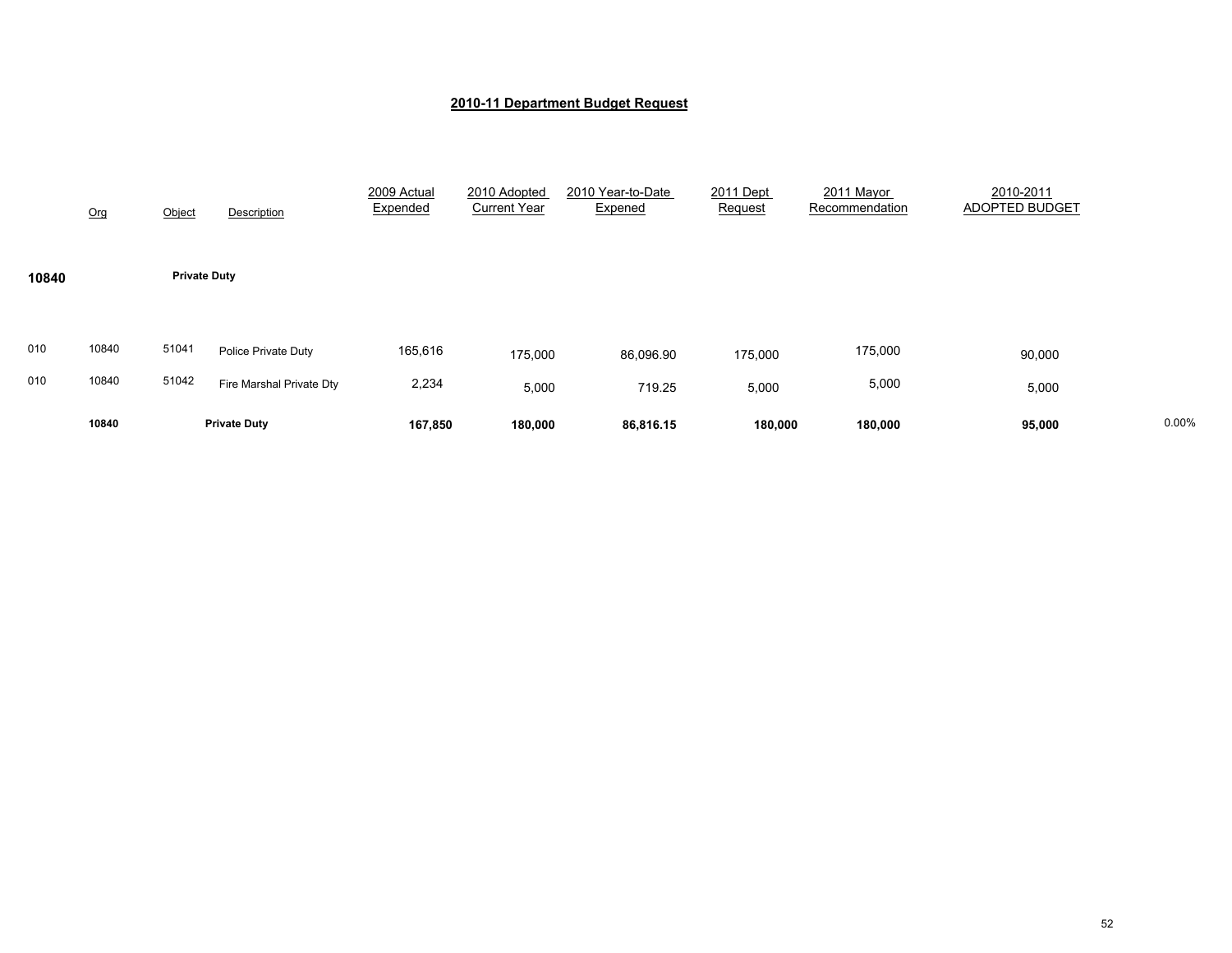|       | Org   | Object | Description                 | 2009 Actual<br>Expended | 2010 Adopted<br><b>Current Year</b> | 2010 Year-to-Date<br>Expened | 2011 Dept<br>Request | 2011 Mayor<br>Recommendation | 2010-2011<br><b>ADOPTED BUDGET</b> |
|-------|-------|--------|-----------------------------|-------------------------|-------------------------------------|------------------------------|----------------------|------------------------------|------------------------------------|
| 10850 |       |        | <b>Animal Control</b>       |                         |                                     |                              |                      |                              |                                    |
| 010   | 10850 | 51012  | Animal Control Officer Sala | 35,428                  | 36,208                              | 36,411.54                    | 38,012               | 38,012                       | 37,440                             |
| 010   | 10850 | 51017  | <b>Assistants Salary</b>    | 13,349                  | 13,500                              | 11,526.35                    | 13,500               | 13,500                       | 13,500                             |
| 010   | 10850 | 52003  | Telephone                   | 1,794                   | 850                                 | 1,533.91                     | 850                  | 750                          | 750                                |
| 010   | 10850 | 52011  | <b>Building Maintenance</b> | 273                     | 600                                 | 97.21                        | 600                  | 400                          | 400                                |
| 010   | 10850 | 52013  | Propane                     | 1,018                   | 1,300                               | 952.46                       | 1,300                | 1,300                        | 1,100                              |
| 010   | 10850 | 52128  | Water & Sewer Assessmer     | 375                     | 200                                 | 264.00                       | 200                  | 360                          | 360                                |
| 010   | 10850 | 52136  | Fees (Membership)           | 75                      | 150                                 | 0.00                         | 150                  | 150                          | 150                                |
| 010   | 10850 | 53000  | Office Supplies             | 126                     | 200                                 | 0.00                         | 200                  | 200                          | 200                                |
| 010   | 10850 | 53008  | Advertising                 | 52                      | 300                                 | 135.00                       | 300                  | 300                          | 200                                |
| 010   | 10850 | 53015  | Uniforms                    | 334                     | 550                                 | 0.00                         | 550                  | 300                          | 300                                |
| 010   | 10850 | 53019  | <b>Misc Supplies</b>        | 999                     | 1,000                               | 571.47                       | 1,000                | 1,000                        | 800                                |
| 010   | 10850 | 53041  | Safety Equipment            | 169                     | 175                                 | 0.00                         | 175                  | 175                          | 175                                |
| 010   | 10850 | 53060  | Cellular Phone              | 0                       | 360                                 | 0.00                         | 360                  | 360                          | 360                                |
| 010   | 10850 | 53061  | <b>State Licences</b>       | 343                     | 500                                 | 269.63                       | 500                  | 500                          | 500                                |
| 010   | 10850 | 53062  | Vet Fees                    | 1,164                   | 1,500                               | 1,639.37                     | 1,500                | 1,500                        | 1,000                              |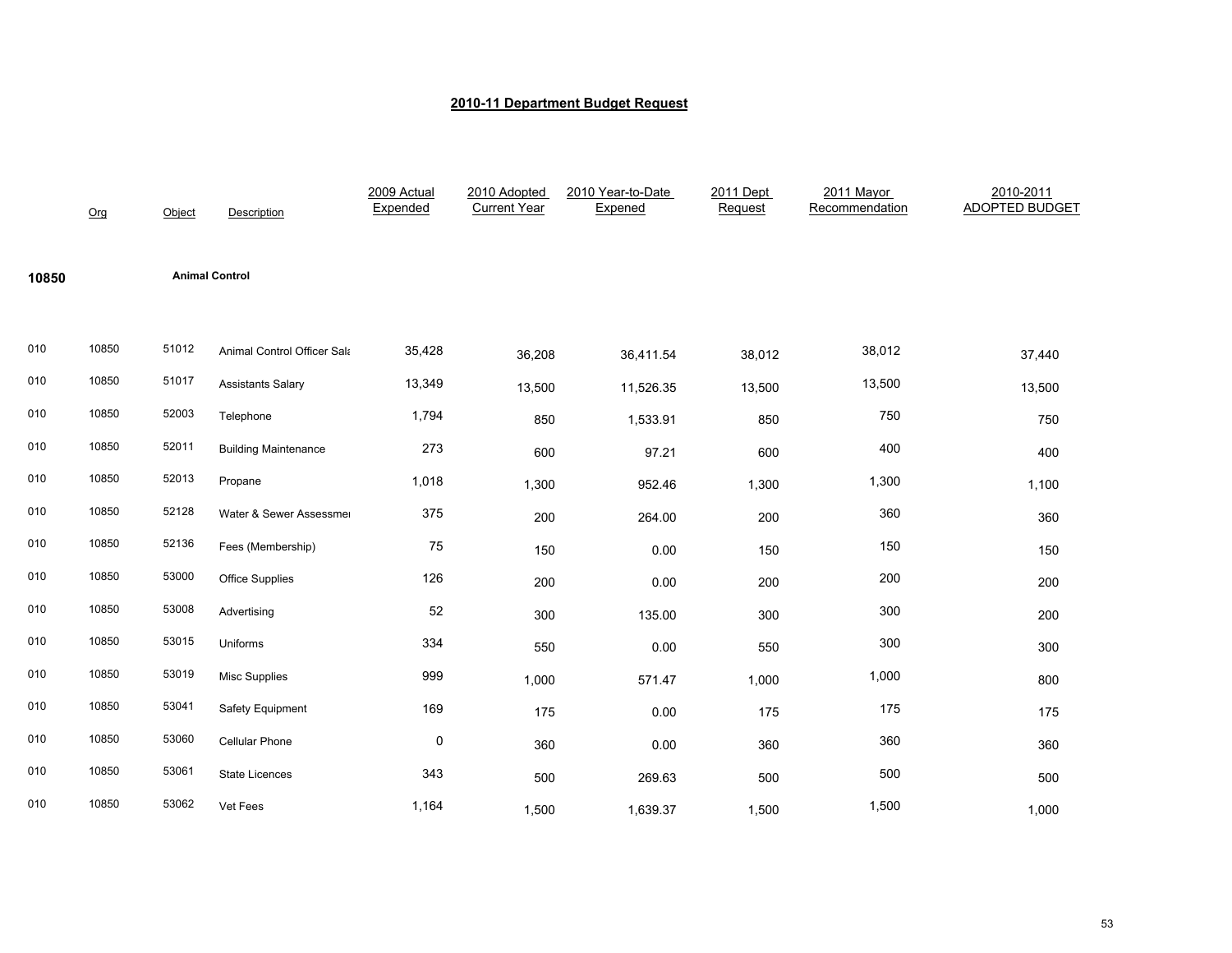| 10850 | <b>Animal Control</b> | 55,500                  | 57,393                       | 53,400.94                    | 59,197               | 58,807                       | 57,235                             | 2.46% |
|-------|-----------------------|-------------------------|------------------------------|------------------------------|----------------------|------------------------------|------------------------------------|-------|
| Org   | Object<br>Description | 2009 Actual<br>Expended | 2010 Adopted<br>Current Year | 2010 Year-to-Date<br>Expened | 2011 Dept<br>Request | 2011 Mayor<br>Recommendation | 2010-2011<br><b>ADOPTED BUDGET</b> |       |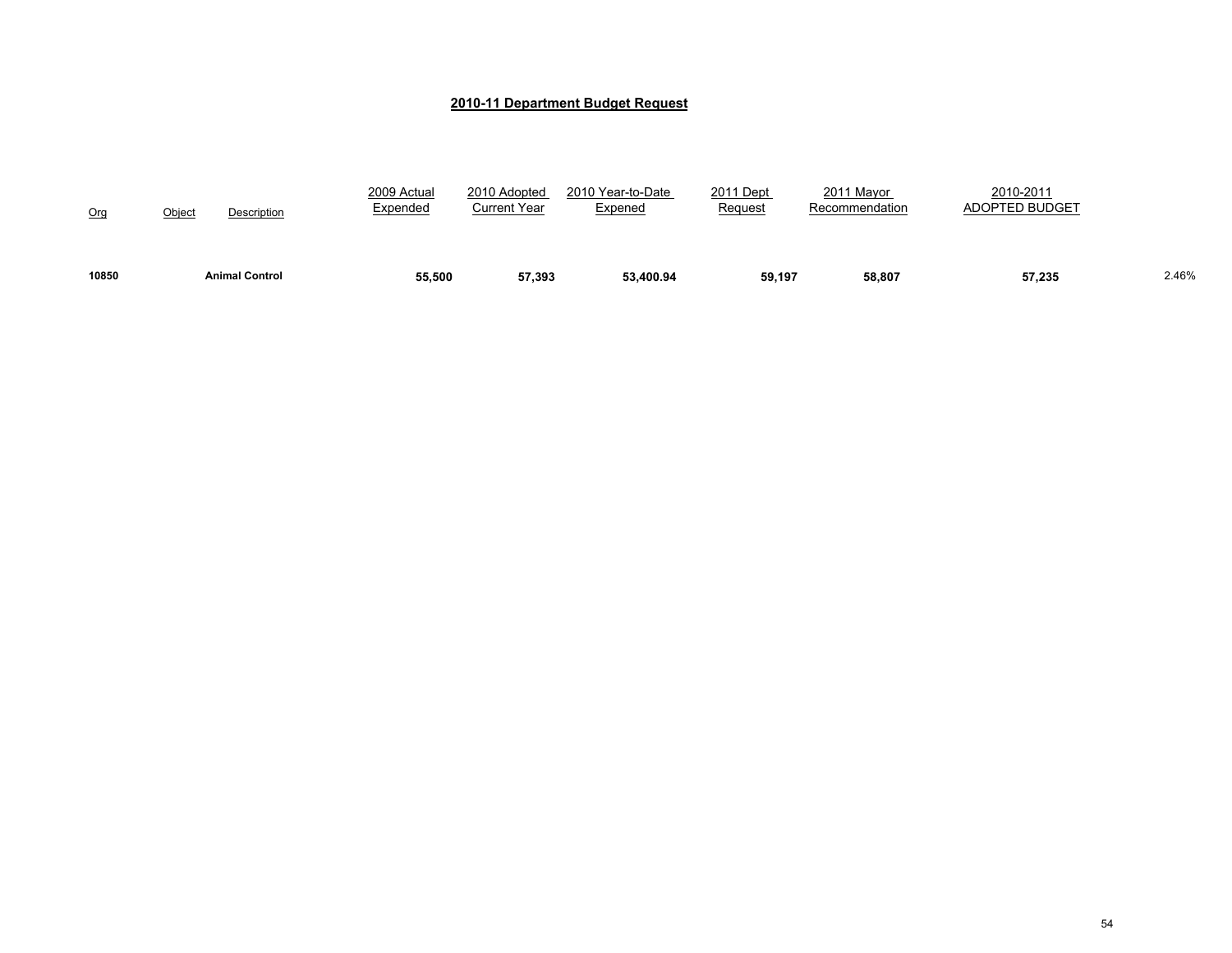|       | Org   | Object | Description                       | 2009 Actual<br>Expended | 2010 Adopted<br><b>Current Year</b> | 2010 Year-to-Date<br>Expened | 2011 Dept<br>Request | 2011 Mayor<br>Recommendation | 2010-2011<br><b>ADOPTED BUDGET</b> |       |
|-------|-------|--------|-----------------------------------|-------------------------|-------------------------------------|------------------------------|----------------------|------------------------------|------------------------------------|-------|
| 10860 |       |        | <b>Public Safety Comm</b>         |                         |                                     |                              |                      |                              |                                    |       |
| 010   | 10860 | 51016  | Secretaries Salary                | 1,912                   | 1,650                               | 2,067.85                     | 1,650                | 1,650                        | 1,650                              |       |
| 010   | 10860 | 53004  | <b>Training &amp; Conferences</b> | 0                       | 200                                 | 0.00                         | 200                  | 200                          | 200                                |       |
| 010   | 10860 | 53019  | <b>Misc Supplies</b>              | 0                       | 200                                 | 171.66                       | 200                  | 200                          | 200                                |       |
| 010   | 10860 | 53999  | Public Safety Bldg Comm I         | 0                       | $\mathbf 0$                         | 4.25                         | 0                    |                              | 0                                  |       |
|       | 10860 |        | <b>Public Safety Comm</b>         | 1,912                   | 2,050                               | 2,243.76                     | 2,050                | 2,050                        | 2,050                              | 0.00% |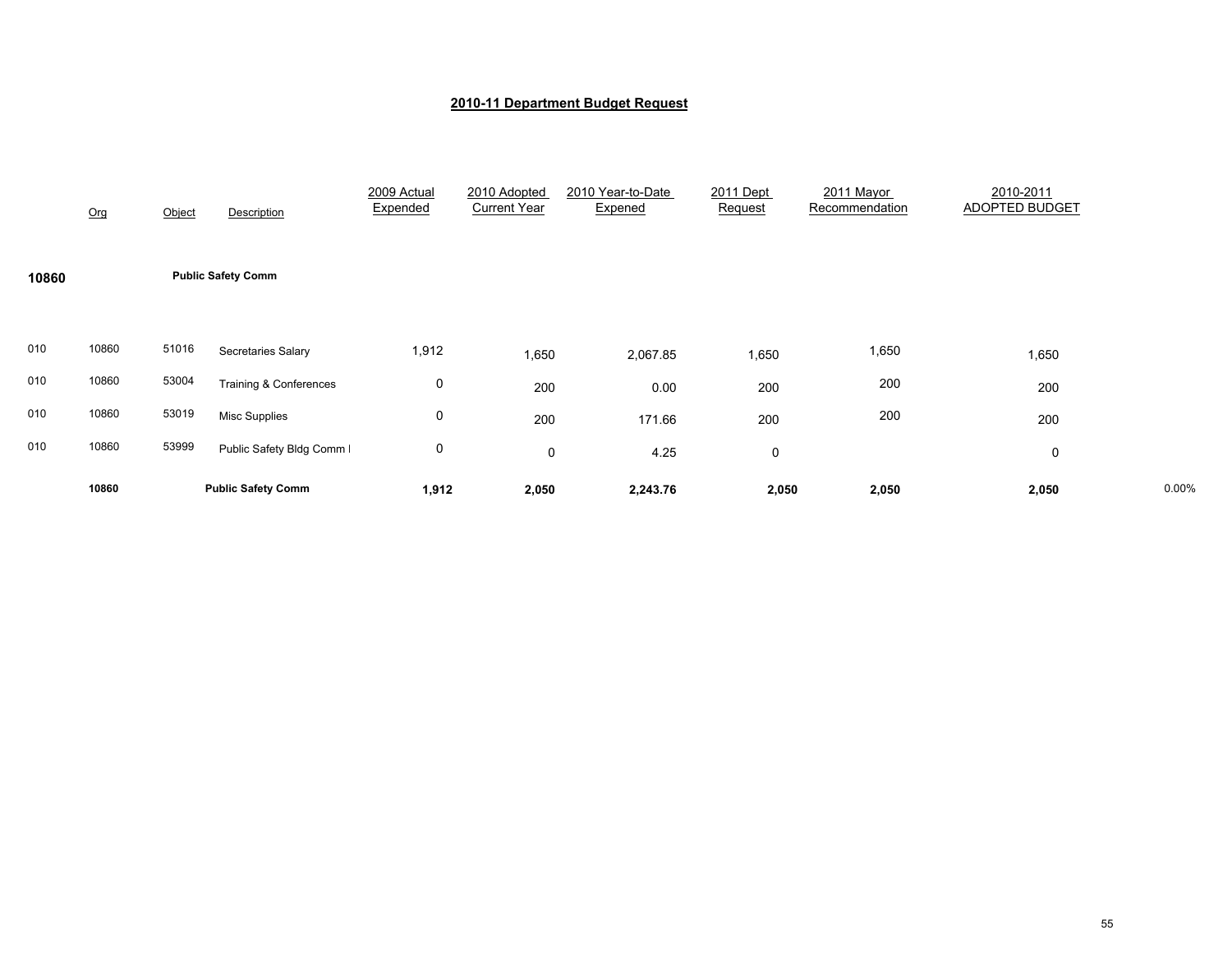|       | Org   | Object          | Description               | 2009 Actual<br>Expended | 2010 Adopted<br><b>Current Year</b> | 2010 Year-to-Date<br>Expened | 2011 Dept<br>Request | 2011 Mayor<br>Recommendation | 2010-2011<br><b>ADOPTED BUDGET</b> |       |
|-------|-------|-----------------|---------------------------|-------------------------|-------------------------------------|------------------------------|----------------------|------------------------------|------------------------------------|-------|
| 10870 |       | <b>Dispatch</b> |                           |                         |                                     |                              |                      |                              |                                    |       |
| 010   | 10870 | 51044           | <b>Dispatchers Salary</b> | 129,862                 | 130,000                             | 133,987.39                   | 139,950              | 139,950                      | 137,838                            |       |
| 010   | 10870 | 51070           | PT Dispatchers            | 28,276                  | 33,990                              | 28,754.01                    | 33,120               | 33,120                       | 33,120                             |       |
| 010   | 10870 | 51100           | Overtime                  | 61,906                  | 63,000                              | 68,878.27                    | 63,130               | 63,130                       | 63,130                             |       |
| 010   | 10870 | 53000           | Office Supplies           | 327                     | 400                                 | 205.97                       | 400                  | 400                          | 400                                |       |
| 010   | 10870 | 53004           | Training & Conferences    | 1,445                   | 1,000                               | 1,100.00                     | 1,000                | 1,000                        | 1,000                              |       |
| 010   | 10870 | 53015           | Uniforms                  | 630                     | 1,500                               | 1,081.56                     | 1,500                | 1,500                        | 1,500                              |       |
| 010   | 10870 | 53019           | <b>Misc Supplies</b>      | 246                     | 250                                 | 34.32                        | 250                  | 250                          | 250                                |       |
| 010   | 10870 | 53029           | Maintenance & Upkeep      | 203                     | 300                                 | 1,750.85                     | 300                  | 300                          | 300                                |       |
| 010   | 10870 | 53030           | Radio Repairs             | 1,212                   | 3,000                               | 957.90                       | 3,000                | 1,500                        | 1,500                              |       |
| 010   | 10870 | 53052           | Office Equipment          | 2,887                   | 1,500                               | 148.93                       | 1,500                | 1,500                        | 500                                |       |
|       | 10870 |                 | <b>Dispatch</b>           | 226,993                 | 234,940                             | 236,899.20                   | 244,150              | 242,650                      | 239,538                            | 3.28% |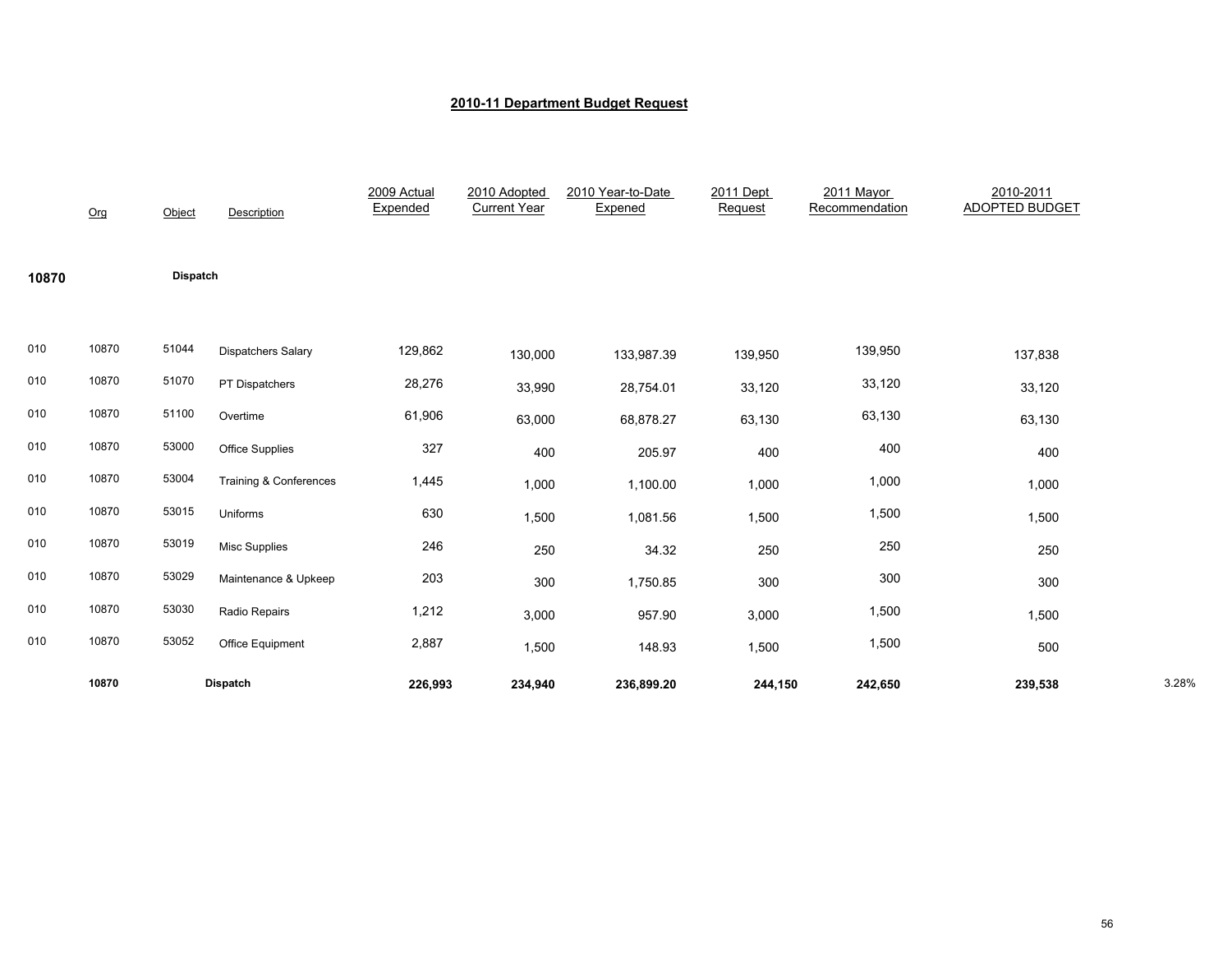|       | Org   | Object | <b>Description</b>               | 2009 Actual<br>Expended | 2010 Adopted<br><b>Current Year</b> | 2010 Year-to-Date<br>Expened | 2011 Dept<br>Request | 2011 Mayor<br>Recommendation | 2010-2011<br><b>ADOPTED BUDGET</b> |
|-------|-------|--------|----------------------------------|-------------------------|-------------------------------------|------------------------------|----------------------|------------------------------|------------------------------------|
| 10880 |       |        | <b>Fire Protection</b>           |                         |                                     |                              |                      |                              |                                    |
| 010   | 10880 | 51045  | Firemen Salary                   | 447,977                 | 513,514                             | 471,488.74                   | 513,514              | 513,514                      | 503,000                            |
| 010   | 10880 | 51100  | Overtime                         | 144,006                 | 105,000                             | 115,149.48                   | 105,000              | 105,000                      | 145,000                            |
| 010   | 10880 | 51133  | Weekend/PT Firefighters          | 55,661                  | 65,920                              | 58,272.33                    | 66,240               | 66,240                       | 66,240                             |
| 010   | 10880 | 52060  | Chesterfield Firehouse           | 82,700                  | 82,700                              | 82,700.00                    | 82,700               | 82,700                       | 78,700                             |
| 010   | 10880 | 52061  | Mohegan Firehouse                | 91,422                  | 91,422                              | 91,421.76                    | 116,245              | 92,000                       | 88,000                             |
| 010   | 10880 | 52062  | Montville Firehouse              | 101,255                 | 101,255                             | 101,254.92                   | 104,288              | 101,255                      | 97,255                             |
| 010   | 10880 | 52063  | Oakdale Firehouse                | 94,412                  | 90,353                              | 90,352.00                    | 90,353               | 90,353                       | 90,353                             |
| 010   | 10880 | 53004  | Training & Conferences           | 2,210                   | 2,000                               | 1,280.00                     | 4,000                | 2,500                        | 2,500                              |
| 010   | 10880 | 53015  | Uniforms                         | 2,292                   | 4,000                               | 1,933.56                     | 4,000                | 3,000                        | 3,000                              |
| 010   | 10880 | 53016  | <b>Contract Uniform Allowanc</b> | 900                     | 1,500                               | 2,100.00                     | 1,500                | 1,500                        | 1,500                              |
| 010   | 10880 | 53019  | <b>Misc Supplies</b>             | 678                     | 1,000                               | 585.10                       | 1,000                | 1,000                        | 1,000                              |
| 010   | 10880 | 53021  | Equipment Maint & Repair         | 18,479                  | 20,000                              | 13,317.92                    | 20,000               | 20,000                       | 16,500                             |
| 010   | 10880 | 53050  | Physicals                        | 9,000                   | 10,000                              | 10,572.50                    | 14,000               | 10,000                       | 10,000                             |
| 010   | 10880 | 53069  | Medical Waste Removal            | 1,273                   | 1,440                               | 1,586.73                     | 1,620                | 1,620                        | 1,620                              |
| 010   | 10880 | 53084  | Fire Hydrant Maintenance         | 30,000                  | 30,000                              | 30,000.00                    | 30,000               | 30,000                       | 30,000                             |
| 010   | 10880 | 53086  | Equipment                        | 13,764                  | 10,000                              | 8,497.35                     | 10,000               | 10,000                       | 9,800                              |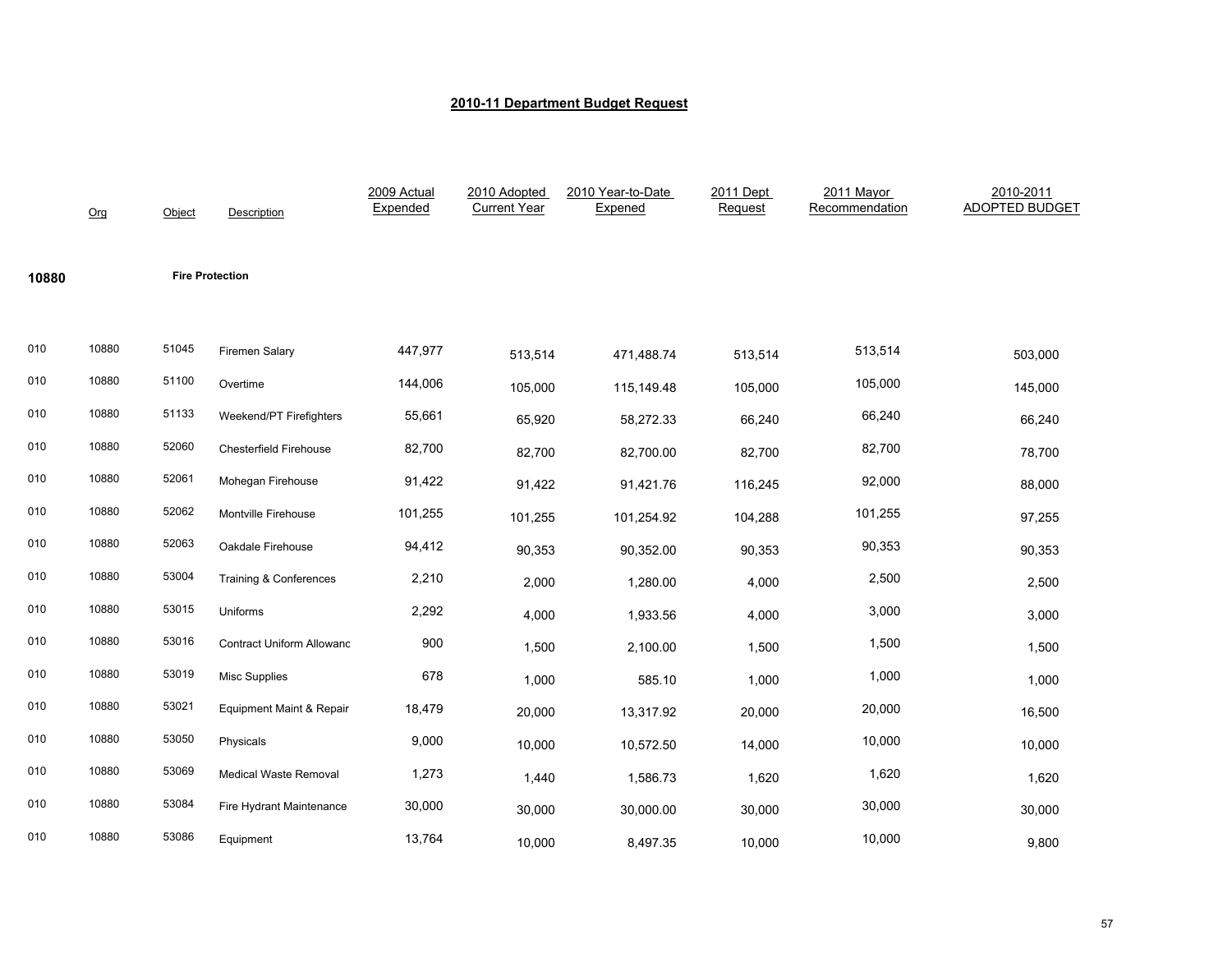| 10880 | <b>Fire Protection</b> | 1,096,029               | ,130,104                     | 1.080.512.39                 | 1.164.460            | .130.682                     | 1,144,468                          | 0.05% |
|-------|------------------------|-------------------------|------------------------------|------------------------------|----------------------|------------------------------|------------------------------------|-------|
| Org   | Object<br>Description  | 2009 Actual<br>Expended | 2010 Adopted<br>Current Year | 2010 Year-to-Date<br>Expened | 2011 Dept<br>Request | 2011 Mayor<br>Recommendation | 2010-2011<br><b>ADOPTED BUDGET</b> |       |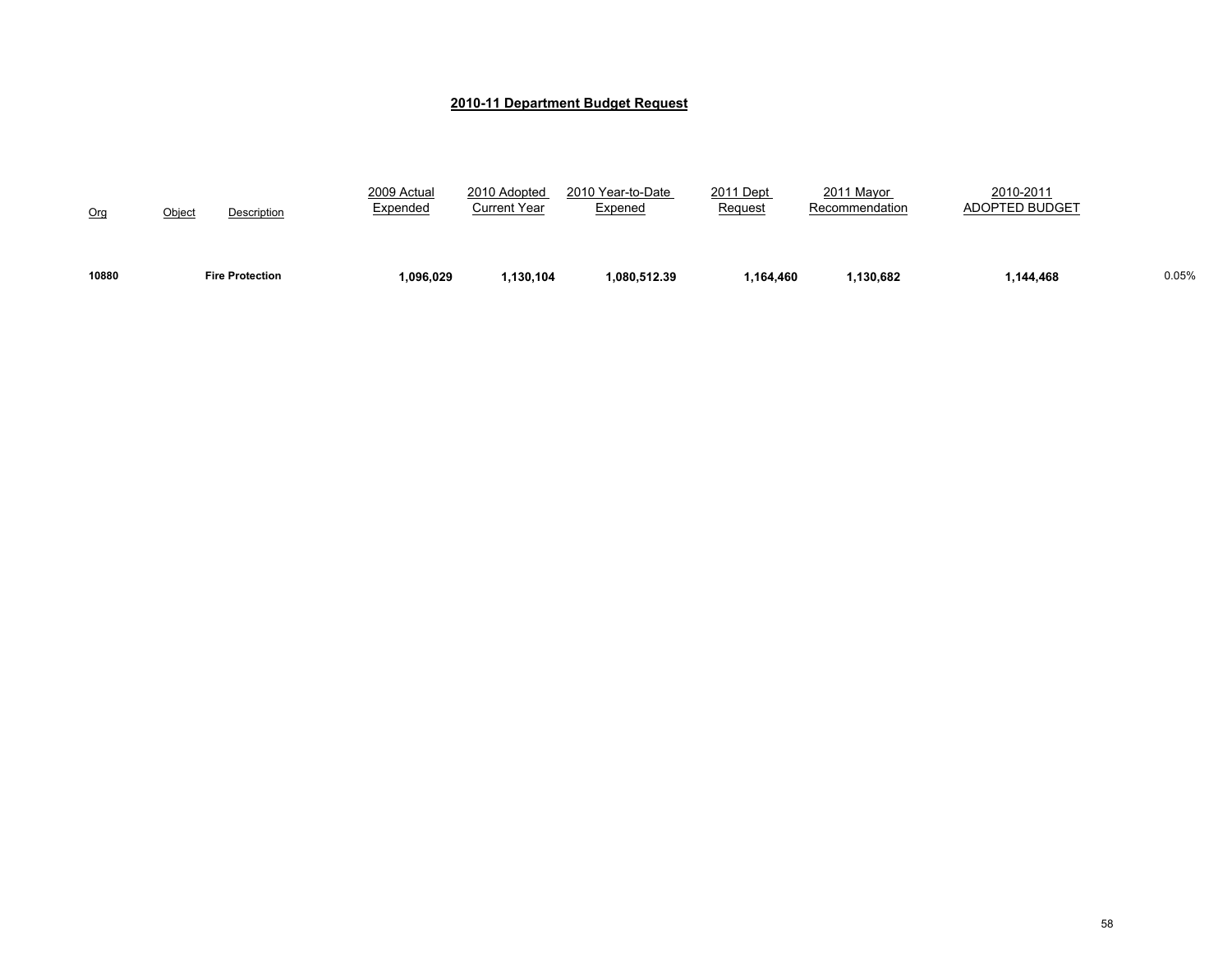|       | Org   | Object | <b>Description</b>            | 2009 Actual<br>Expended | 2010 Adopted<br><b>Current Year</b> | 2010 Year-to-Date<br>Expened | 2011 Dept<br>Request | 2011 Mayor<br>Recommendation | 2010-2011<br><b>ADOPTED BUDGET</b> |           |
|-------|-------|--------|-------------------------------|-------------------------|-------------------------------------|------------------------------|----------------------|------------------------------|------------------------------------|-----------|
| 10890 |       |        | <b>Public Safety Building</b> |                         |                                     |                              |                      |                              |                                    |           |
| 010   | 10890 | 52000  | Electricity                   | 16,431                  | 20,000                              | 16,708.32                    | 18,000               | 18,000                       | 17,000                             |           |
| 010   | 10890 | 52002  | Spring Water                  | 511                     | 500                                 | 467.02                       | 500                  | 500                          | 500                                |           |
| 010   | 10890 | 52003  | Telephone                     | 18,100                  | 15,400                              | 16,141.76                    | 13,000               | 12,500                       | 12,500                             |           |
| 010   | 10890 | 52005  | Fuel Oil                      | 4,510                   | 5,000                               | 2,742.56                     | 2,000                | 2,000                        | 2,000                              |           |
| 010   | 10890 | 52011  | <b>Building Maintenance</b>   | 4,387                   | 1,000                               | 903.25                       | 1,000                | 1,000                        | 1,000                              |           |
| 010   | 10890 | 52126  | Leases                        | 10,200                  | 10,200                              | 10,200.00                    | 10,200               | 10,200                       | 10,200                             |           |
| 010   | 10890 | 52157  | Lease of Copier               | 1,593                   | 1,700                               | 1,490.76                     | 1,700                | 1,700                        | 1,700                              |           |
| 010   | 10890 | 53019  | <b>Misc Supplies</b>          | 563                     | 700                                 | 436.74                       | 700                  | 700                          | 700                                |           |
| 010   | 10890 | 53021  | Equipment Maint & Repair      | $\pmb{0}$               | 500                                 | 761.94                       | 500                  | 500                          | 500                                |           |
|       | 10890 |        | <b>Public Safety Building</b> | 56,296                  | 55,000                              | 49,852.35                    | 47,600               | 47,100                       | 46,100                             | $-14.36%$ |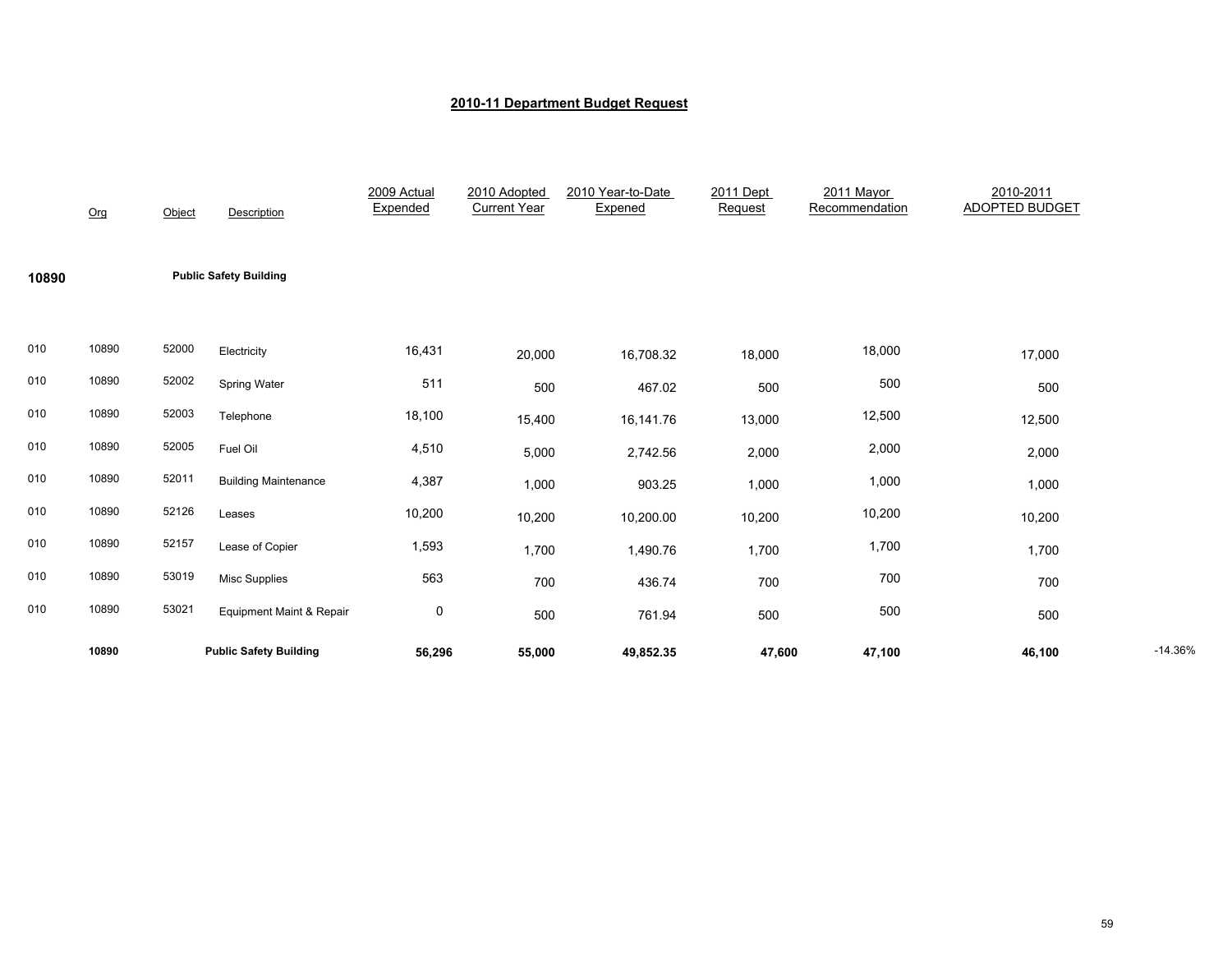|       | Org   | Object              | <b>Description</b>            | 2009 Actual<br>Expended | 2010 Adopted<br><b>Current Year</b> | 2010 Year-to-Date<br>Expened | 2011 Dept<br>Request | 2011 Mayor<br>Recommendation | 2010-2011<br><b>ADOPTED BUDGET</b> |
|-------|-------|---------------------|-------------------------------|-------------------------|-------------------------------------|------------------------------|----------------------|------------------------------|------------------------------------|
| 10910 |       | <b>Public Works</b> |                               |                         |                                     |                              |                      |                              |                                    |
| 010   | 10910 | 51008               | Public Works Dir Salary       | 72,795                  | 72,622                              | 72,812.74                    | 72,622               | 72,622                       | 72,622                             |
| 010   | 10910 | 51018               | <b>Public Works Salaries</b>  | 888,330                 | 914,802                             | 882,999.15                   | 895,000              | 895,000                      | 895,000                            |
| 010   | 10910 | 51019               | <b>Bus Driver Salary</b>      | $\mathbf 0$             | $\mathbf 0$                         | 5.38                         | $\mathbf 0$          |                              | 0                                  |
| 010   | 10910 | 51020               | FT Clerical                   | 34,643                  | 37,076                              | 12,809.46                    | 0                    |                              | $\mathbf 0$                        |
| 010   | 10910 | 51050               | <b>Admin Secretary Salary</b> | 42,327                  | 45,922                              | 54,438.70                    | 78,580               | 78,580                       | 72,980                             |
| 010   | 10910 | 51100               | Overtime                      | 21,672                  | 44,500                              | 22,259.46                    | 44,500               | 30,000                       | 30,000                             |
| 010   | 10910 | 51110               | Overtime Snowplowing          | 111,957                 | 83,500                              | 60,375.62                    | 83,500               | 83,500                       | 80,000                             |
| 010   | 10910 | 51130               | Seasonal Help                 | 9,379                   | 12,000                              | 9,842.70                     | 12,000               | 12,000                       | 12,000                             |
| 010   | 10910 | 52000               | Electricity                   | 24,369                  | 26,000                              | 20,101.44                    | 26,000               | 26,000                       | 21,000                             |
| 010   | 10910 | 52001               | <b>Street Lights</b>          | 147,845                 | 130,000                             | 142,514.54                   | 130,000              | 130,000                      | 130,000                            |
| 010   | 10910 | 52002               | Spring Water                  | 591                     | 600                                 | 463.29                       | 600                  | 600                          | 600                                |
| 010   | 10910 | 52003               | Telephone                     | 5,331                   | 5,000                               | 3,666.27                     | 5,000                | 5,000                        | 5,000                              |
| 010   | 10910 | 52004               | <b>Diesel Fuel</b>            | 117,681                 | 112,000                             | 82,055.47                    | 112,000              | 112,000                      | 102,000                            |
| 010   | 10910 | 52005               | Fuel Oil                      | 17,822                  | 20,000                              | 14,029.78                    | 20,000               | 20,000                       | 20,000                             |
| 010   | 10910 | 52006               | Gasoline                      | 106,620                 | 75,000                              | 53,047.91                    | 75,000               | 75,000                       | 64,500                             |
| 010   | 10910 | 52008               | <b>Streetlight Repairs</b>    | 18,889                  | 20,000                              | 21,228.10                    | 20,000               | 20,000                       | 20,000                             |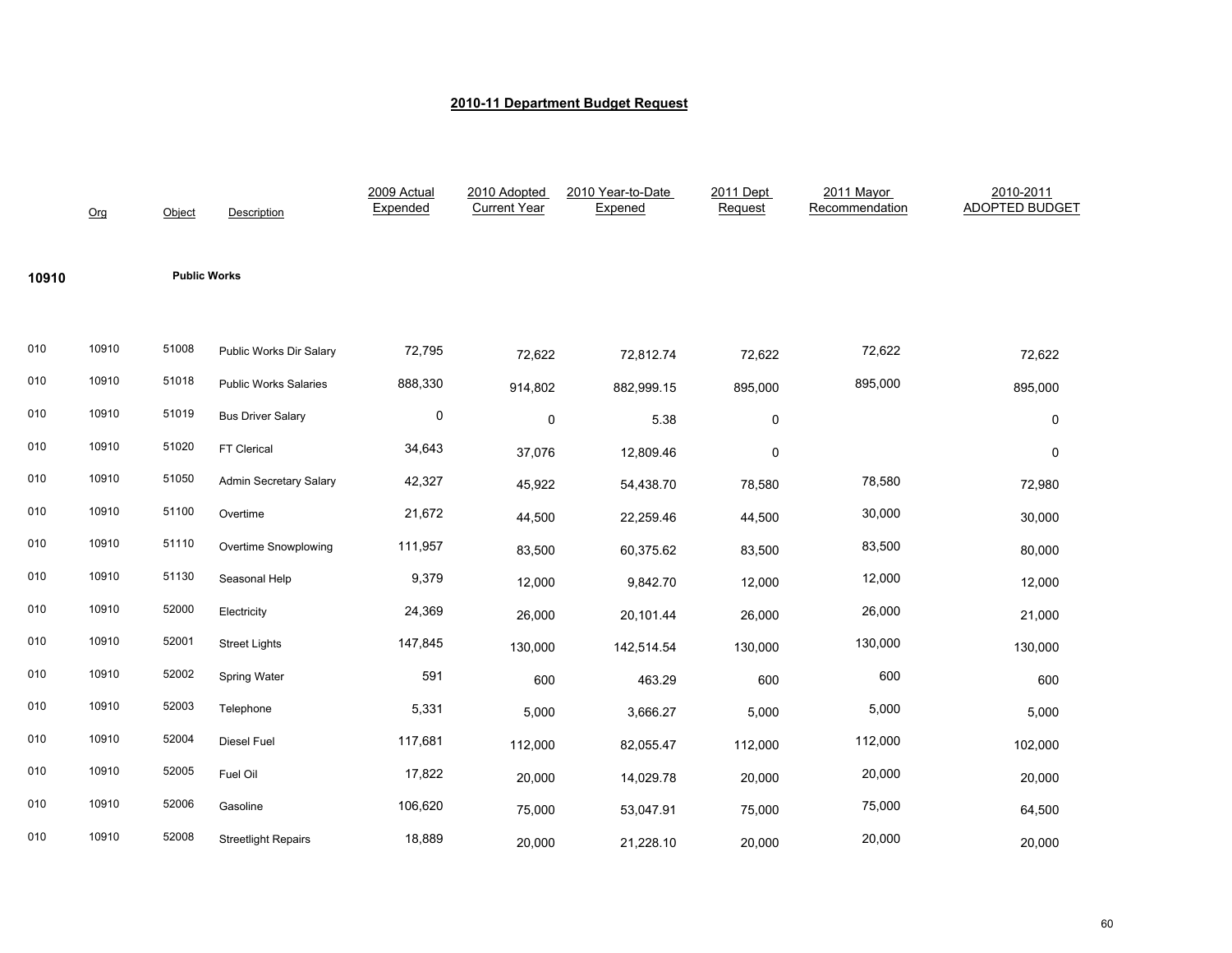|     | Org   | Object | Description                       | 2009 Actual<br>Expended | 2010 Adopted<br><b>Current Year</b> | 2010 Year-to-Date<br>Expened | 2011 Dept<br>Request | 2011 Mayor<br>Recommendation | 2010-2011<br><b>ADOPTED BUDGET</b> |
|-----|-------|--------|-----------------------------------|-------------------------|-------------------------------------|------------------------------|----------------------|------------------------------|------------------------------------|
| 010 | 10910 | 52012  | Paving & Curbing                  | 83,717                  | 15,500                              | 181,100.29                   | 15,500               | 15,500                       | 10,000                             |
| 010 | 10910 | 52013  | Propane                           | 12,271                  | 13,000                              | 15,368.38                    | 13,000               | 13,000                       | 13,000                             |
| 010 | 10910 | 52128  | Water & Sewer Assessmer           | 750                     | 850                                 | 528.00                       | 850                  | 750                          | 750                                |
| 010 | 10910 | 52136  | Fees (Membership)                 | 1,605                   | 600                                 | 200.00                       | 600                  | 600                          | 600                                |
| 010 | 10910 | 52156  | Boat Launch                       | 733                     | 600                                 | 0.00                         | 600                  | 600                          | 600                                |
| 010 | 10910 | 52157  | Lease of Copier                   | 511                     | 500                                 | 539.98                       | 500                  | 500                          | 500                                |
| 010 | 10910 | 52173  | Evictions                         | $\pmb{0}$               | 2,000                               | 0.00                         | 2,000                | 2,000                        | 600                                |
| 010 | 10910 | 53000  | Office Supplies                   | 1,957                   | 2,000                               | 2,180.81                     | 2,000                | 2,000                        | 1,500                              |
| 010 | 10910 | 53004  | <b>Training &amp; Conferences</b> | 984                     | 1,000                               | 2,744.04                     | 1,000                | 1,000                        | 1,000                              |
| 010 | 10910 | 53008  | Advertising                       | $\pmb{0}$               | $\pmb{0}$                           | 185.94                       | $\pmb{0}$            |                              | 0                                  |
| 010 | 10910 | 53011  | Vehicle Expenses-Trucks           | 38,530                  | 35,000                              | 44,593.15                    | 35,000               | 35,000                       | 35,000                             |
| 010 | 10910 | 53012  | Vehicle Expenses-Public S         | 8,754                   | 20,000                              | 13,617.05                    | 20,000               | 20,000                       | 15,000                             |
| 010 | 10910 | 53013  | Vehicle Expenses-Other            | 11,676                  | 14,000                              | 11,817.62                    | 14,000               | 14,000                       | 14,000                             |
| 010 | 10910 | 53014  | Printing                          | $\pmb{0}$               | 500                                 | 181.07                       | 500                  | 500                          | 500                                |
| 010 | 10910 | 53015  | Uniforms                          | 10,909                  | 12,000                              | 7,984.38                     | 12,000               | 12,000                       | 10,000                             |
| 010 | 10910 | 53017  | <b>Plowing Supplies</b>           | 13,038                  | 11,000                              | 8,088.34                     | 11,000               | 11,000                       | 11,000                             |
| 010 | 10910 | 53018  | Sand & Salt                       | 370,080                 | 150,000                             | 195,787.27                   | 150,000              | 150,000                      | 130,000                            |
| 010 | 10910 | 53019  | <b>Misc Supplies</b>              | 5,570                   | 7,000                               | 3,729.19                     | 7,000                | 6,000                        | 6,000                              |
| 010 | 10910 | 53021  | Equipment Maint & Repair          | 25,807                  | 23,500                              | 22,821.58                    | 23,500               | 23,500                       | 21,500                             |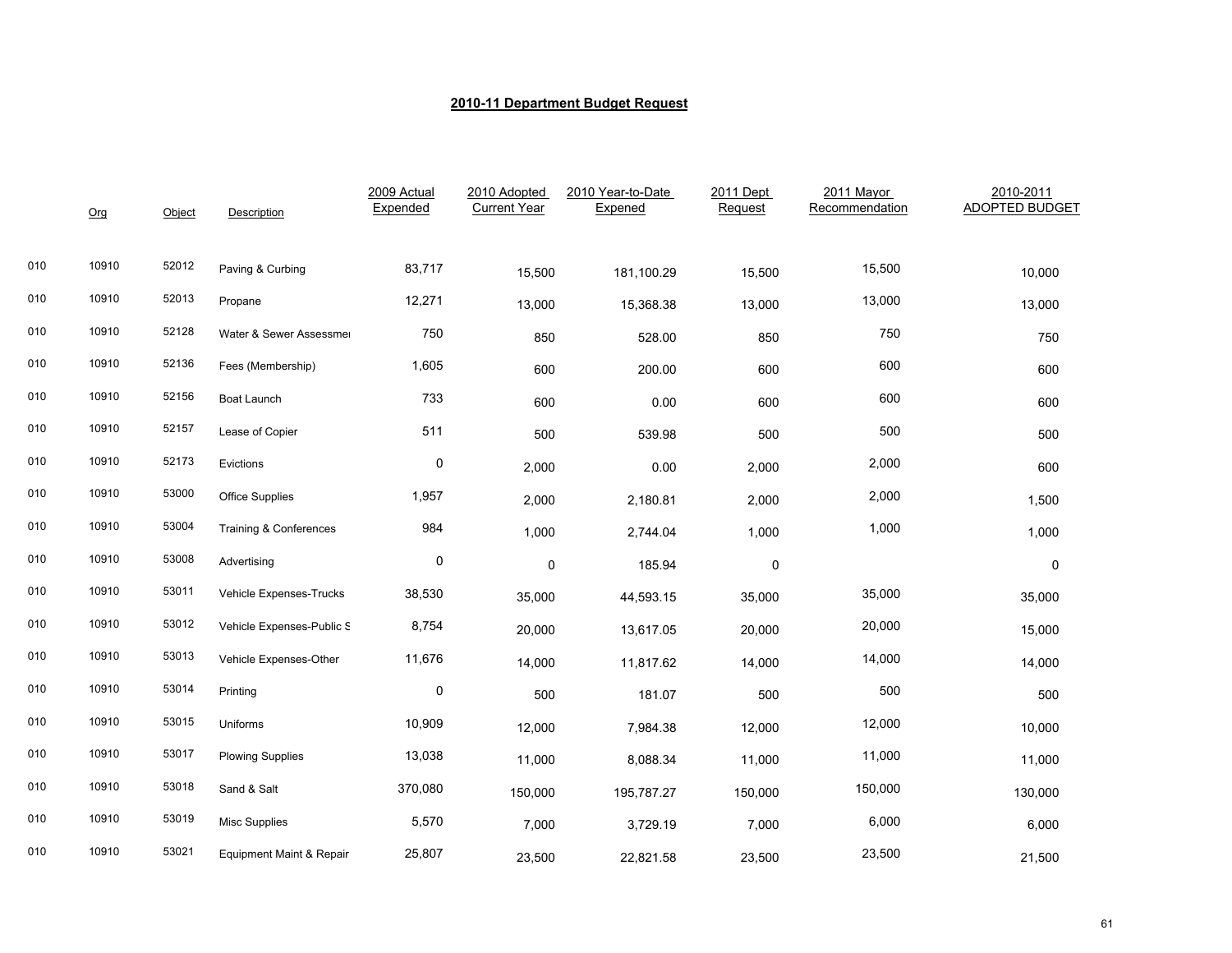|     | Org   | Object | Description                 | 2009 Actual<br>Expended | 2010 Adopted<br><b>Current Year</b> | 2010 Year-to-Date<br>Expened | 2011 Dept<br>Request | 2011 Mayor<br>Recommendation | 2010-2011<br>ADOPTED BUDGET |
|-----|-------|--------|-----------------------------|-------------------------|-------------------------------------|------------------------------|----------------------|------------------------------|-----------------------------|
| 010 | 10910 | 53024  | Reference Materials         | 1,715                   | 1,700                               | 1,512.59                     | 1,500                | 1,500                        | 1,500                       |
| 010 | 10910 | 53027  | Mechanic Tools              | 4,757                   | 4,000                               | 2,829.40                     | 4,000                | 4,000                        | 4,000                       |
| 010 | 10910 | 53029  | Maintenance & Upkeep        | 22,017                  | 15,000                              | 20,890.16                    | 15,000               | 15,000                       | 20,000                      |
| 010 | 10910 | 53034  | Signs & Markers             | 8,541                   | 14,000                              | 7,070.50                     | 14,000               | 10,000                       | 10,000                      |
| 010 | 10910 | 53035  | Tires - Trucks              | 9,517                   | 7,000                               | 9,881.89                     | 7,000                | 7,000                        | 8,000                       |
| 010 | 10910 | 53036  | Tires - Public Safety Vehic | 7,108                   | 8,000                               | 2,993.42                     | 8,000                | 8,000                        | 8,000                       |
| 010 | 10910 | 53037  | Tires - Other               | 3,353                   | 3,100                               | 799.69                       | 3,100                | 3,100                        | 2,100                       |
| 010 | 10910 | 53041  | Safety Equipment            | 7,500                   | 9,500                               | 5,218.99                     | 9,500                | 7,500                        | 8,500                       |
| 010 | 10910 | 53042  | Tree Warden                 | 24,075                  | 10,000                              | 23,250.00                    | 10,000               | 10,000                       | 10,000                      |
| 010 | 10910 | 53043  | <b>Vehicle Supplies</b>     | 38,252                  | 38,000                              | 29,793.28                    | 38,000               | 38,000                       | 33,000                      |
| 010 | 10910 | 53044  | Guardrails                  | 9,210                   | 20,000                              | 3,476.83                     | 20,000               | 1,800                        | 14,000                      |
| 010 | 10910 | 53045  | Road Striping               | 20,740                  | 24,000                              | 24,815.01                    | 24,000               | 24,000                       | 0                           |
| 010 | 10910 | 53046  | Drainage                    | 40,035                  | 25,000                              | 10,178.33                    | 25,000               | 25,000                       | $\Omega$                    |
| 010 | 10910 | 53047  | Tools                       | 3,436                   | 4,400                               | 3,051.91                     | 4,400                | 4,400                        | 4,400                       |
| 010 | 10910 | 53048  | Pump House                  | 12                      | 1,000                               | 0.00                         | 1,000                | 500                          | 500                         |
| 010 | 10910 | 53050  | Physicals                   | $\mathbf 0$             | 500                                 | 0.00                         | 500                  | 500                          | 500                         |
| 010 | 10910 | 53055  | Cold Patch                  | 2,755                   | 4,000                               | 1,747.19                     | 4,000                | 3,500                        | 3,500                       |
| 010 | 10910 | 53060  | Cellular Phone              | 7,873                   | 8,300                               | 7,596.69                     | 4,150                | 4,150                        | 4,150                       |
| 010 | 10910 | 53100  | Maintenance-Fair Oaks       | 8,192                   | 10,000                              | 5,491.95                     | 10,000               | 10,000                       | 8,500                       |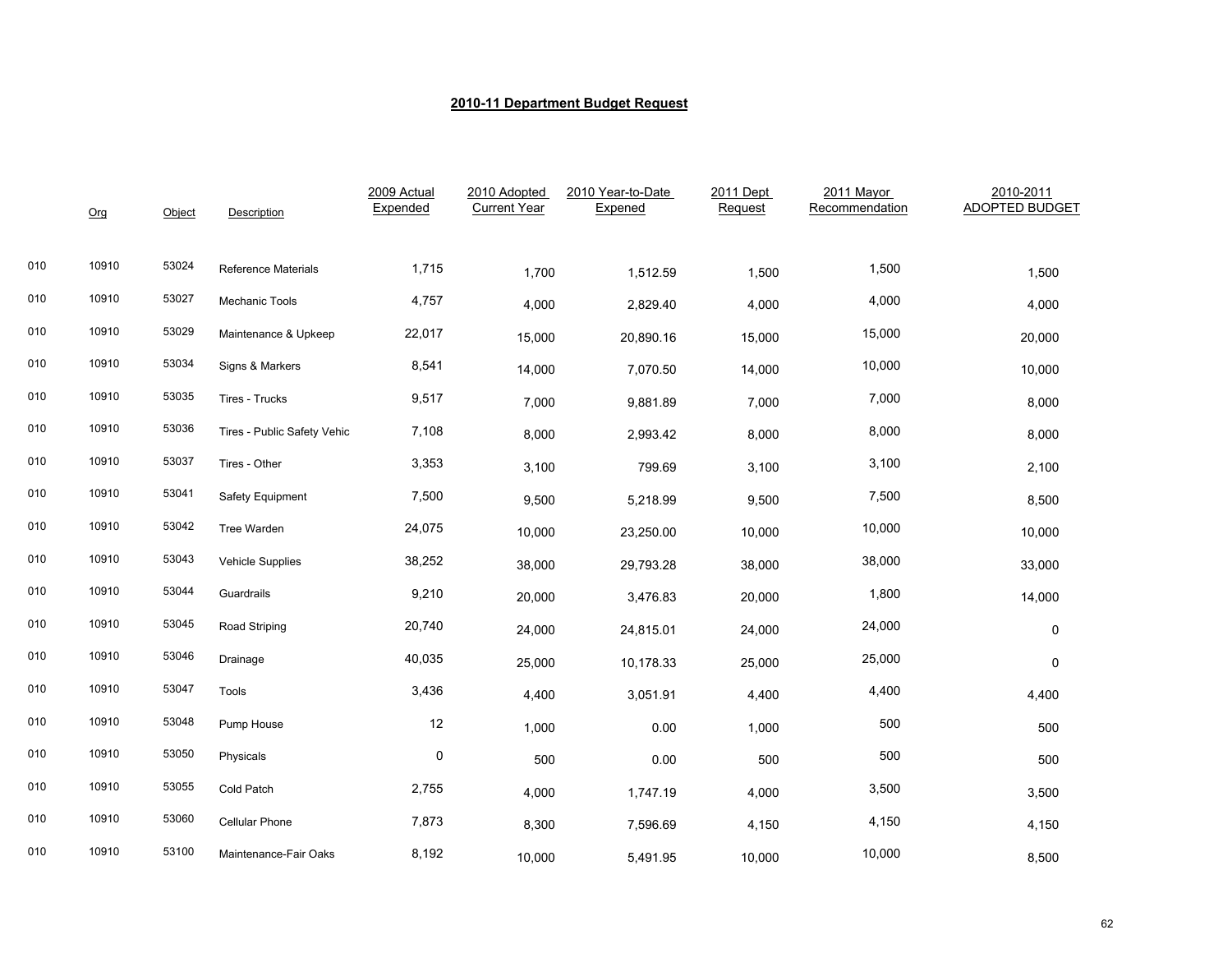|     | 10910 |        | <b>Public Works</b>        | 2,572,732               | 2,245,772                           | 2,207,126.32                 | 2,217,202            | 2,176,402                    | 2,061,202                          | $-3.09%$ |
|-----|-------|--------|----------------------------|-------------------------|-------------------------------------|------------------------------|----------------------|------------------------------|------------------------------------|----------|
| 010 | 10910 | 54030  | <b>Cleaning Equipment</b>  | 1,126                   | 700                                 | 888.95                       | 700                  | 700                          | 900                                |          |
| 010 | 10910 | 54029  | <b>Mechanics Equipment</b> | 6,867                   | 4,000                               | 2,005.70                     | 4,000                | 4,000                        | 3,000                              |          |
| 010 | 10910 | 54028  | Communication Equipmen     | 0                       | 1,000                               | 4,114.00                     | 1,000                | 1,000                        | 1,000                              |          |
| 010 | 10910 | 54004  | Furniture                  | 0                       | 0                                   | 0.00                         | $\pmb{0}$            |                              | 0                                  |          |
| 010 | 10910 | 54000  | Equipment                  | 13,550                  | 7,000                               | $-95.68$                     | 7,000                | 7,000                        | 2,700                              |          |
| 010 | 10910 | 53206  | Maintenance-Old Town Ha    | 0                       | 5,000                               | 9,424.67                     | 5,000                | 5,000                        | 5,000                              |          |
| 010 | 10910 | 53108  | <b>Equipment Rental</b>    | 27,275                  | 28,000                              | 4,612.14                     | 28,000               | 28,000                       | 28,000                             |          |
| 010 | 10910 | 53107  | Maintenance - Soc.Serv.    | 791                     | 1,000                               | 1,370.55                     | 1,000                | 1,000                        | 1,500                              |          |
| 010 | 10910 | 53106  | Maintenance - Pound        | 3,741                   | 2,500                               | 389.59                       | 2,500                | 2,500                        | 1,500                              |          |
| 010 | 10910 | 53105  | Maintenance - Youth Serv.  | 6,117                   | 3,000                               | 1,704.93                     | 3,000                | 3,000                        | 3,000                              |          |
| 010 | 10910 | 53104  | Maintenance - Town Hall    | 38,417                  | 40,000                              | 42,175.48                    | 40,000               | 40,000                       | 43,000                             |          |
| 010 | 10910 | 53103  | Maintenance - Senior Ctr.  | 14,899                  | 10,000                              | 3,319.29                     | 10,000               | 10,000                       | 6,700                              |          |
| 010 | 10910 | 53102  | Maintenance - Public Work  | 15,527                  | 12,000                              | 7,873.23                     | 12,000               | 12,000                       | 12,000                             |          |
| 010 | 10910 | 53101  | Maintenance-Police Comp    | 18,191                  | 16,000                              | 4,628.54                     | 16,000               | 16,000                       | 15,000                             |          |
|     |       |        |                            |                         |                                     |                              |                      |                              |                                    |          |
|     | Org   | Object | Description                | 2009 Actual<br>Expended | 2010 Adopted<br><b>Current Year</b> | 2010 Year-to-Date<br>Expened | 2011 Dept<br>Request | 2011 Mayor<br>Recommendation | 2010-2011<br><b>ADOPTED BUDGET</b> |          |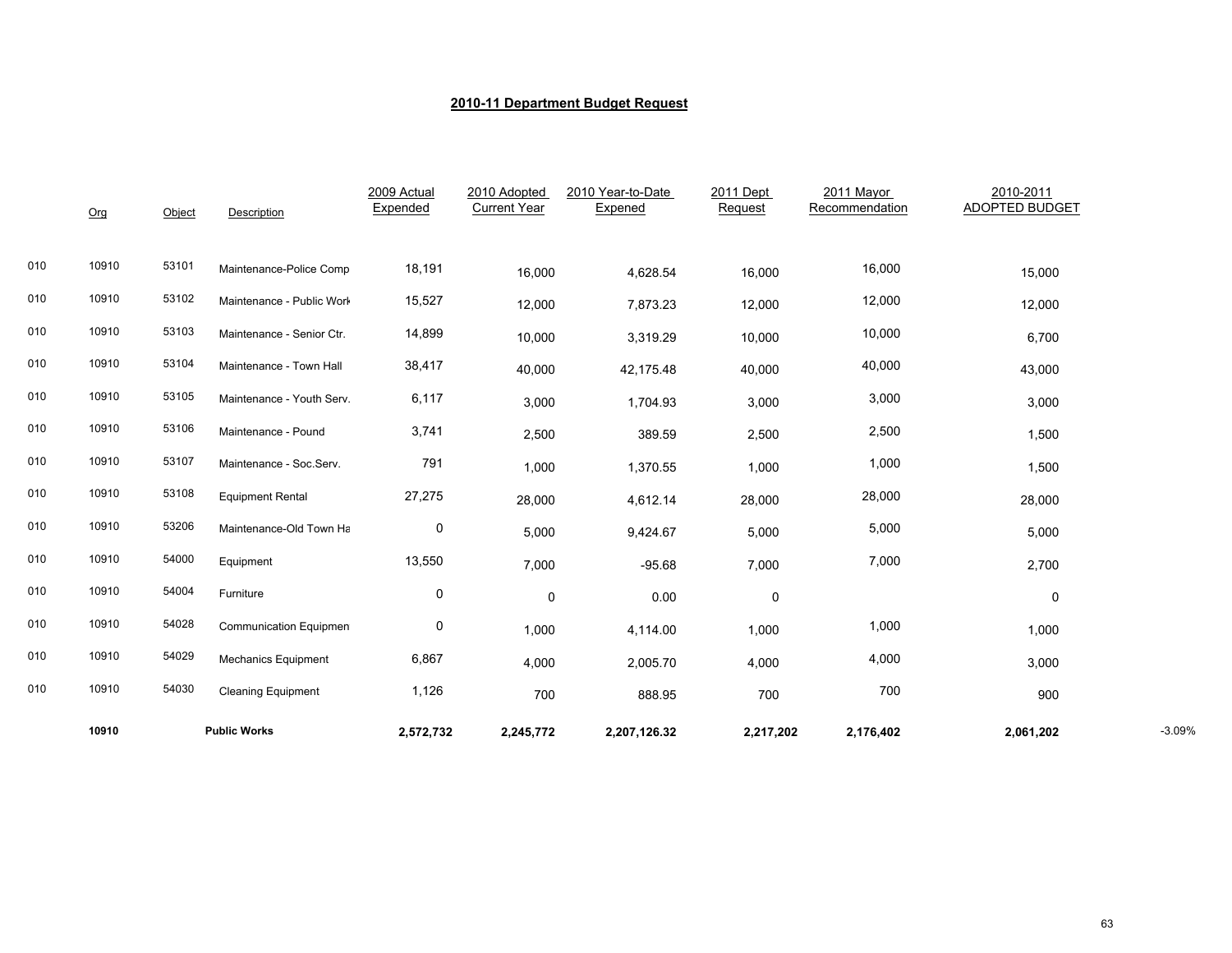|       | Org   | Object | Description                 | 2009 Actual<br>Expended | 2010 Adopted<br><b>Current Year</b> | 2010 Year-to-Date<br>Expened | 2011 Dept<br>Request | 2011 Mayor<br>Recommendation | 2010-2011<br><b>ADOPTED BUDGET</b> |
|-------|-------|--------|-----------------------------|-------------------------|-------------------------------------|------------------------------|----------------------|------------------------------|------------------------------------|
| 10920 |       |        | <b>Camp Oakdale</b>         |                         |                                     |                              |                      |                              |                                    |
| 010   | 10920 | 52000  | Electricity                 | 13,772                  | 17,000                              | 15,807.64                    | 17,000               | 17,000                       | 15,500                             |
| 010   | 10920 | 52002  | Spring Water                | $77\,$                  | 500                                 | 107.36                       | 500                  | 500                          | 500                                |
| 010   | 10920 | 52003  | Telephone                   | 591                     | 1,000                               | 550.02                       | 1,000                | 850                          | 600                                |
| 010   | 10920 | 52011  | <b>Building Maintenance</b> | 3,472                   | 4,000                               | 1,750.21                     | 4,000                | 4,000                        | 4,000                              |
| 010   | 10920 | 52013  | Propane                     | 1,778                   | 2,500                               | 2,048.54                     | 2,500                | 2,500                        | 2,500                              |
| 010   | 10920 | 52129  | <b>Outside Contractors</b>  | 4,895                   | 5,000                               | 4,600.00                     | 5,000                | 5,000                        | 5,000                              |
| 010   | 10920 | 52151  | <b>Field Maintenance</b>    | 14,885                  | 15,200                              | 13,694.26                    | 15,200               | 15,200                       | 15,200                             |
| 010   | 10920 | 53004  | Training & Conferences      | 490                     | 500                                 | 600.00                       | 500                  | 500                          | 500                                |
| 010   | 10920 | 53019  | Misc Supplies               | 1,813                   | 2,000                               | 1,257.24                     | 2,000                | 2,000                        | 1,300                              |
| 010   | 10920 | 53021  | Equipment Maint & Repair    | 3,287                   | 3,000                               | 1,777.36                     | 3,000                | 3,000                        | 3,000                              |
| 010   | 10920 | 53029  | Maintenance & Upkeep        | 5,032                   | 5,000                               | 2,028.76                     | 5,000                | 5,000                        | 5,000                              |
| 010   | 10920 | 53047  | Tools                       | 1,004                   | 1,000                               | 0.00                         | 0                    |                              | $\mathbf 0$                        |
| 010   | 10920 | 53053  | Refunds                     | 200                     | 500                                 | 1,050.00                     | 500                  | 500                          | 500                                |
| 010   | 10920 | 53058  | <b>Sanitary Services</b>    | 3,503                   | 3,000                               | 2,324.00                     | 3,000                | 3,000                        | 2,250                              |
| 010   | 10920 | 54000  | Equipment                   | 4,045                   | 1,000                               | 0.00                         | 1,000                | 1,000                        | 500                                |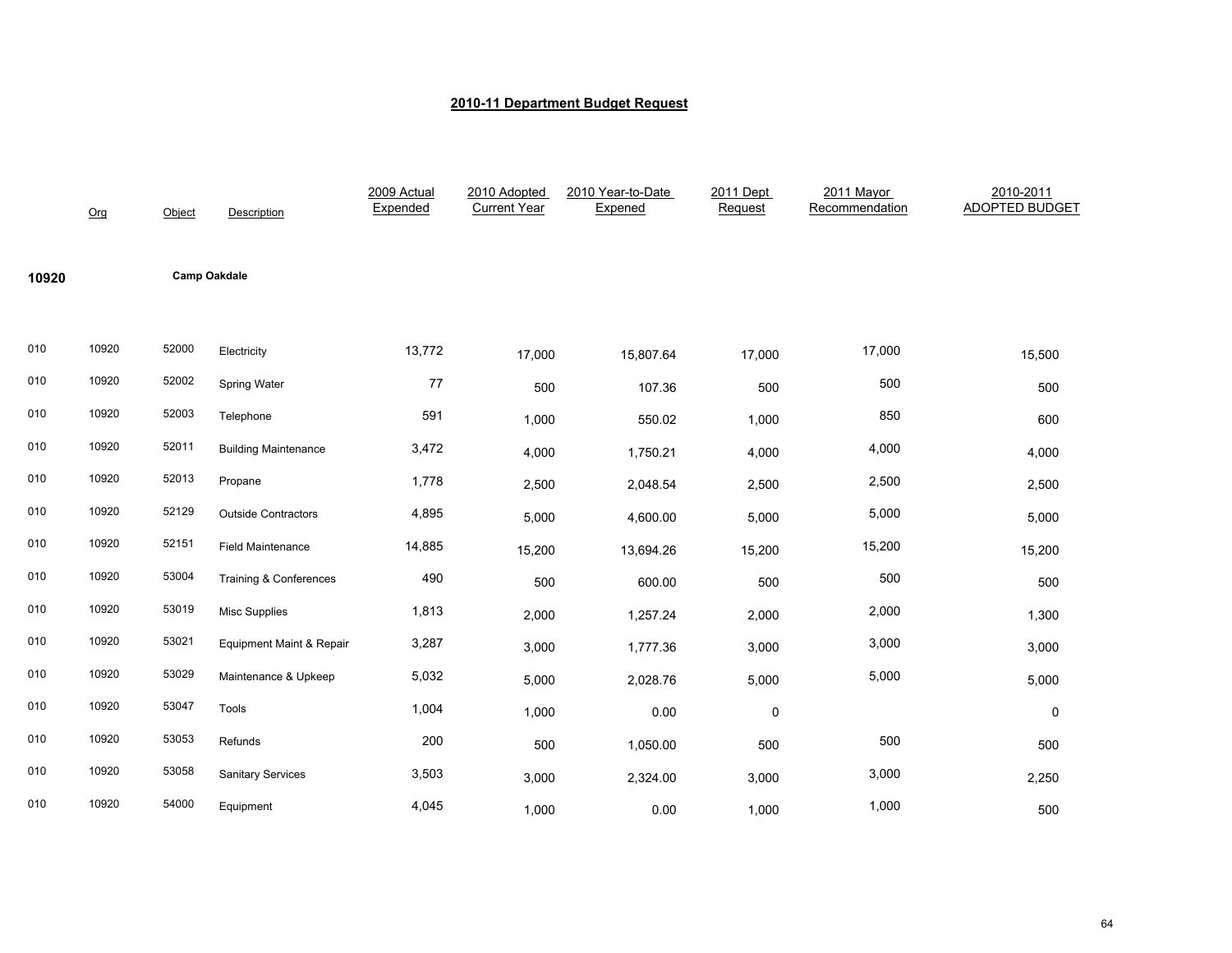| 10920           |               | <b>Camp Oakdale</b> | 58.844                  | 61,200                       | 47.595.39                           | 60,200               | 60.050                       | 56,350                             | $-1.88%$ |
|-----------------|---------------|---------------------|-------------------------|------------------------------|-------------------------------------|----------------------|------------------------------|------------------------------------|----------|
| O <sub>rg</sub> | <u>Object</u> | Description         | 2009 Actual<br>Expended | 2010 Adopted<br>Current Year | 2010 Year-to-Date<br><u>Expened</u> | 2011 Dept<br>Request | 2011 Mayor<br>Recommendation | 2010-2011<br><b>ADOPTED BUDGET</b> |          |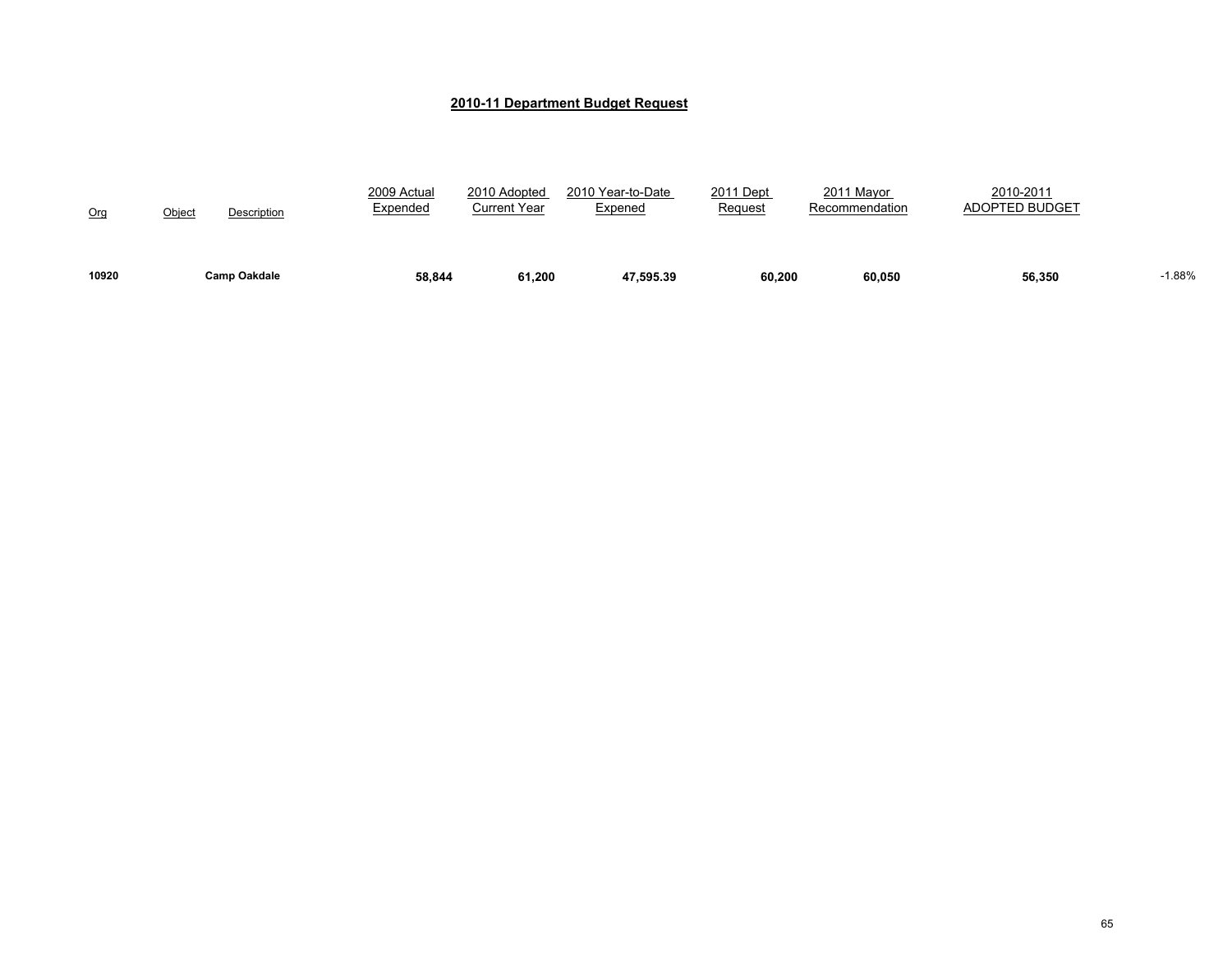|       | Org   | Object | Description                       | 2009 Actual<br>Expended | 2010 Adopted<br><b>Current Year</b> | 2010 Year-to-Date<br>Expened | 2011 Dept<br>Request | 2011 Mayor<br>Recommendation | 2010-2011<br><b>ADOPTED BUDGET</b> |
|-------|-------|--------|-----------------------------------|-------------------------|-------------------------------------|------------------------------|----------------------|------------------------------|------------------------------------|
| 10930 |       |        | <b>Building Inspector</b>         |                         |                                     |                              |                      |                              |                                    |
| 010   | 10930 | 51016  | Secretaries Salary                | 38,404                  | 39,604                              | 39,733.96                    | 41,575               | 41,575                       | 40,947                             |
| 010   | 10930 | 51059  | <b>Building Official</b>          | 60,888                  | 61,353                              | 61,595.99                    | 64,420               | 64,420                       | 63,447                             |
| 010   | 10930 | 51060  | Deputy Building Official          | 49,929                  | 52,916                              | 53,356.22                    | 56,945               | 56,945                       | 56,085                             |
| 010   | 10930 | 51061  | <b>Building Inspector</b>         | 47,412                  | 0                                   | 0.00                         | 0                    |                              | $\pmb{0}$                          |
| 010   | 10930 | 51100  | Overtime                          | 630                     | 1,250                               | 634.92                       | 1,000                | 1,000                        | 1,000                              |
| 010   | 10930 | 52136  | Fees (Membership)                 | 321                     | 500                                 | 300.75                       | 500                  | 500                          | 315                                |
| 010   | 10930 | 53000  | Office Supplies                   | 3,239                   | 1,600                               | 1,176.53                     | 1,800                | 1,800                        | 1,800                              |
| 010   | 10930 | 53001  | <b>Computer Supplies</b>          | 0                       | 100                                 | 0.00                         | 100                  | 100                          | $\mathbf 0$                        |
| 010   | 10930 | 53004  | <b>Training &amp; Conferences</b> | 40                      | 500                                 | 69.00                        | 500                  | 500                          | 275                                |
| 010   | 10930 | 53014  | Printing                          | 420                     | 300                                 | 124.86                       | 250                  | 250                          | 250                                |
| 010   | 10930 | 53021  | Equipment Maint & Repair          | 0                       | 400                                 | 0.00                         | 400                  | 400                          | 300                                |
| 010   | 10930 | 53024  | Reference Materials               | 107                     | $\mathbf 0$                         | 0.00                         | $\mathbf 0$          |                              | $\mathbf 0$                        |
| 010   | 10930 | 53025  | <b>Inspection Supplies</b>        | 0                       | 400                                 | 472.17                       | 500                  | 500                          | 500                                |
| 010   | 10930 | 53060  | Cellular Phone                    | 1,146                   | 800                                 | 1,104.05                     | 800                  | 800                          | 1,100                              |
| 010   | 10930 | 54000  | Equipment                         | 1,814                   | 600                                 | 384.98                       | 600                  | 600                          | 600                                |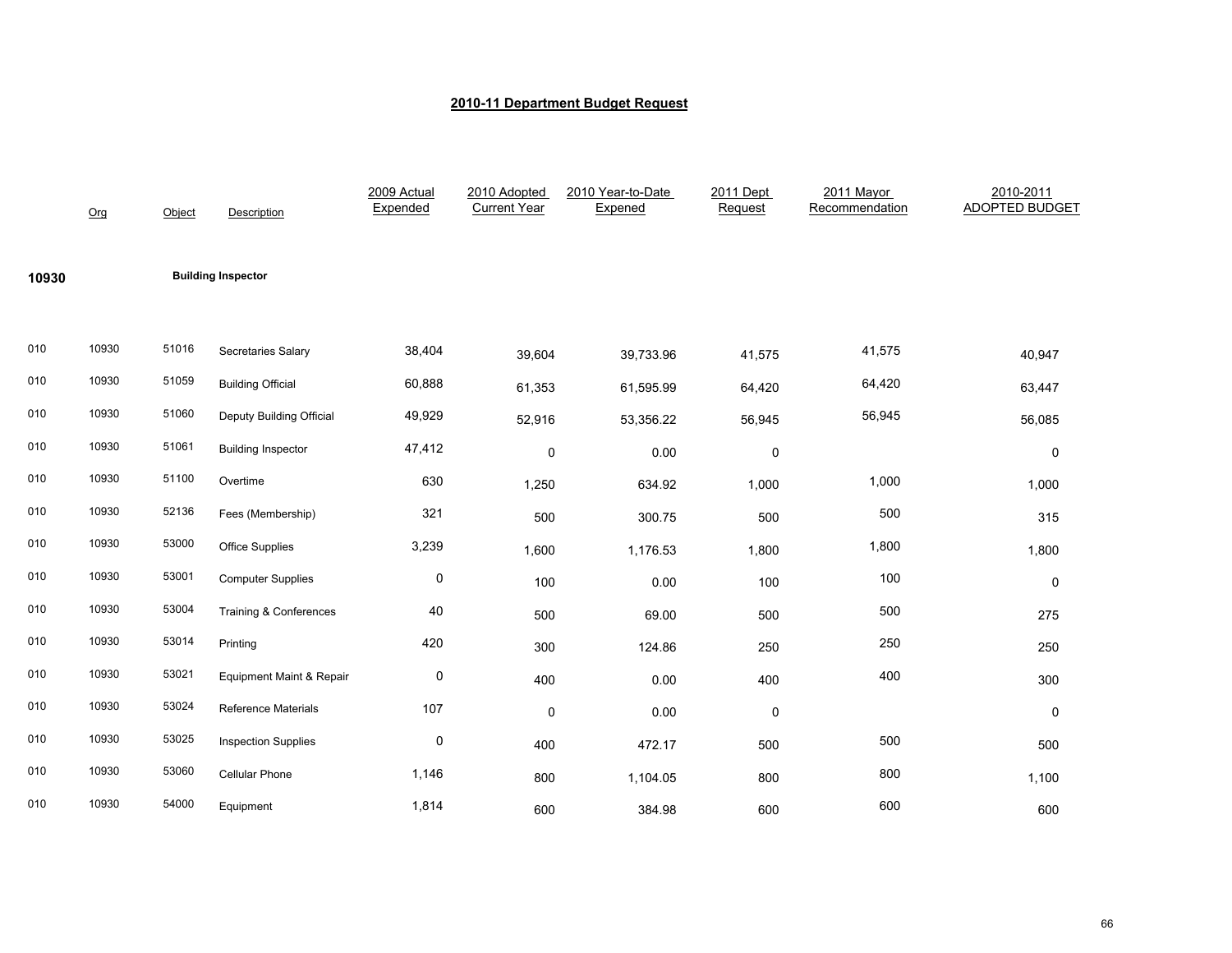| 10930 | <b>Building Inspector</b>    | 204,351                 | 160,323                      | 158.953.43                          | 169.390                     | 169.390                      | 166.619                            | 5.66% |
|-------|------------------------------|-------------------------|------------------------------|-------------------------------------|-----------------------------|------------------------------|------------------------------------|-------|
| Org   | <u>Object</u><br>Description | 2009 Actual<br>Expended | 2010 Adopted<br>Current Year | 2010 Year-to-Date<br><u>Expened</u> | 2011 Dept<br><b>Request</b> | 2011 Mayor<br>Recommendation | 2010-2011<br><b>ADOPTED BUDGET</b> |       |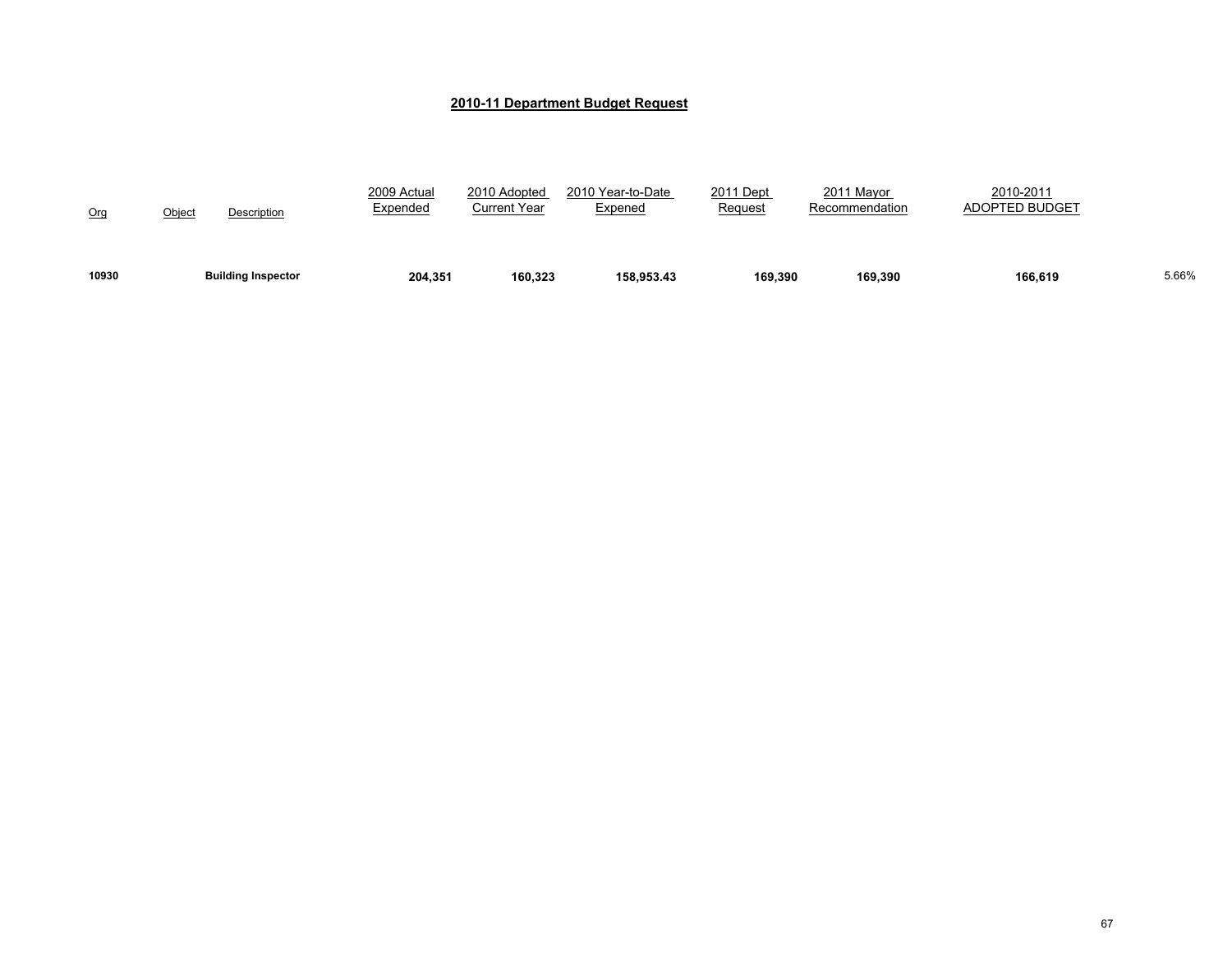|       | Org   | Object             | Description                      | 2009 Actual<br>Expended | 2010 Adopted<br><b>Current Year</b> | 2010 Year-to-Date<br>Expened | 2011 Dept<br>Request | 2011 Mayor<br>Recommendation | 2010-2011<br><b>ADOPTED BUDGET</b> |
|-------|-------|--------------------|----------------------------------|-------------------------|-------------------------------------|------------------------------|----------------------|------------------------------|------------------------------------|
| 10940 |       | <b>Solid Waste</b> |                                  |                         |                                     |                              |                      |                              |                                    |
| 010   | 10940 | 51100              | Overtime                         | 3,177                   | 2,500                               | 3,354.29                     | 2,500                | 2,500                        | 2,500                              |
| 010   | 10940 | 51131              | PT Landfill Operator             | 25,457                  | 30,000                              | 20,697.30                    | 27,500               | 27,500                       | 25,000                             |
| 010   | 10940 | 51135              | Gate Person Transfer Stat        | 35,002                  | 35,020                              | 35,805.79                    | 37,460               | 37,460                       | 36,895                             |
| 010   | 10940 | 51139              | FT. Landfill                     | 58,032                  | 63,436                              | 64,691.00                    | 68,180               | 68,180                       | 67,151                             |
| 010   | 10940 | 52002              | Spring Water                     | 228                     | 500                                 | 182.39                       | 500                  | 500                          | 500                                |
| 010   | 10940 | 52003              | Telephone                        | 1,118                   | 750                                 | 1,009.76                     | 750                  | 750                          | 1,050                              |
| 010   | 10940 | 52013              | Propane/heat                     | 519                     | 1,400                               | 442.02                       | 1,400                | 1,400                        | 1,200                              |
| 010   | 10940 | 52030              | Recycling                        | 196,082                 | 250,000                             | 252,036.58                   | 250,000              | 250,000                      | 250,000                            |
| 010   | 10940 | 52032              | Leaf Collection                  | 0                       | 1,500                               | 0.00                         | 0                    |                              | 0                                  |
| 010   | 10940 | 52034              | <b>Christmas Tree Collection</b> | $\pmb{0}$               | 1,500                               | 0.00                         | 0                    |                              | $\mathbf 0$                        |
| 010   | 10940 | 52035              | Hazardous Waste Coll             | 2,332                   | 2,000                               | 3,534.06                     | 2,000                | 2,000                        | 2,000                              |
| 010   | 10940 | 52124              | <b>Tipping Fees SCRRRA</b>       | 585,794                 | 645,100                             | 554,940.60                   | 645,100              | 600,000                      | 590,000                            |
| 010   | 10940 | 52136              | Fees (Membership)                | 440                     | 500                                 | 625.00                       | 500                  | 500                          | 250                                |
| 010   | 10940 | 52145              | <b>Tipping Fees Bulky Waste</b>  | 102,635                 | 110,000                             | 59,774.28                    | 110,000              | 80,000                       | 60,000                             |
| 010   | 10940 | 52155              | <b>Sanitary Facilities</b>       | 2,803                   | 3,500                               | 2,559.00                     | 3,500                | 3,000                        | 3,000                              |
| 010   | 10940 | 52157              | Lease of Copier                  | 511                     | 500                                 | 414.00                       | 500                  | 500                          | 500                                |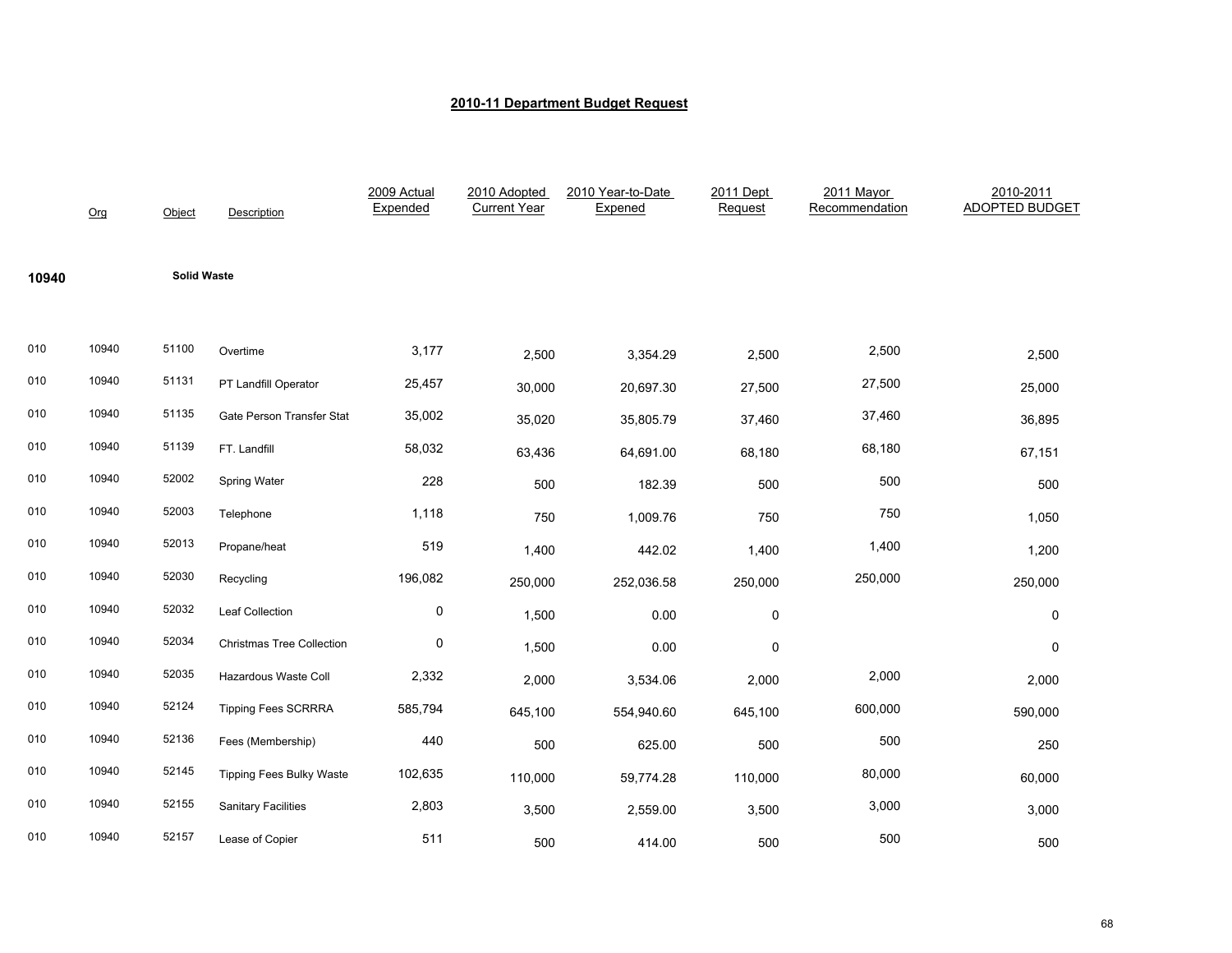|     | 10940 |        | <b>Solid Waste</b>         | 1,064,015               | 1,204,706                           | 1,040,219.28                 | 1,192,390            | 1,119,290                    | 1,084,246                          | $-7.09%$ |
|-----|-------|--------|----------------------------|-------------------------|-------------------------------------|------------------------------|----------------------|------------------------------|------------------------------------|----------|
| 010 | 10940 | 54000  | Equipment                  | 14,850                  | 13,000                              | 1,700.00                     | $\pmb{0}$            | 7,500                        | 7,500                              |          |
| 010 | 10940 | 53068  | Testing                    | 14,027                  | 18,000                              | 18,484.90                    | 18,000               | 16,000                       | 16,000                             |          |
| 010 | 10940 | 53050  | Physicals                  | 0                       | 500                                 | 0.00                         | 500                  | 500                          | 100                                |          |
| 010 | 10940 | 53029  | Maintenance & Upkeep       | 8,044                   | 7,000                               | 10,950.90                    | 7,000                | 7,000                        | 7,000                              |          |
| 010 | 10940 | 53024  | <b>Reference Materials</b> | 0                       | 0                                   | 0.00                         | 0                    |                              | 0                                  |          |
| 010 | 10940 | 53021  | Equipment Maint & Repair   | 2,810                   | 5,500                               | 4,834.47                     | 5,500                | 4,500                        | 4,500                              |          |
| 010 | 10940 | 53019  | <b>Misc Supplies</b>       | 6,706                   | 7,000                               | 1,410.75                     | 7,000                | 5,000                        | 5,000                              |          |
| 010 | 10940 | 53015  | Uniforms                   | 1,536                   | 2,000                               | 1,333.20                     | 2,000                | 2,000                        | 2,000                              |          |
| 010 | 10940 | 53014  | Printing                   | 1,780                   | 2,000                               | 1,438.99                     | 2,000                | 2,000                        | 2,000                              |          |
| 010 | 10940 | 53008  | Advertising                | 0                       | 1,000                               | 0.00                         | $\pmb{0}$            |                              | 0                                  |          |
| 010 | 10940 | 53004  | Training & Conferences     | 130                     | 500                                 | 0.00                         | 500                  | 500                          | 100                                |          |
|     | Org   | Object | Description                | 2009 Actual<br>Expended | 2010 Adopted<br><b>Current Year</b> | 2010 Year-to-Date<br>Expened | 2011 Dept<br>Request | 2011 Mayor<br>Recommendation | 2010-2011<br><b>ADOPTED BUDGET</b> |          |
|     |       |        |                            |                         |                                     |                              |                      |                              |                                    |          |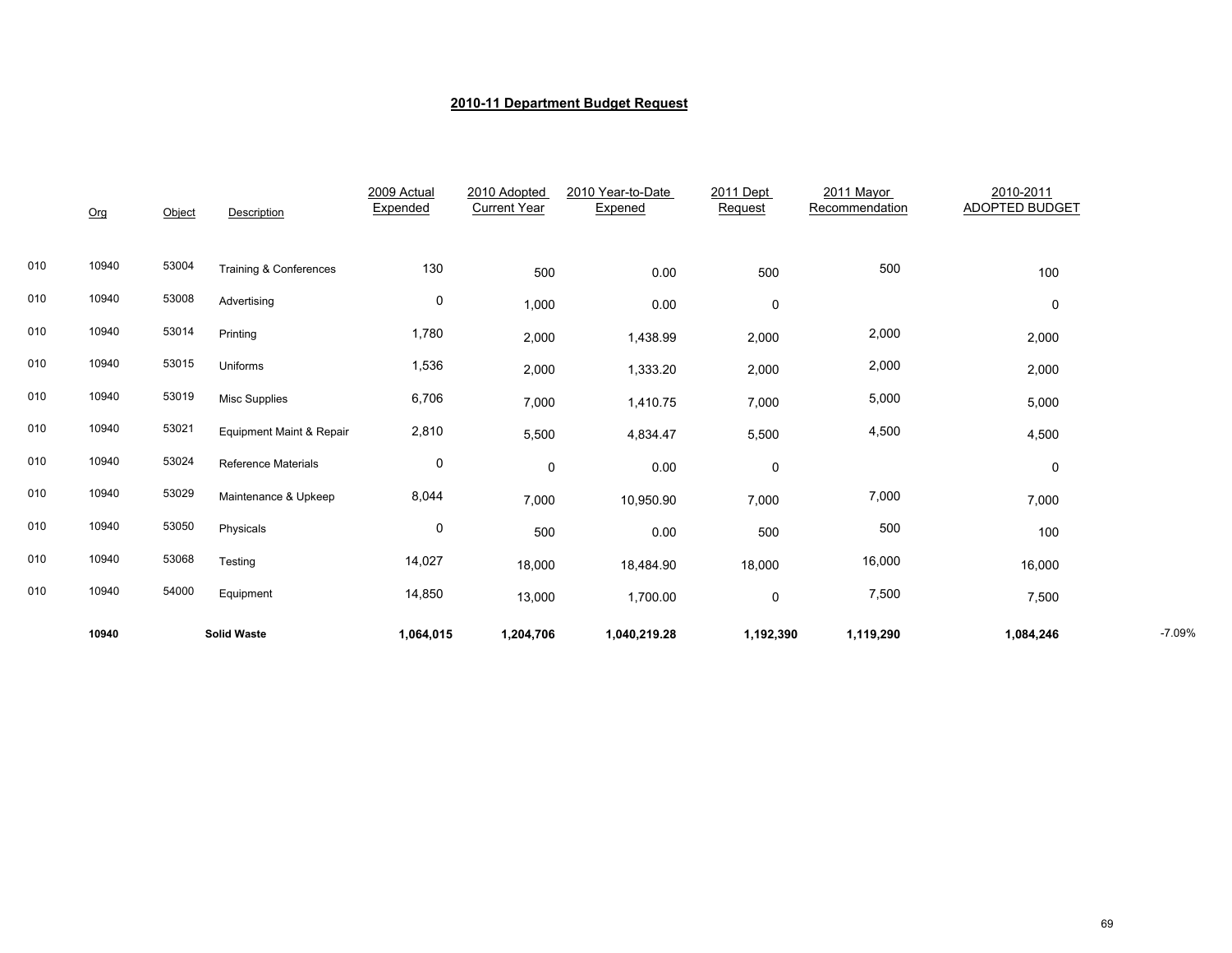|       | 10950 |        | <b>Board of Education</b> | 35,521,854              | 35,910,925                          | 33,469,973.81                | 36,623,436                  | 36,270,035                   | 36,270,035                  | 1.00% |
|-------|-------|--------|---------------------------|-------------------------|-------------------------------------|------------------------------|-----------------------------|------------------------------|-----------------------------|-------|
| 010   | 10950 | 53051  | Board of Ed Expenses      | 35,521,854              | 35,910,925                          | 33,469,973.81                | 36,623,436                  | 36,270,035                   | 36,270,035                  |       |
| 10950 |       |        | <b>Board of Education</b> |                         |                                     |                              |                             |                              |                             |       |
|       | Org   | Object | Description               | 2009 Actual<br>Expended | 2010 Adopted<br><b>Current Year</b> | 2010 Year-to-Date<br>Expened | 2011 Dept<br><b>Request</b> | 2011 Mayor<br>Recommendation | 2010-2011<br>ADOPTED BUDGET |       |